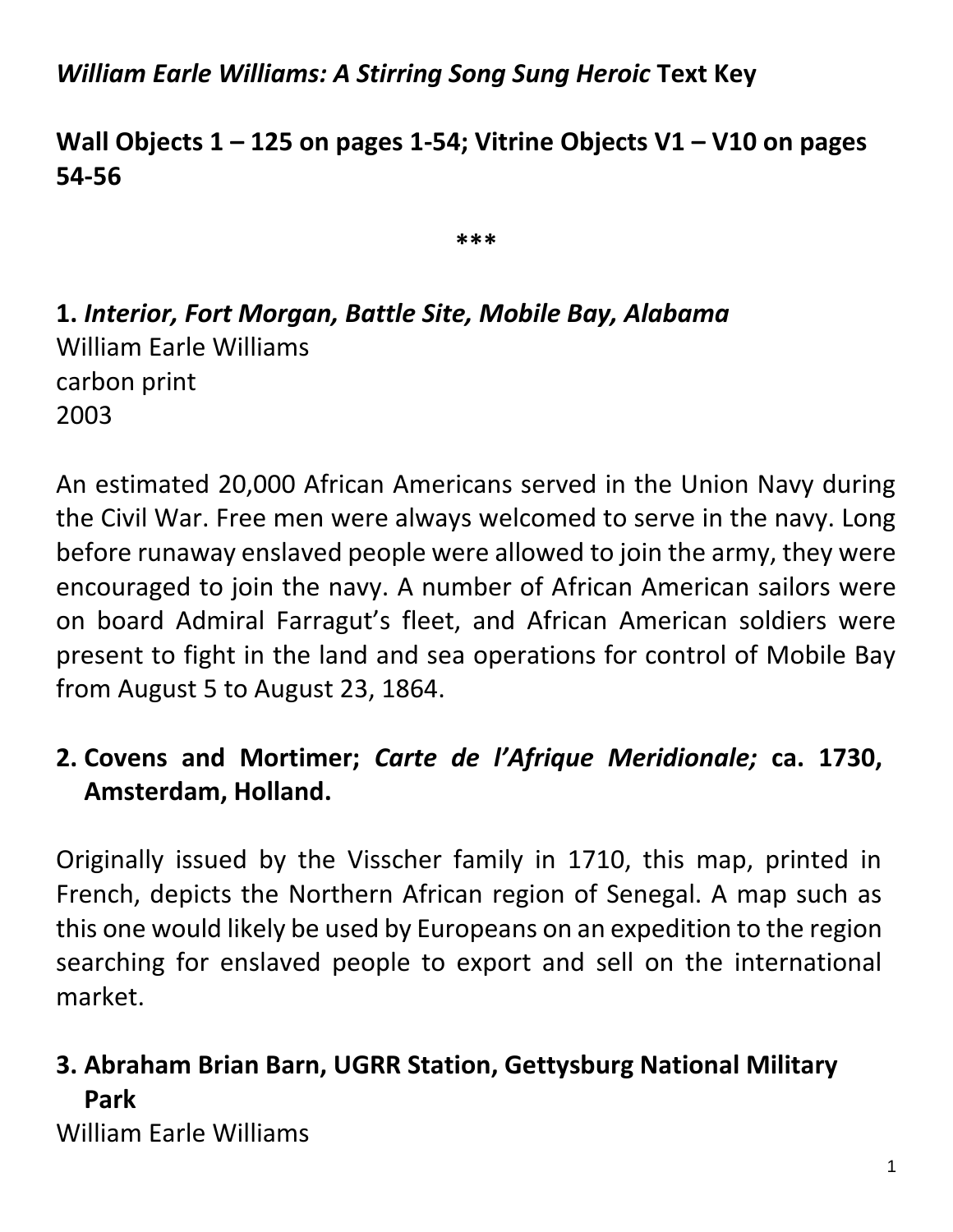black and white silver gelatin photograph 1986

Abraham Brian (Bryan) was a freedom seeker and enslaved person who purchased a twelve-acre farm in 1857. The site was used as a stop on the Underground Railroad and Brian successfully farmed the land until his property and buildings were destroyed during the battle at Gettysburg. Bullet holes from the battle can be seen in the upright corner of this photograph.

## **4. The Columbian Sentinel Boston, November 23, 1796; front page,** *Fifty Dollars Reward.*

This newspaper from the 18th century features an advertisement which was not uncommon at the time, offering a reward of \$50 (equivalent to around \$1,000 today) for the return of a runaway enslaved person named Peter, who is described as a short Black man in his mid 30's. It is quite notable how enslavers describe runaway enslaved people in adverts like these.

**5. North Carolina Monument, Gettysburg National Military Park** William Earle Williams black and white silver gelatin photograph 1986

The North Carolina Monument is located near the Tennessee Monument. It is sited near the position where North Carolina regiments left the woods and formed up for their participation in Pickett's Charge. Nearly three quarters of a mile ahead at the stone fence near Abraham Brain's barn there is another North Carolina monument marking the furthest advance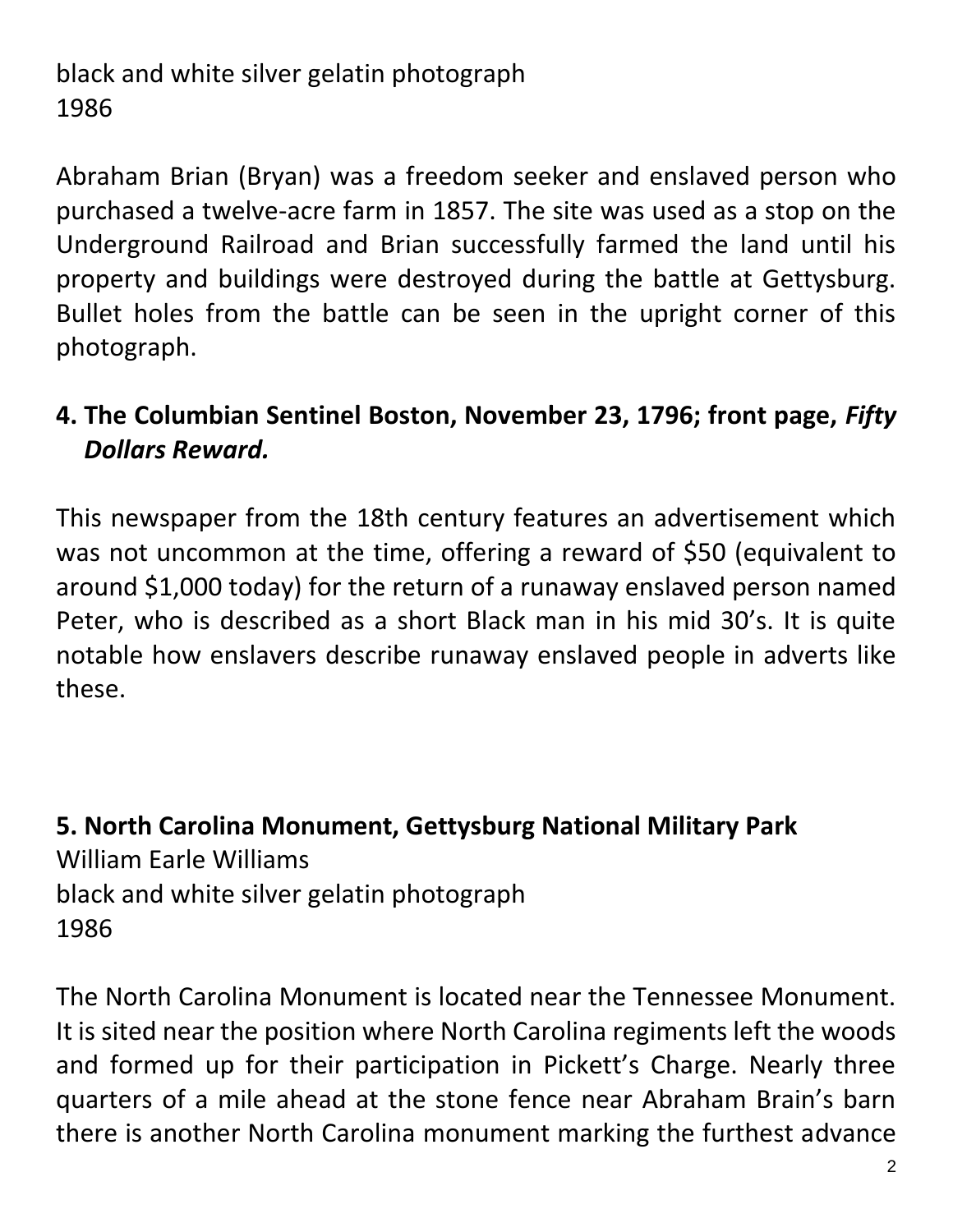of these troops and others on the Gettysburg Battlefield. North Carolina contributed 32 regiments to the Army of Northern Virginia, making it the largest contributor after the state of Virginia itself. 147 men from North Carolina involved in the Battle of Gettysburg, over 40% perished.

# **6. Ruins, President's House, Philadelphia**

William Earle Williams black and white silver gelatin photograph 2007

The President's House in Philadelphia served as the home of President George Washington (1790-1797) as well as President John Adams (1797- 1800). Nine enslaved people worked in the home during Washington's presidency, two of whom eventually escaped to freedom. The flags outline the oval state dining room, which Washington used to define the office of the presidency through his meetings with government officials and citizens, all the while attended by enslaved servants. A small passage was used by his nine enslaved people as they moved from the main house to the outer reaches of his property. The passage was designed so guests would not be disturbed by the presence of the enslaved people. The quarters for the enslaved stood only a few feet from where the current Liberty Bell Center is now located.

# **7. Phoenixville Meeting House, UGRR Station, Pennsylvania**

William Earle Williams black and white silver gelatin photograph 1998

This one-story stone meetinghouse was erected in 1807 by Enoch Walker to serve as a Friends schoolhouse and meetinghouse for travelers. It, along with the nearby Elijah Pennypacker estate, served as stations on the Underground Railroad. In 1815, Walker deeded the schoolhouse and about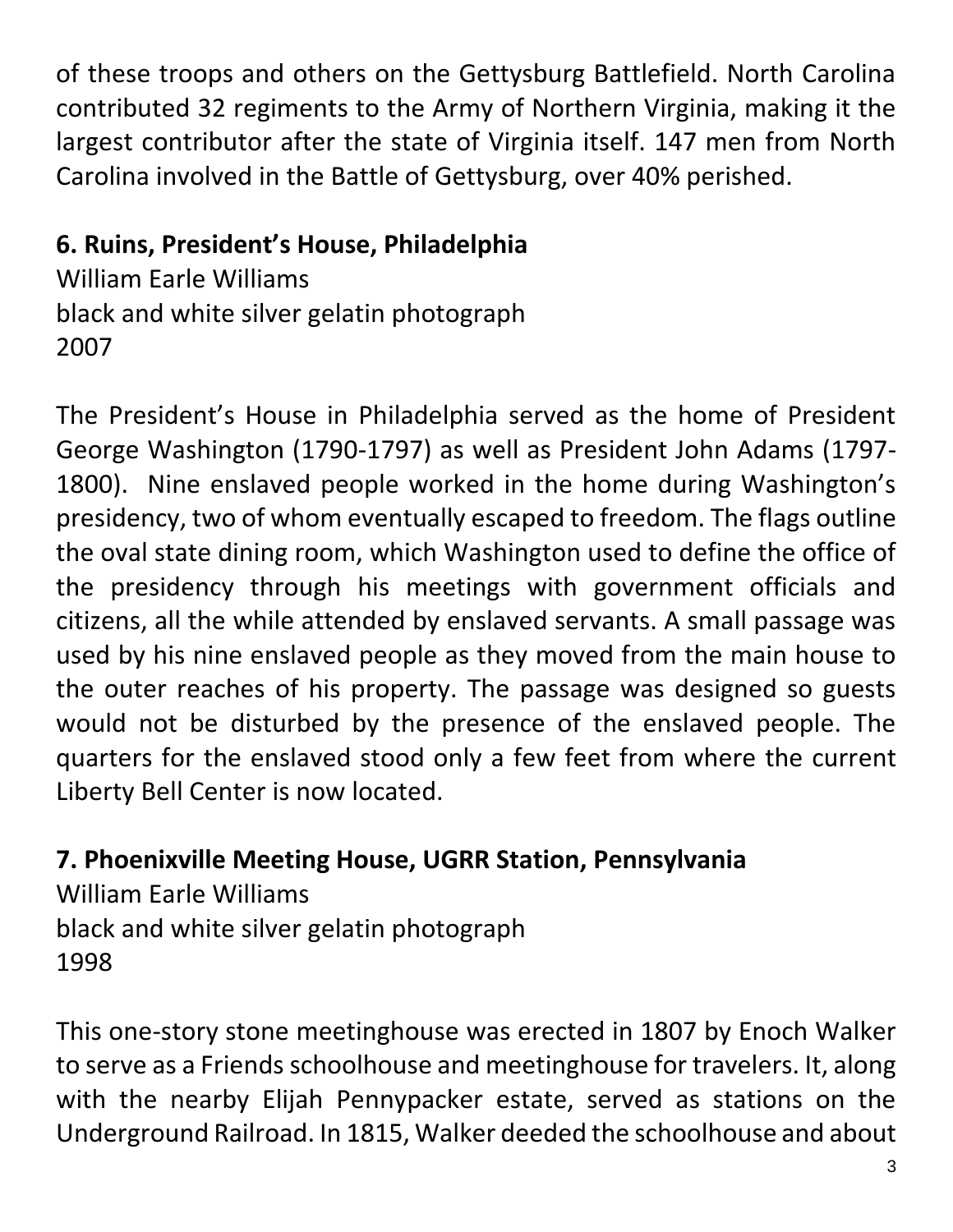2 acres of land to the meeting, along with the burial grounds. Elijah Pennypacker along with Civil War veterans, are buried there. Numerous abolitionists including the poet John Greenleaf Whittier and Henry "Box" Brown spoke here. Brown, enslaved in Richmond, Virginia, had himself nailed into a box and shipped freight on the railroad to the Philadelphia Vigilance Society and to freedom.

**8. St James AME Church, UGRR Station, Ithaca, New York** William Earle Williams black and white silver gelatin photograph 2001

St. James AME Church was a crucial station for the Underground Railroad. It was a necessary stop for freedom seekers making their way to Canada. A large number of these enslaved people decided to make their permanent homes in the surrounding area. Numerous leaders of the Underground Railroad, including Frederick Douglass and Harriet Tubman were known to have been associated with St. James.

#### **9. Interior Smithfield Community Center, Peterboro, New York**

William Earle Williams black and white silver gelatin photograph 2001

When abolitionists were driven out of the Second Presbyterian Church in Utica, New York by an anti-abolitionist mob, Gerrit Smith invited them to continue their proceedings at the Presbyterian Church in Peterboro (now the Smithfield Community Center). This building became the first meeting place of the New York State Anti-Slavery Society on October 22, 1835.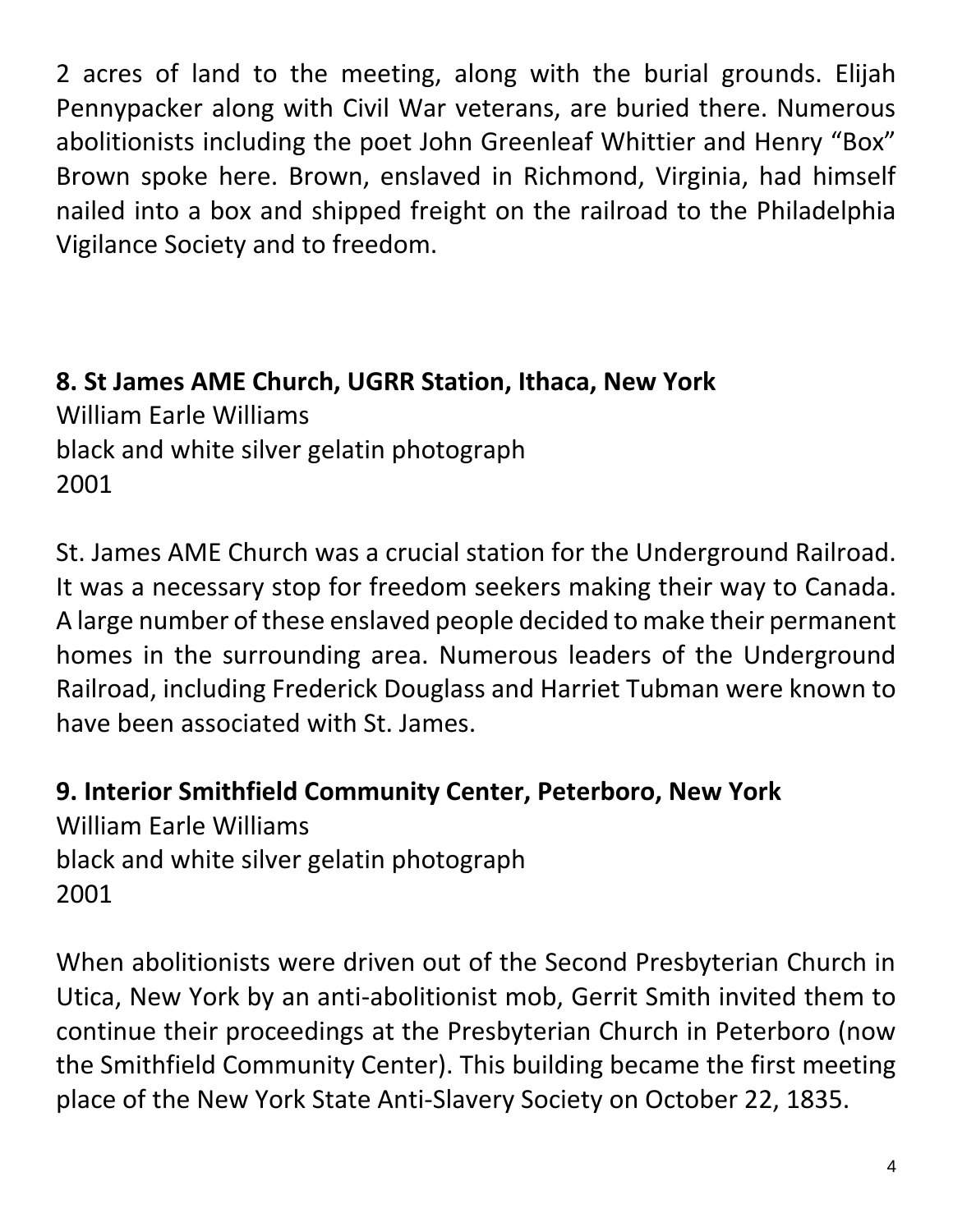# **10. La Mott, Site of Camp William Penn, Pennsylvania** William Earle Williams black and white silver gelatin photograph 1997

Prior to the Civil War, Oak Farm, the estate of Edward Davis, son-in- law of James and Lucretia Mott, was a station on the Underground Railroad. Later, the portion of the estate across from the Mott's home became the site of Camp William Penn. The camp in operation from July 4, 1863 until August 3, 1865 was the first recruiting and training center for African American soldiers to be operated by the Federal Government. In the summer of 1863, nearly a year after Congress passed a bill allowing Black people to join the Union Army, African Americans in Philadelphia and the surrounding environs of New Jersey and Delaware were recruited for the war effort.

## **11. The United States Telegraph, Washington City, September 12, 1831;**  *A Proclamation, by the Mayor of the City of Washington;* **front page,**

This common newspaper from 1831 features an article concerning a law passed which required freemen and freed enslaved people to provide proper proof of emancipation status. The paper also contains an advertisement from a plantation owner offering a \$600 reward (equivalent to around \$17,000 today) for the return of runaway enslaved people whom he believed to be escaping North.

**12. Levi Coffin House Interior, Fountain City UGRR Station, Indiana** William Earle Williams Carbon Print 2001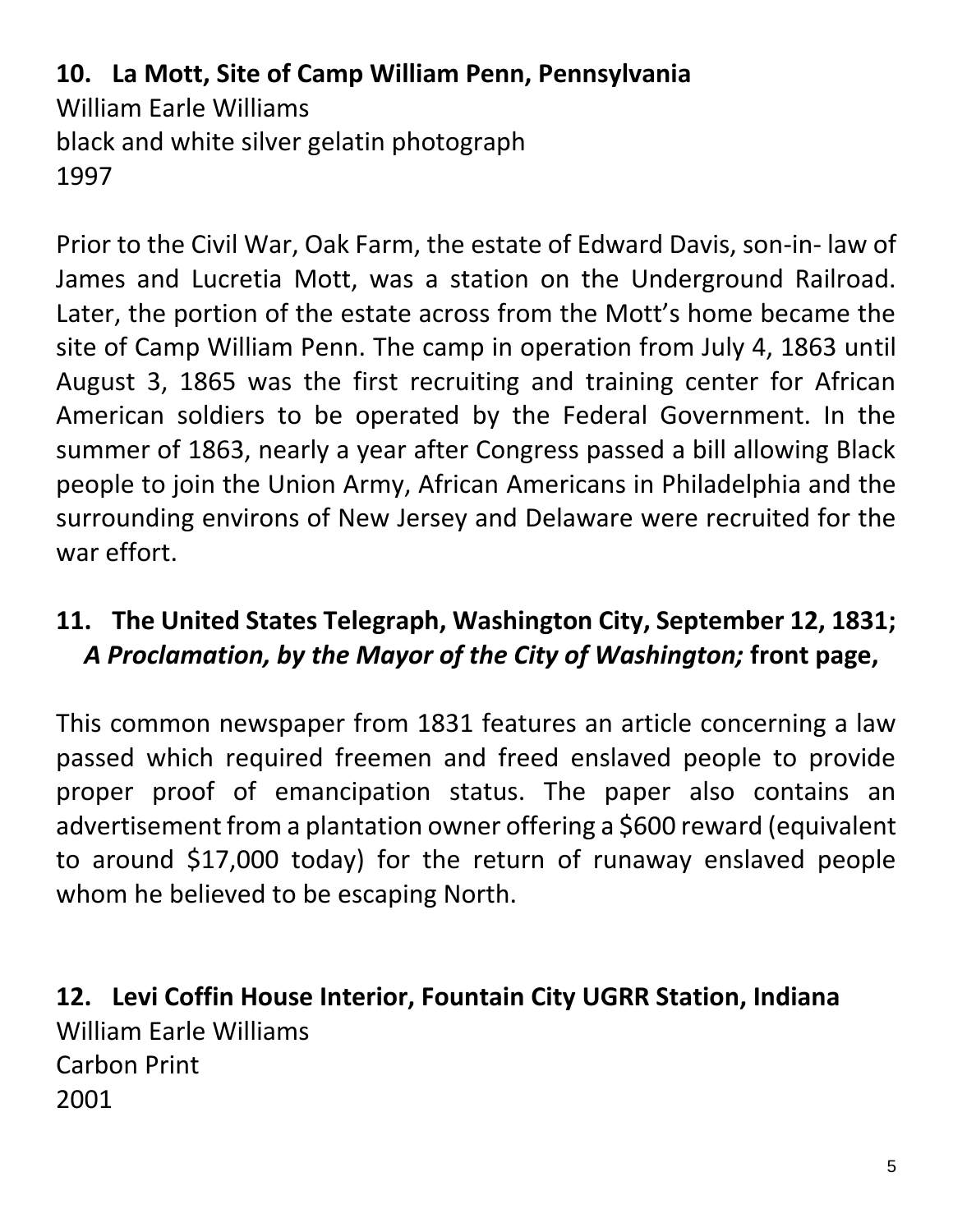The Levi Coffin house is a registered National Historic Landmark. Built in 1839, this Federal style brick home was used as an Underground Railroad station. Levi and Catharine Coffin were Quakers who opposed slavery. They accommodated freedom seekers on their journey to freedom in the North. The Coffins hid those escaping slavery in a secret upstairs room and placed beds in front of the door to conceal the entrance. The freedom seekers could stay at the Coffin house for a few weeks to gain enough strength to continue on their journey. The Coffins successfully concealed over 2,000 freedom seekers and no enslaved people failed to reach freedom from their house. Levi is often described as the President of the Underground Railroad. In 1847, the Coffins moved to Cincinnati so that Levi could operate a wholesale warehouse that supplied goods to free labor stores. The Coffins continued to assist the cause, helping another 1,300 enslaved people escape.

## **13. Bishop Peter Spencer Memorial and Grave, Wilmington, Delaware**

William Earle Williams black and white silver gelatin photograph 2006

Spencer was born enslaved and is known as "the father of Delaware's independent Black church movement". He began the Union Church of Africans, now known as the African Union Methodist Protestant Church, in 1813. The church stood at this site until 1970 when the congregation moved to a new building. Under Bishop Spencer's leadership the church and its members were active helpers on the Underground Railroad in Delaware.

# **14. National Intelligencer, Washington City, August 12, 1837;** *One Hundred and Fifty Dollars Reward, Cash for Negroes***, front page**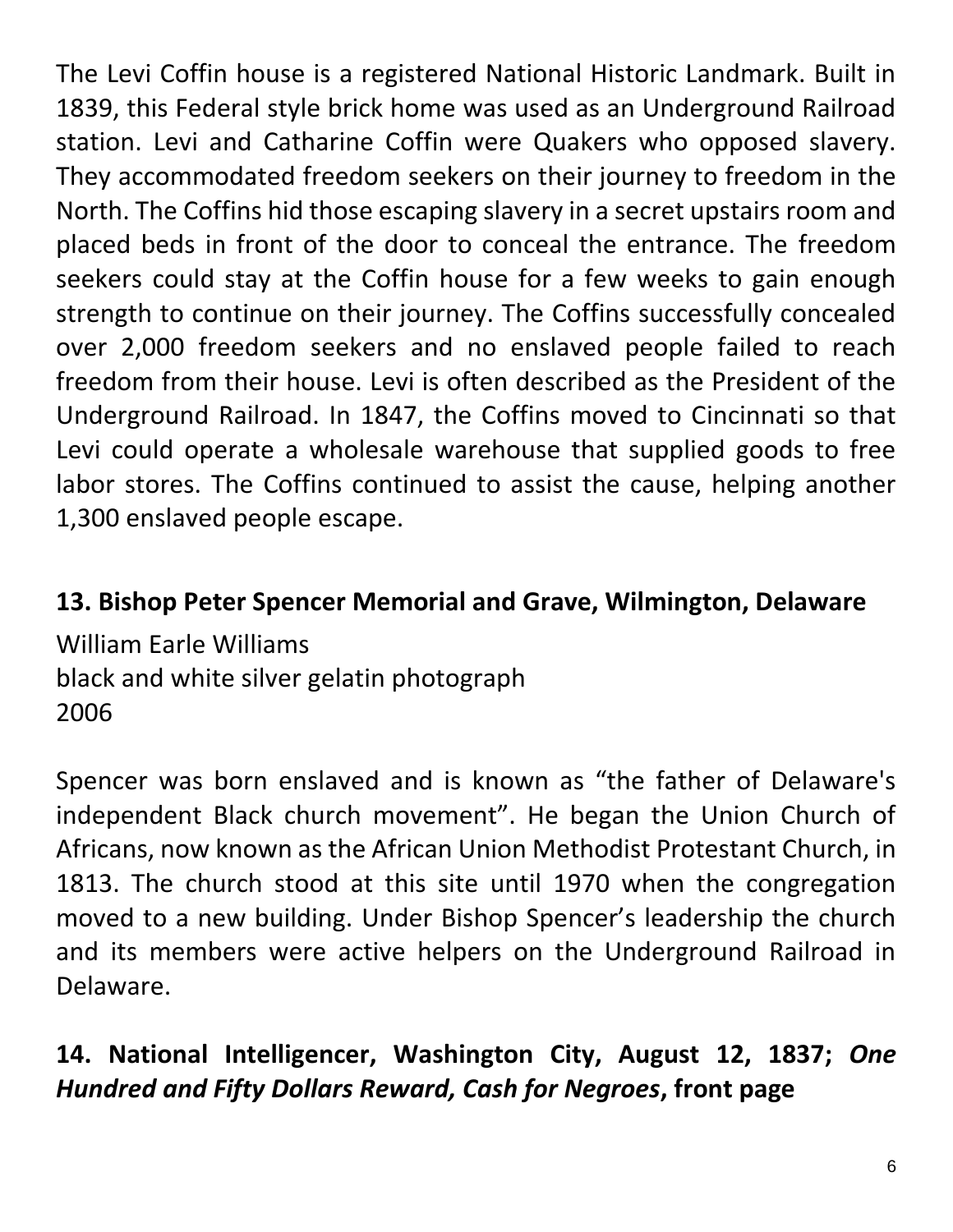This newspaper, dated almost 25 years before the outbreak of the Civil War, contains an advertisement with the headline "Cash for Negroes", essentially extending an open offer to buy any enslaved person for \$150 (nearly \$3,000 by today's standards).

# **15. Way to Milliken's Bend, Louisiana**

William Earle Williams black and white silver gelatin photograph 1998

The soldiers in these regiments were newly freed enslaved people who joined the Union army and trained at Milliken's Bend. When attacked there by Confederate forces these soldiers fought with valor driving off the enemy and won wide acclaim for their soldiering in the contemporary press and in official Army reports.

## **16. Cayuga County Courthouse, Auburn, New York**

William Earle Williams black and white silver gelatin photograph 2008

The Cayuga County Courthouse housed two prominent cases that affected abolitionism in New York. In 1846, a freed African American man, William Freeman, was on trial for murdering four people. This case serves as the perfect example of the social disadvantages African Americans faced. His lawyers argued that he had be driven insane by the effects of segregation in society. The Fugitive Slave Act, which required runaway enslaved people in the North to be returned to their owners in the South, was the center of the Jerry Rescue trial in 1851. Twelve defendants were charged with assisting the runaway enslaved person and were given the options of bail or jail. After the case went on for three years, abolitionists sued Jerry's owner for kidnapping.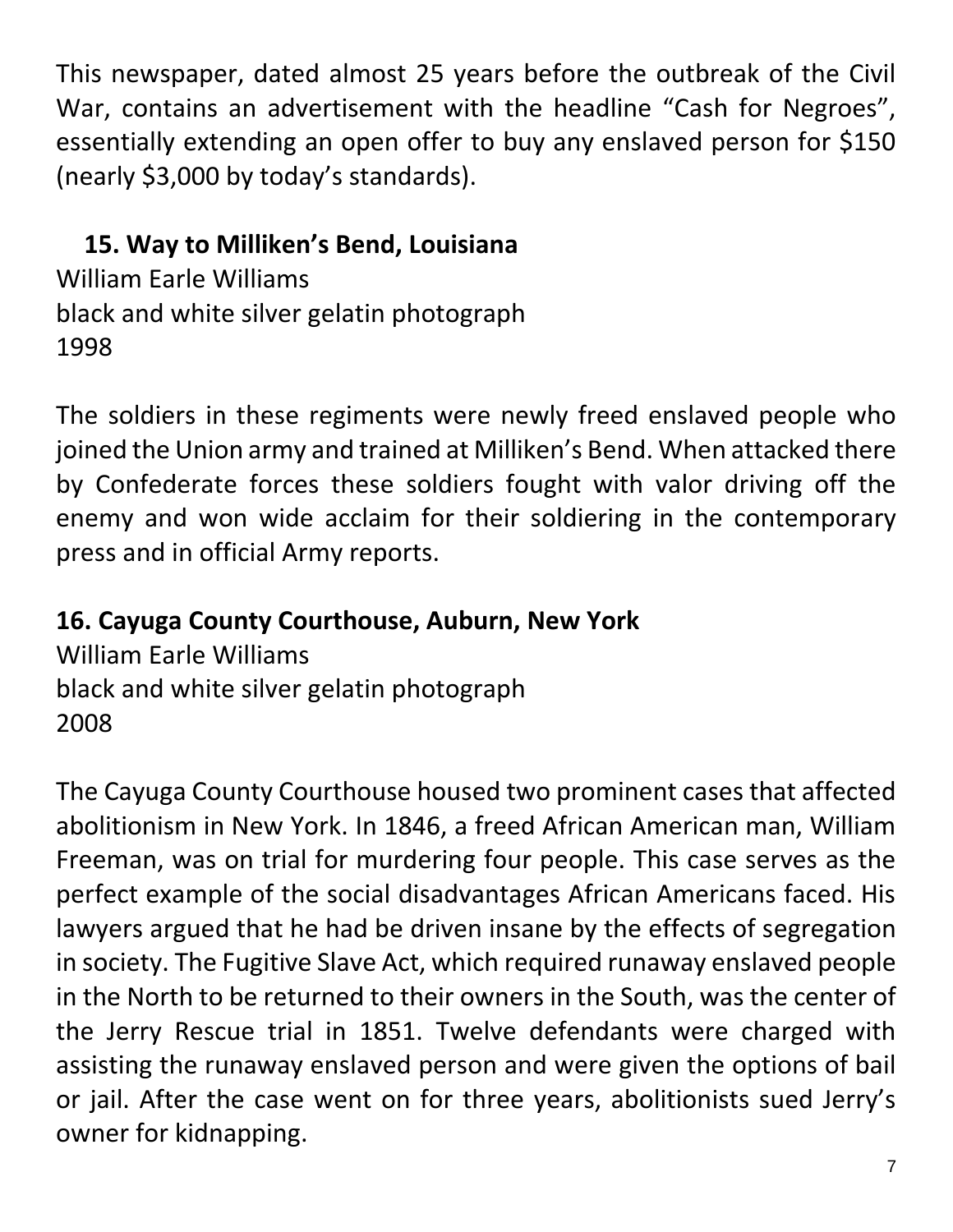**17. Prison Site, Andersonville, Georgia** William Earle Williams black and white silver gelatin photograph 1999

The site of Camp Sumter, located in Andersonville, Georgia, was one of the largest Confederate prisons. In its fourteen months of operation, the prison held more than 45,000 union prisoners, 13,000 of whom died behind bars. Corporal James Henry Gooding, an freed African American and advocate for equal pay for African American soldiers, died in the prison 1864. Just one month prior, Congress had passed the law granting equal pay for all soldiers.

### **18. Park, John Brown House Site, Akron, Ohio**

William Earle Williams black and white silver gelatin photograph 2007

John Brown was an American abolitionist who believed more direct action was needed to end slavery. In 1856, Brown led his supporters in organizing the Bleeding Kansas Crisis and Pottawatomie massacre, where five slavery supporters were killed. In 1859, Brown and his volunteers attempted to raid the federal armory Harpers Ferry, West Virginia. The failed attack is believed by many historians to be a major cause in the South's secession one year later.

**19. Forks in the Road, Slave Market Site, Natchez, Mississippi** William Earle Williams black and white silver gelatin photograph 2004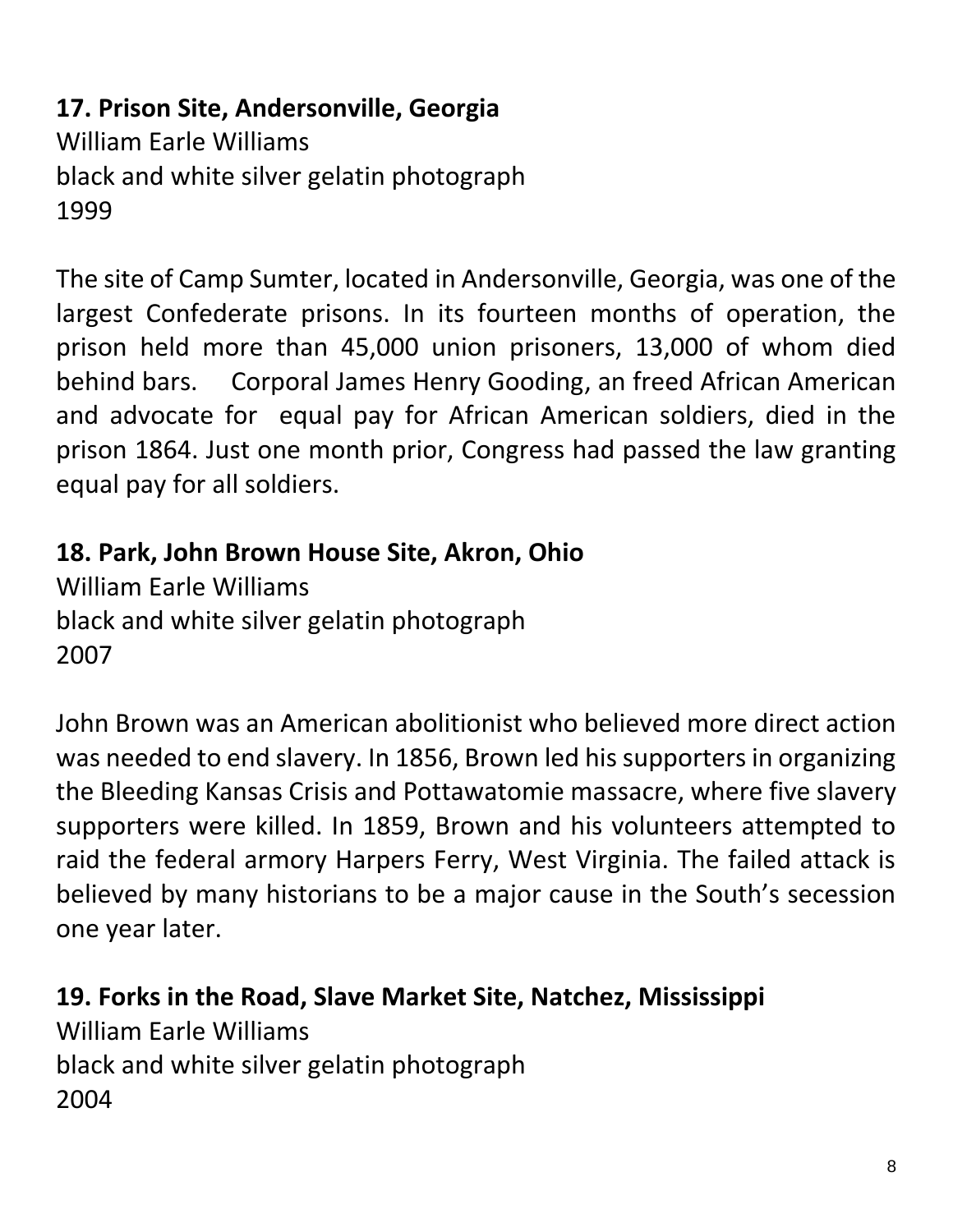This was the site of the South's second largest slave market in the nineteenth century. Enslaved people were also sold on city streets and at Natchez Under the Hill. This market was last used for slave trading in 1863. Union troops then used the market buildings as a refugee camp for newly freed enslaved people and as housing for occupying Natchez. By 1864, the market buildings were torn down.

# **20. Slave Grave Yard, Booker T. Washington, National Monument, Virginia**

William Earle Williams black and white silver gelatin photograph 2003

This burial site is located on the tobacco farm where Booker T. Washington was born enslaved. Today the farm and grounds are known as the Booker T. Washington National Monument administered by the National Park Service.

# **21. James Fuller Queen 12 Illustrated lithographic cards showing the life cycle of an enslaved person, each 4x2 ½ inches;**

This commemorative poster print features a reproduction of a chromolithograph of the journey of an enslaved person from the plantation to the battlefield; an uncut sheet of twelve illustrated cards presenting the journey of an enslaved person from plantation life to the struggle for liberty, for which he gives his life, as a Union soldier during the Civil War; created by James Fuller Queen in 1863.

# **22. Parker Farm, Christiana, UGRR Station, Pennsylvania**

William Earle Williams black and white silver gelatin photograph 1998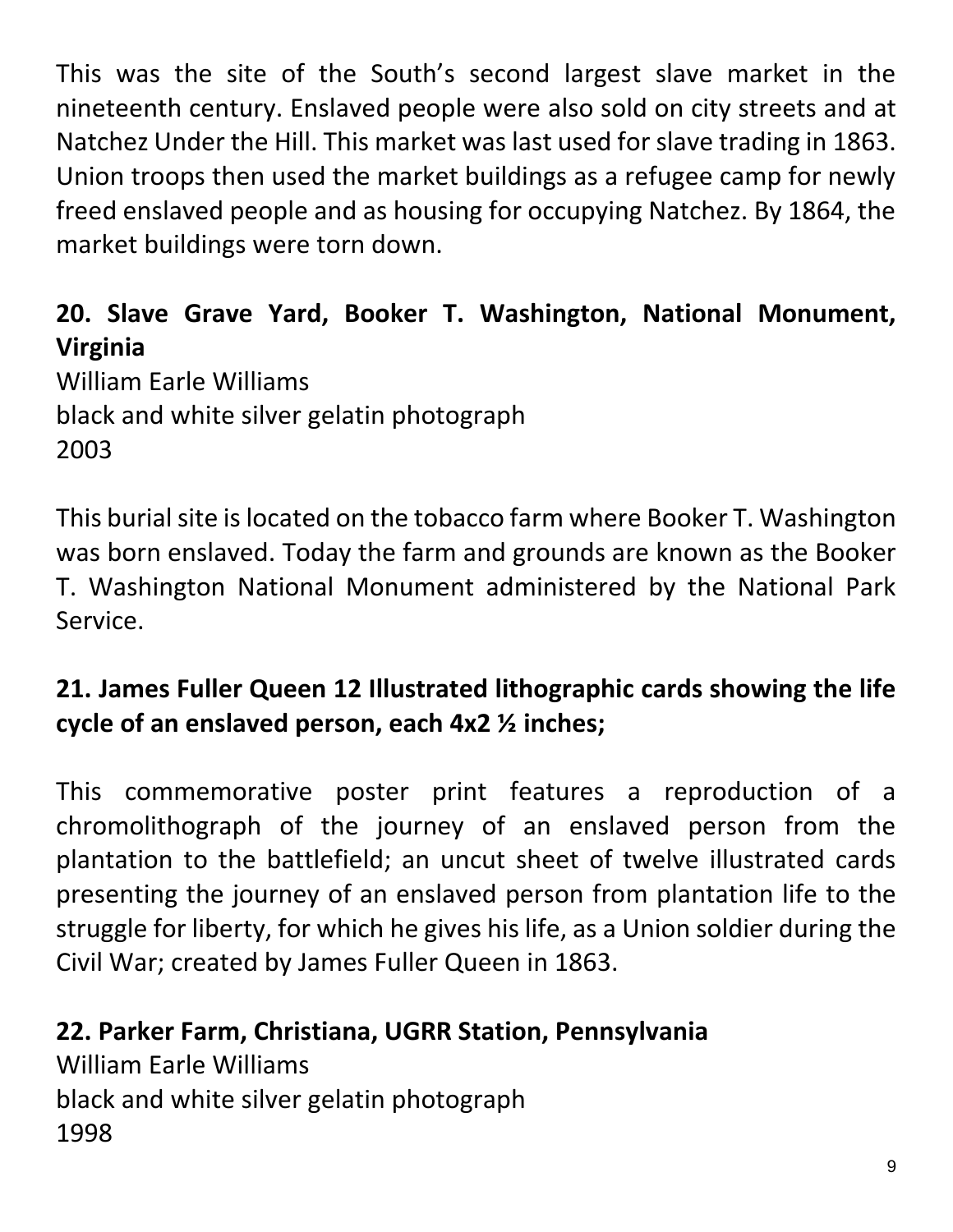William Parker, who escaped enslavement, offered his farm as a station on the Underground Railroad. He was a principal participant in the Christiana Resistance Riot of 1851 when four freedom seekers ran to his house for shelter from hunters of the enslaved. The riot broke out as the freedom seekers and their supporters fought back against the posse of hunters, led by Edward Gorsuch, an enslaver from nearby Maryland who died in his attempt to retrieve his runaway enslaved people. This event tested the new federal Fugitive Slave Law and foreshadowed the imminent coming of the Civil War.

# **23. Tyler Arboretum, UGRR Station, Pennsylvania**

William Earle Williams black and white silver gelatin photograph 1998

This ante bellum road runs adjacent to the church and crosses a stream onto a farm owned by Quaker brothers and naturalists Jacob and Minshall Painter today the farm is known as Tyler Arboretum. The wooded landscape is similar to what it was during the heyday of the Underground Railroad.

## **24. Battle Site, Beech Creek, South Carolina**

William Earle Williams black and white silver gelatin photograph 1999

This expedition under orders from General Sherman was to destroy the munitions and railroad stock on the track around Sumpterville and Florence, South Carolina. Under the command of General Edward Potter, it set to accomplishing these objectives from April 5 to 25, 1865 and became known as Potter's Raid. One of the actions was the skirmish at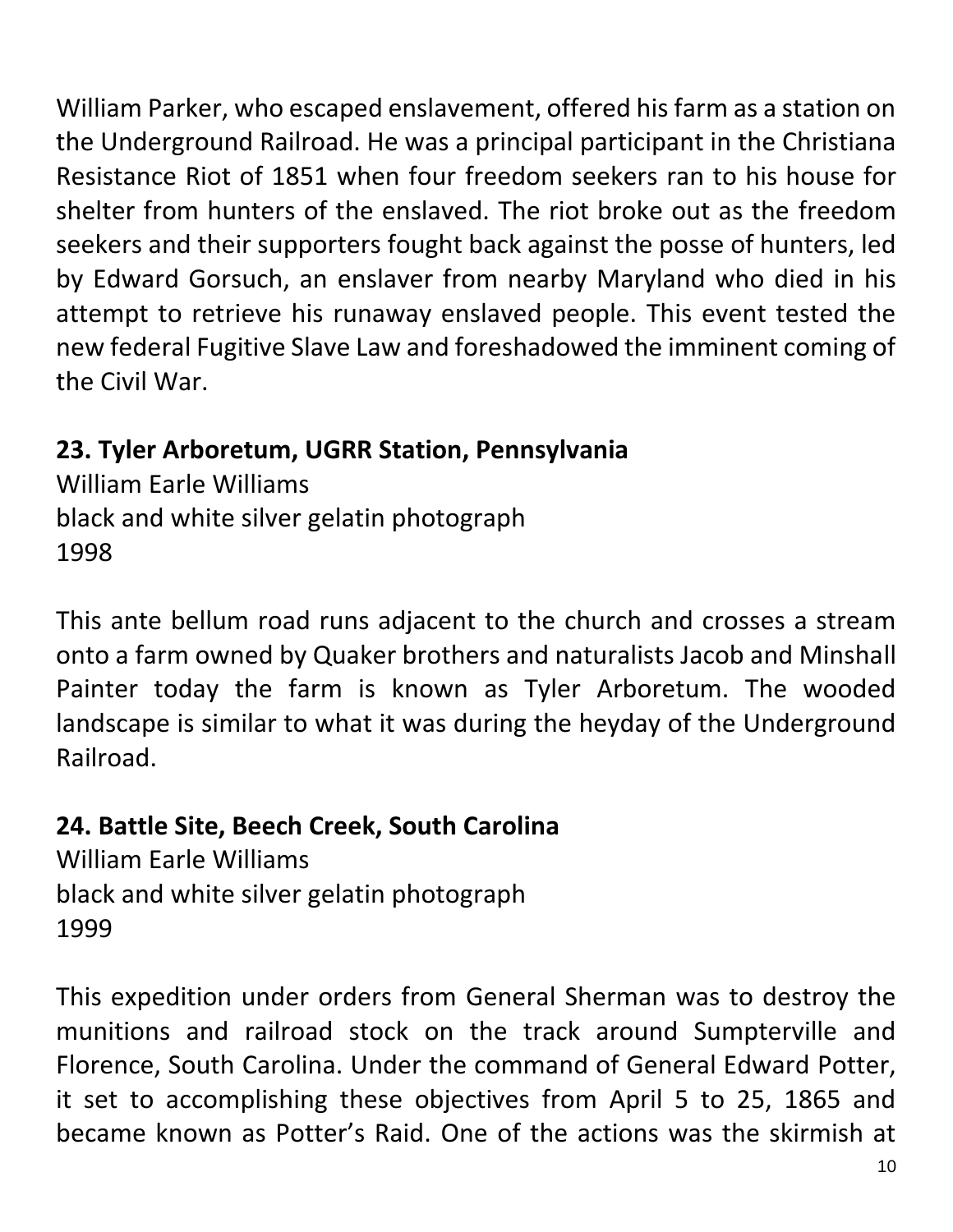Beach Creek in which white troops in a frontal assault scattered Confederate troops. This expedition is an example of Black and white troops fighting effectively to destroy the enemies' infrastructure. When Potter returned to Georgetown at the conclusion of the raid he and his men learned of Lee's surrender and the assassination of President Lincoln.

## **25. Telegraph Road, Port Hudson Battle Site, Louisiana**

William Earle Williams black and white silver gelatin photograph 2004

On May 27, 1863 members of the Native Guard used this road to attack the fortifications at Port Hudson, which controlled the Mississippi River from New Orleans to Vicksburg. As a military action the assault was not successful. However, the behavior of the Native Guard troops was a bright spot and proved, in the words of General Banks in his report to General Halleck, "The position occupied by these troops was one of importance, and called for their utmost steadiness and bravery. It gives me pleasure to report that they answered every expectation. No troops could be more determined or more daring… The history of this day proves conclusively that the government will find in this class of troops effective supporters and defenders."

# **26. Kurtz and Allison;** *The Fort Pillow Massacre***; Kurtz and Allison Art Publishers, 1892 Chicago.**

A rare print due to its portrayal of African-Americans, which was very uncommon at the time, this lithograph shows a dramatized version of the Fort Pillow massacre, which occurred following the Confederate victory at Fort Pillow against Union troops attempting to surrender. It is unknown whether Confederate general Nathan Bedford Forrest (also the first Grand Wizard of the Ku Klux Klan) ordered the massacre, simply did nothing to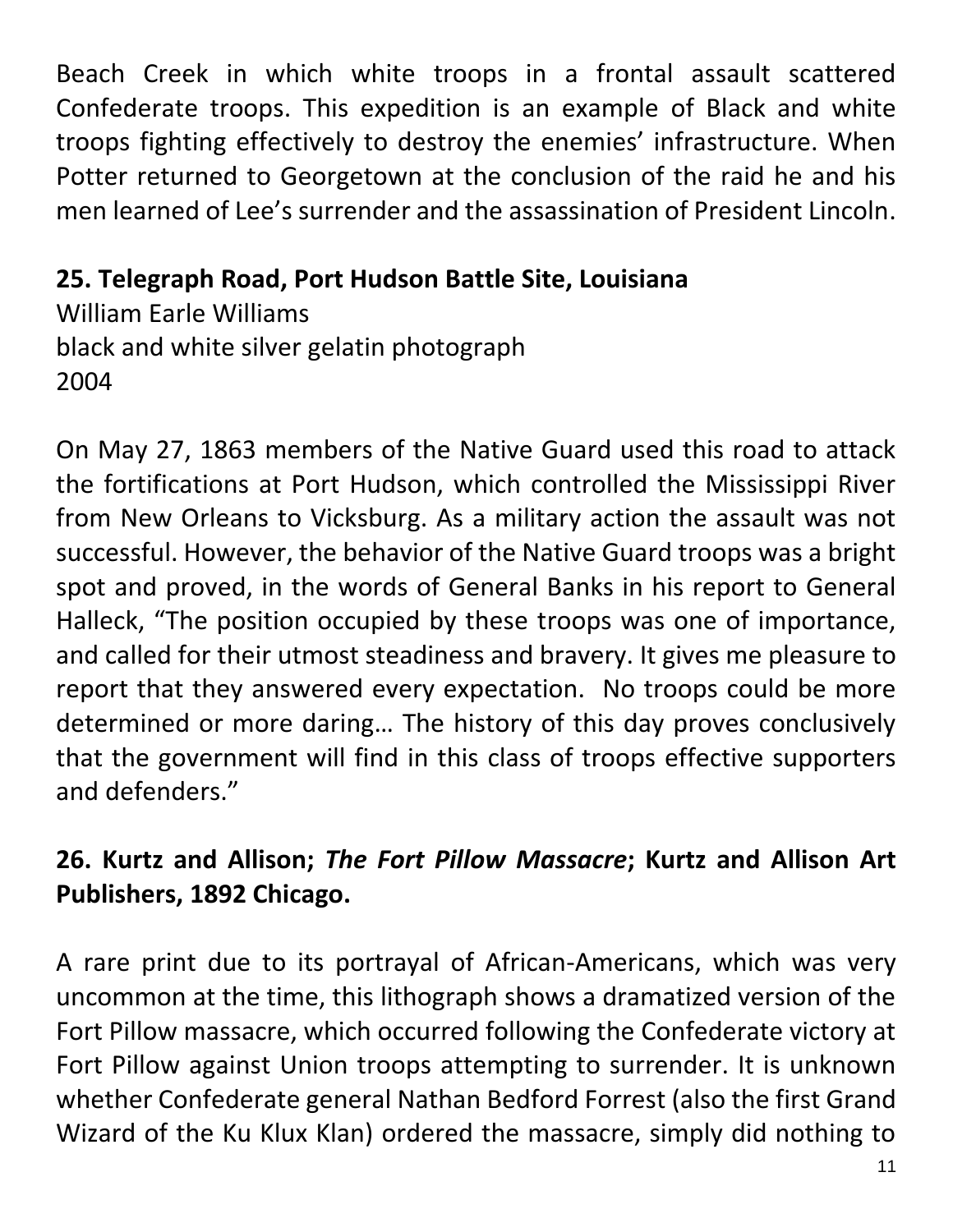stop it, or (as he later claimed) knew nothing of the event. Regardless of how it happened, it is widely agreed upon that a deliberate massacre took place.

**27. Earth Works, Battle Site, Fort Pillow, Tennessee** William Earle Williams Carbon Print 1999

*April 12, 1864—USCT Battery F, 2nd Light Artillery, and 11th (new) Infantry.* 

The massacre of African American soldiers on April 12 who were shot while surrendering lead to an investigation by the US Congress' Committee on the Conduct of War. The battle and massacre victims which included women and children were buried in the fort's trench shown in the photograph by Confederate soldiers under the command of General Nathan Bedford Forrest. Later the bodies were removed and buried in the Memphis National Military Cemetery. After the massacre African American troops adopted the battle cry "Remember Fort Pillow."

## **28. Honey Hill, Battle Site, South Carolina**

William Earle Williams black and white silver gelatin photograph 1999

These troops were part of an expeditionary force under the command of General John Hatch. Their mission was to support General Sherman's march to the sea from Atlanta by destroying the industrial infrastructure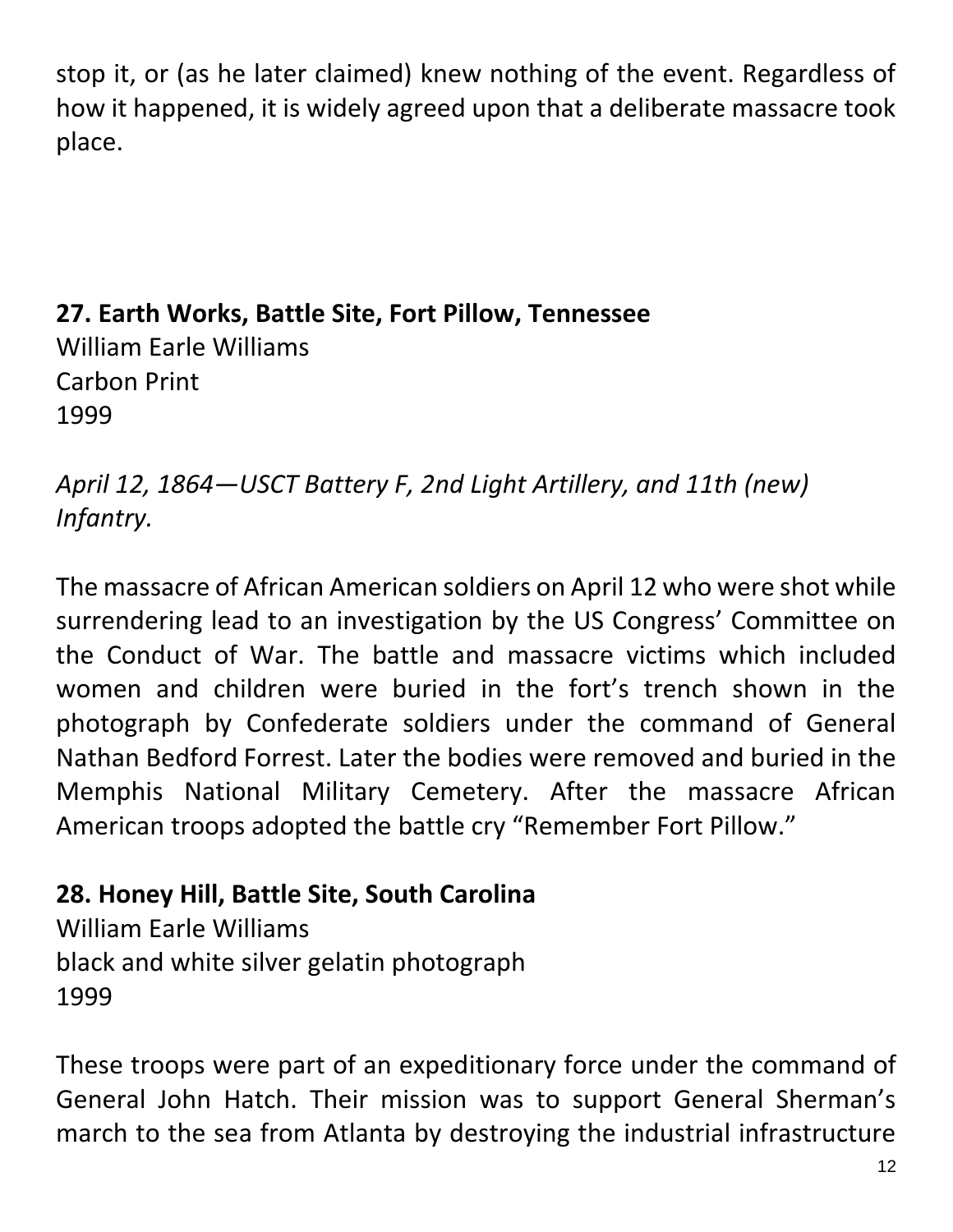of the Confederacy along the Atlantic seaboard. The expeditionary force's first objective was to destroy the Charleston and Savannah railroad line near Honey Hill. The Union army met stiff resistance from the enemy, was outmaneuvered, suffered significant casualties, and met with a defeat at Honey Hill.

# **29. Folly Beach, Looking Towards Morris Island, Battle Site, South Carolina**

William Earle Williams black and white silver gelatin photograph 1999 On July 18, 1863, the 54th Massachusetts Regiment, the first officially recognized African American regiment, led the attack on Battery Wagner. They were the first regiment to charge the Confederate troops guarding the entrance to Charleston Harbor. While the 54th Massachusetts

Regiment lost over a third of their men, including their commander, they succeeded in proving that Black soldiers were equal to their white counterparts.

Due to construction by the Corps of Engineers all that is left of Morris Island and Battery Wagner is the lighthouse, which was the final resting place of Colonel Shaw, commander of the regiment. Shaw's body was stripped of its uniform and thrown into a burial pit with his men outside the walls of Battery Wagner by a Confederate burial party the next day.

**30. Ruins, Windsor Plantation House, Mississippi**  William Earle Williams black and white silver gelatin photograph 2004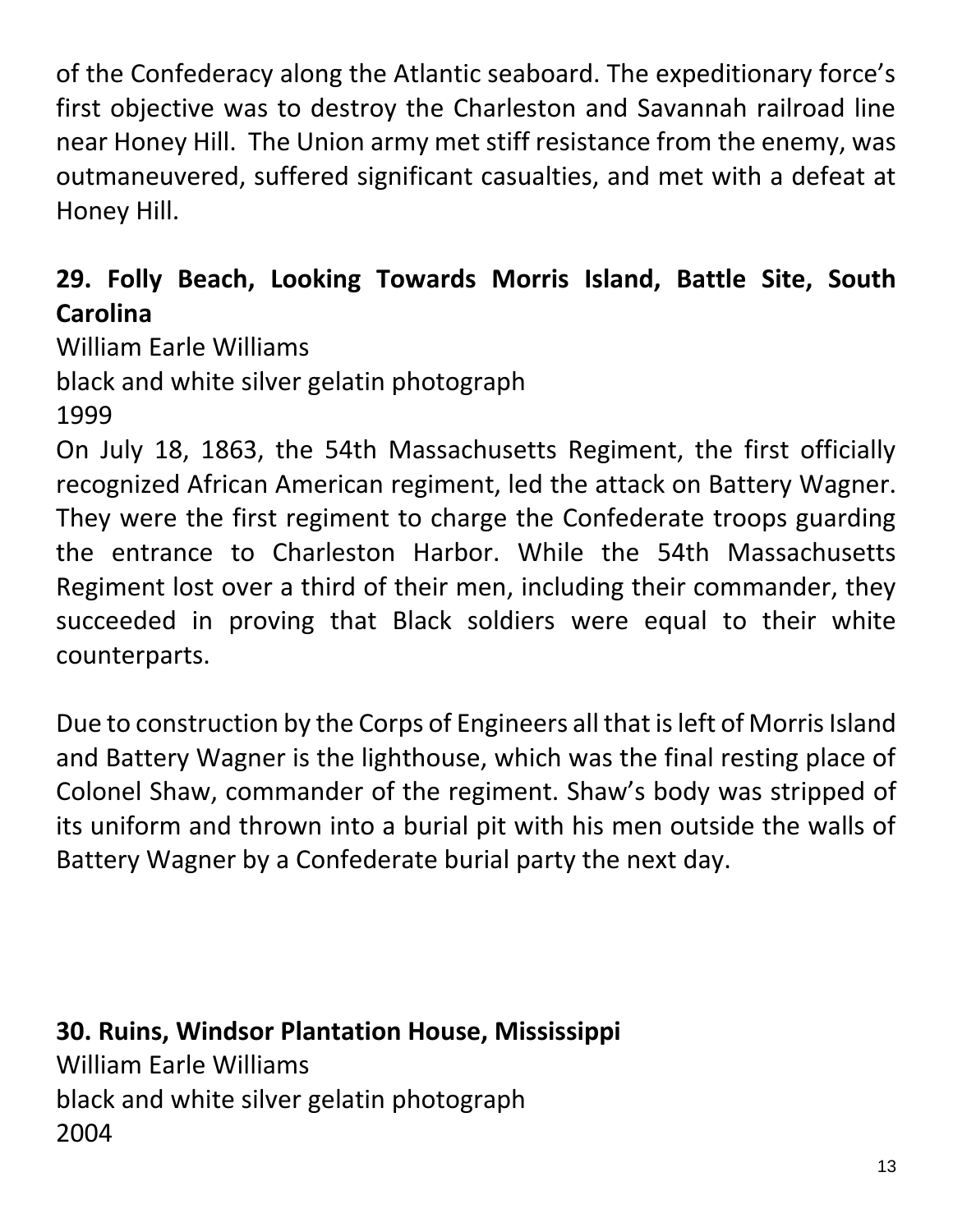Windsor Plantation consisted of 2,600 acres and the house was used by both Confederate and Union soldiers. Confederate soldiers stood at the top of the observatory and used the space to signal the coming of Union forces. When Grant's Army began its march north to commence the Vicksburg Campaign, Union forces used the grounds and house as a lookout point as well as a hospital. Because of its usefulness to the Union Army it was not razed, rather it succumbed to an accidental fire in 1890.

## **31. Battle Site, Sound Tunnel, Tennessee**

William Earle Williams black and white silver gelatin photograph 1995

### *October 10, 1864, USCT 40th Infantry*

During the Civil War in Tennessee as the Union Army advanced southward, the railroad became a vital supply line. Sound Tunnel was crucial to the movement of men and supplies to and from Nashville. Two forts protected the 600-foot tunnel and it is still in use today. During the Civil War members of 40th Infantry patrolled the interior of the tunnel. On October 10 four members of the six-party patrol were captured in the tunnel and axed to death by a Confederate raiding party intent on destroying the tunnel.

### **32. Texas Road, Honey Springs, Oklahoma**

William Earle Williams black and white silver gelatin photograph 1999

Texas Road was the main link between Texas and Indian Territory used to transport ammunitions and other war materials. The area also held a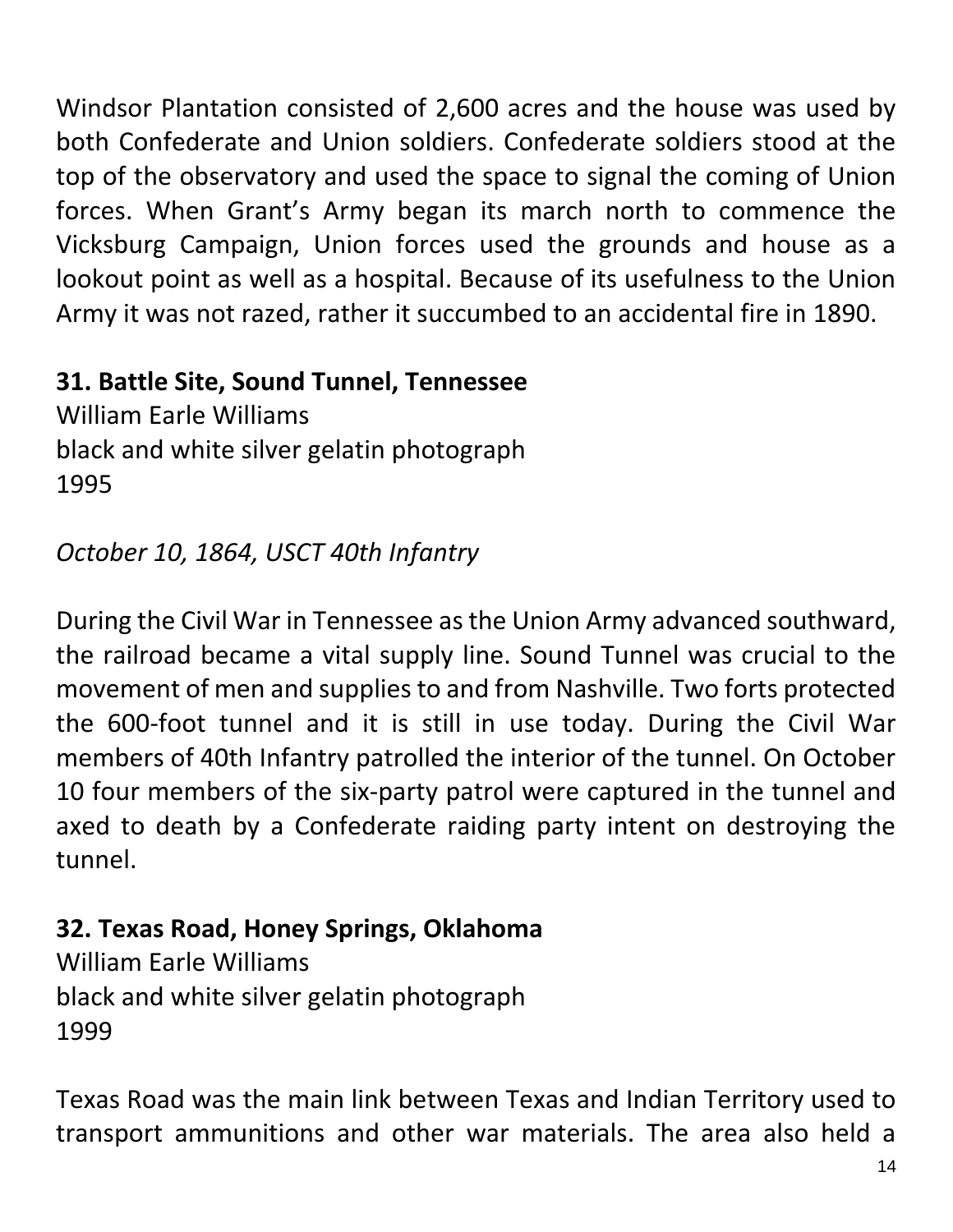Confederate commissary deposit, a resource that likely led to the Battle at Honey Springs. This battle was the largest in Indian Territory. The engagement at the Confederate states supply depot there resulted in a Union victory. Writing in his official report, General Blunt noted, "The 1st Kansas Colored, particularly distinguished itself…Their coolness and bravery I have never seen surpassed."

**33. Hatch's Expedition, Boyd's Landing, South Carolina**  William Earle Williams black and white silver gelatin photograph 1999

The expeditionary force led by Major General John P. Hatch preceded the battle of Honey Hill. Attacks by the US Colored Troops (including the 54th Massachusetts) were unsuccessful in capturing the Confederate entrenchments. There was an estimated 796 loss of the 6400 troops engaged.

## **34. George F. Cram;** *Indian Territory;* **19th or early 20th Century, American.**

The Indian territory of the western United States, today known as the state of Oklahoma, was the site of the Battle of Honey Springs, the largest battle in Indian territory during the Civil War, where the Union emerged from victorious. Conflict between the Union and CSA forces was unique in this area due to the fact that it is one of the few times that white soldiers were the minority on both sides, with African-American and Native American soldiers comprising the majority of both units.

### **35. Kitchen, Oakley Plantation, Saint Francisville, Louisiana**

William Earle Williams black and white silver gelatin photograph 2004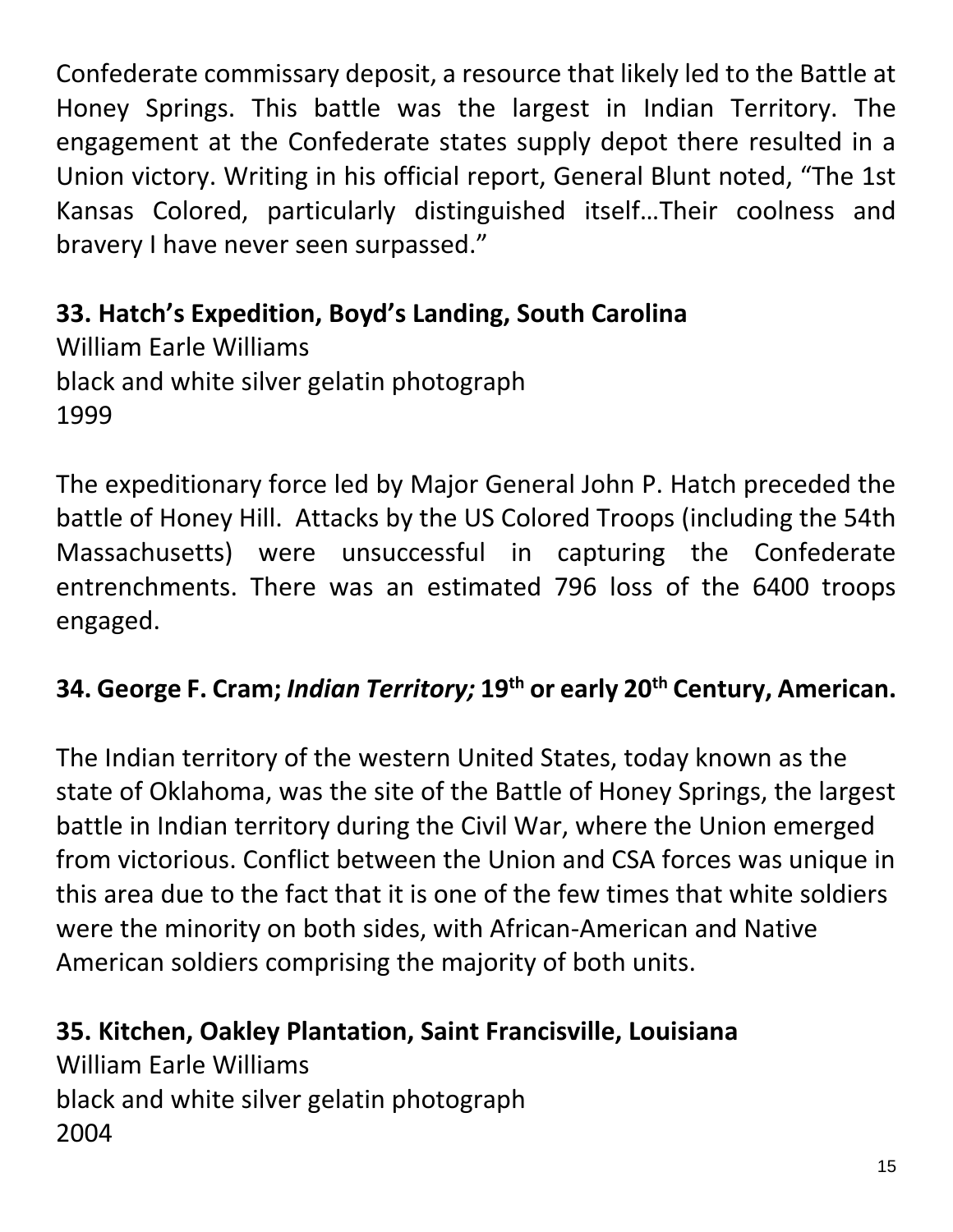Runaway enslaved people from Oakley and other plantations in the lower Mississippi Valley ran away to join the Union Army encampments to gain freedom. These newly freed people became laborers and soldiers for the Union Army.

**36. Bedroom, Oakley Plantation, Saint Francisville, Louisiana** William Earle Williams black and white silver gelatin photograph 2004

James and Lucy Pirrie built this house circa 1806. The interior has been restored to its appearance in 1821 when they hired John James Audubon as a drawing teacher for their daughter, Eliza. The plantation became Audubon's home for four months. He and his assistant lived in rooms on the ground floor.

# **37. Baker Smith;** *Little Eva; Uncle Tom's Guardian Angel***; poetry by John Greenleaf Whittier and music by Manuel Emilio; John J. Jewett Boston and Jewett, Proctor and Worthington, 1st Edition, Cleveland, 1852.**

Written as a response to the anti-slavery novel *Uncle Tom's Cabin*, John Greenleaf Whittier's *Little Eva* is a also a notable anti-slavery piece of literature and music. Whittier, an American Quaker author, was most notable for his abolitionist works in the mid-late 1800's.

**38. Interior, Slave Cabin, Melrose House, Natchez, Mississippi**  William Earle Williams black and white silver gelatin photograph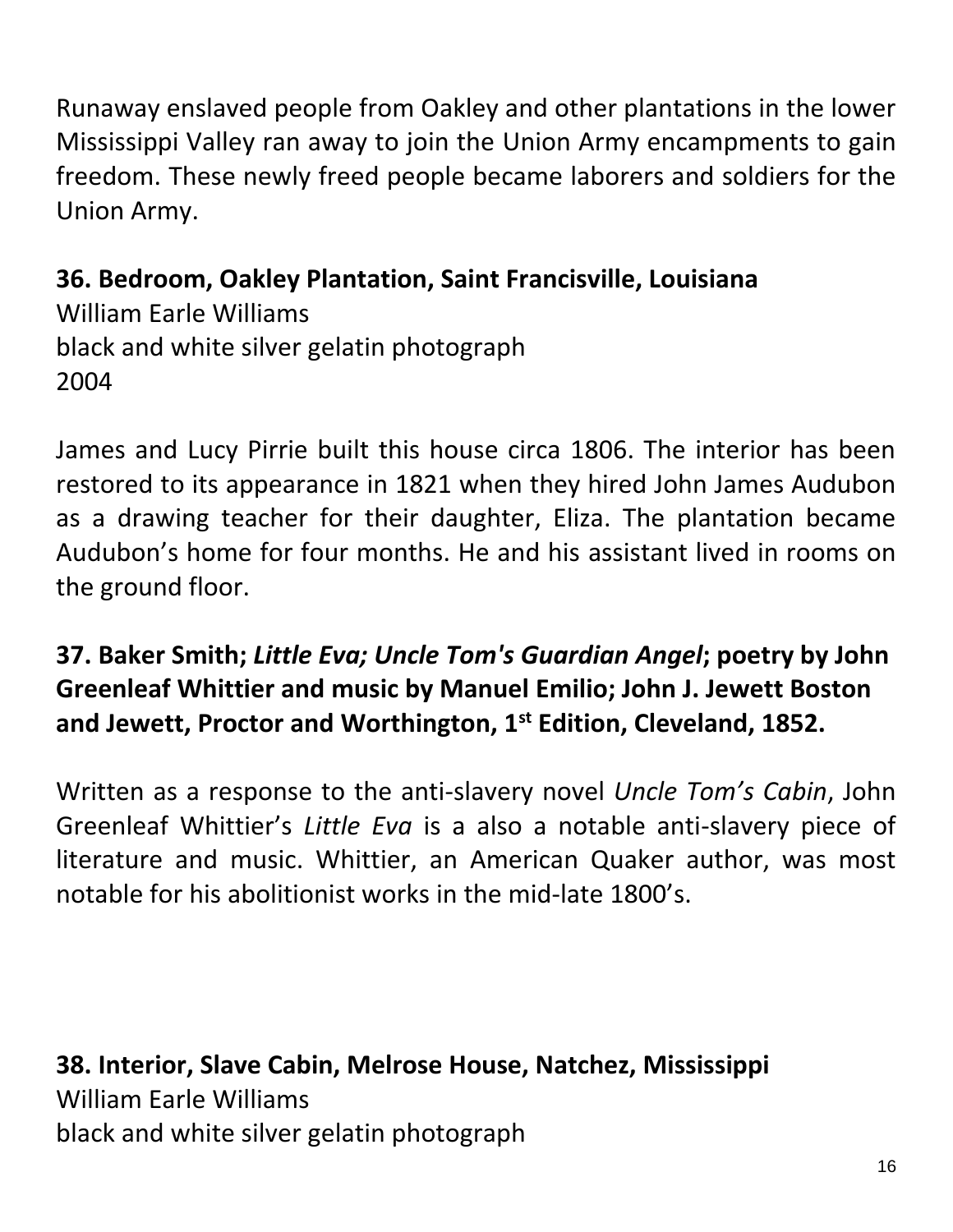### 2004

The Melrose house was one of the wealthiest homes of 19th-century Natchez, Mississippi. In the 1820s, John McMurran moved from Pennsylvania to Natchez, MS, where he established a lucrative law practice and was elected to the State Legislature. He earned a considerable fortune and married into a respected local family. Through this marriage, McMurran acquired five plantations and purchased another 133 acres in 1841. Between 1841 and 1849, an enslaved labor force constructed the Melrose Estate. Once the McMurran family moved in, enslaved people served an intricate role in everyday life as they maintained the buildings and grounds of the estate. Enslaved people worked as cooks, waiters, butlers, drivers, gardeners, and farmers. The site has become an important archeological site for interpreting African American life on Southern plantations.

**39. Exterior, Slave Cabin, Oakley Plantation, Saint Francisville, Louisiana**  William Earle Williams black and white silver gelatin photograph 2004

Enslaved people from Oakley and other plantations in the lower Mississippi Valley ran away to join the Union army lines to gain freedom. These newly freed people became laborers and soldiers for the Union army.

**40. Tennessee Monument, Gettysburg National Military Park** William Earle Williams black and white silver gelatin photograph 1994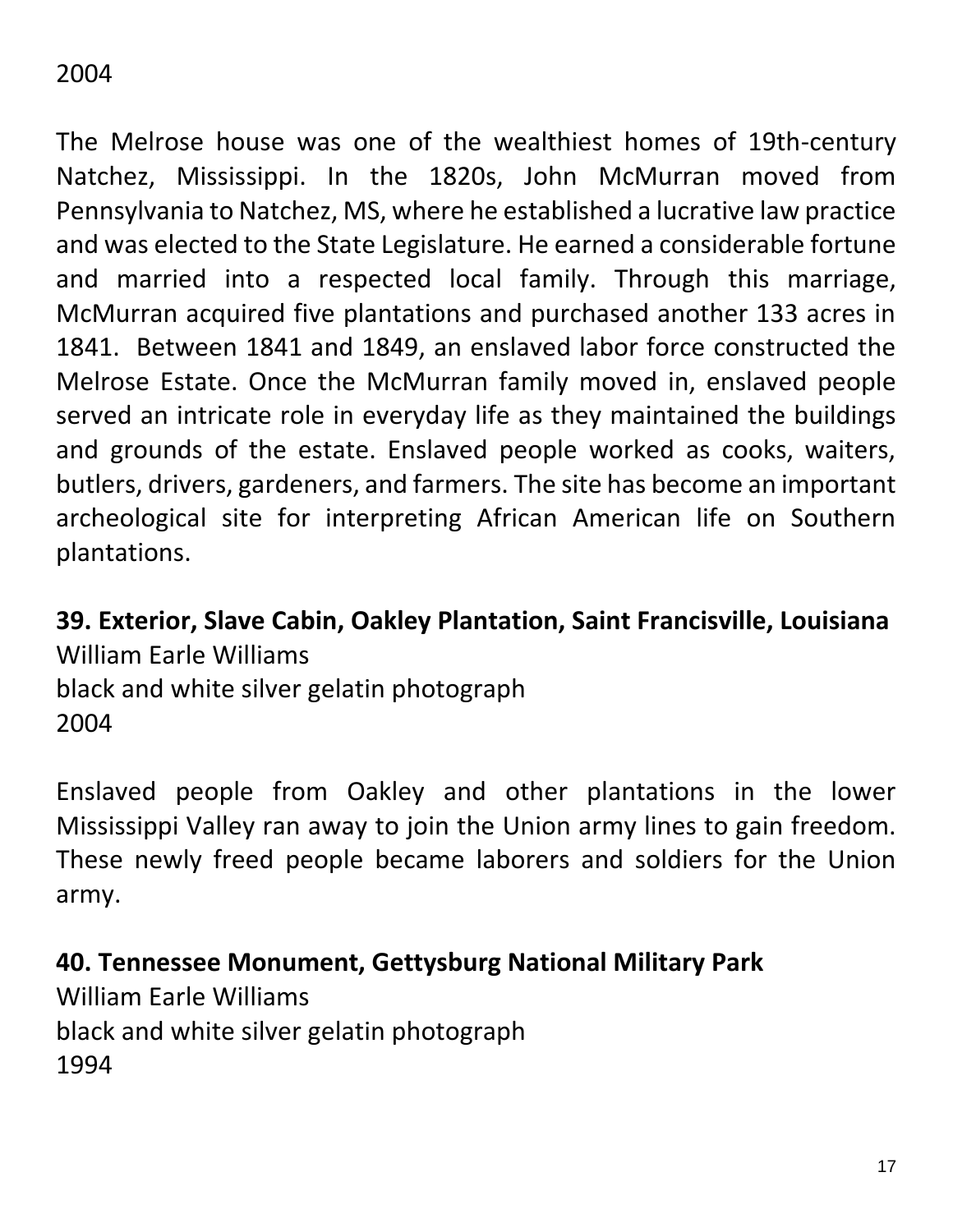The Tennessee Monument is located in the mile-long space on Seminary Ridge that was occupied by 12,500 Confederate troops, including soldiers from Tennessee. They attacked the Union Army center located directly ahead and about three quarters of a mile away at about 2 o'clock in the afternoon on July 3rd. This pivotal moment occurred on the third and final day of the battle. It resulted in a Confederate casualty rate of 50% and a failure to break the Union lines. This attack, also known as Pickett's Charge, represents the furthest point north that the Confederate Army fought the Union Army.

# **41. Ten Dollar note, 1855, Central Bank of Alabama; illustrated with portrait of George Washington, enslaved people picking cotton, and a village landscape.**

Before the Civil War, banks would often print their own money, resulting in many currencies being attributed to different states and banks, making it very difficult to take most money at face value and trade effectively. The Civil War, however, created a need for a more widely-used central currency, making bills like this obsolete.

Eveleth, Rose. "Before the Civil War, There Were 8,000 Different Kinds of Money in the U.S." Smithsonian.com. December 12, 2012. Accessed August 10, 2018. https://www.smithsonianmag.com/smart-news/beforethe-civil-war-there-were-8000-different-kinds-of-money-in-the-us-158310489/.

**42. Interior, School Room, site of Fort Henderson, Athens, Alabama** William Earle Williams black and white silver gelatin photograph 2004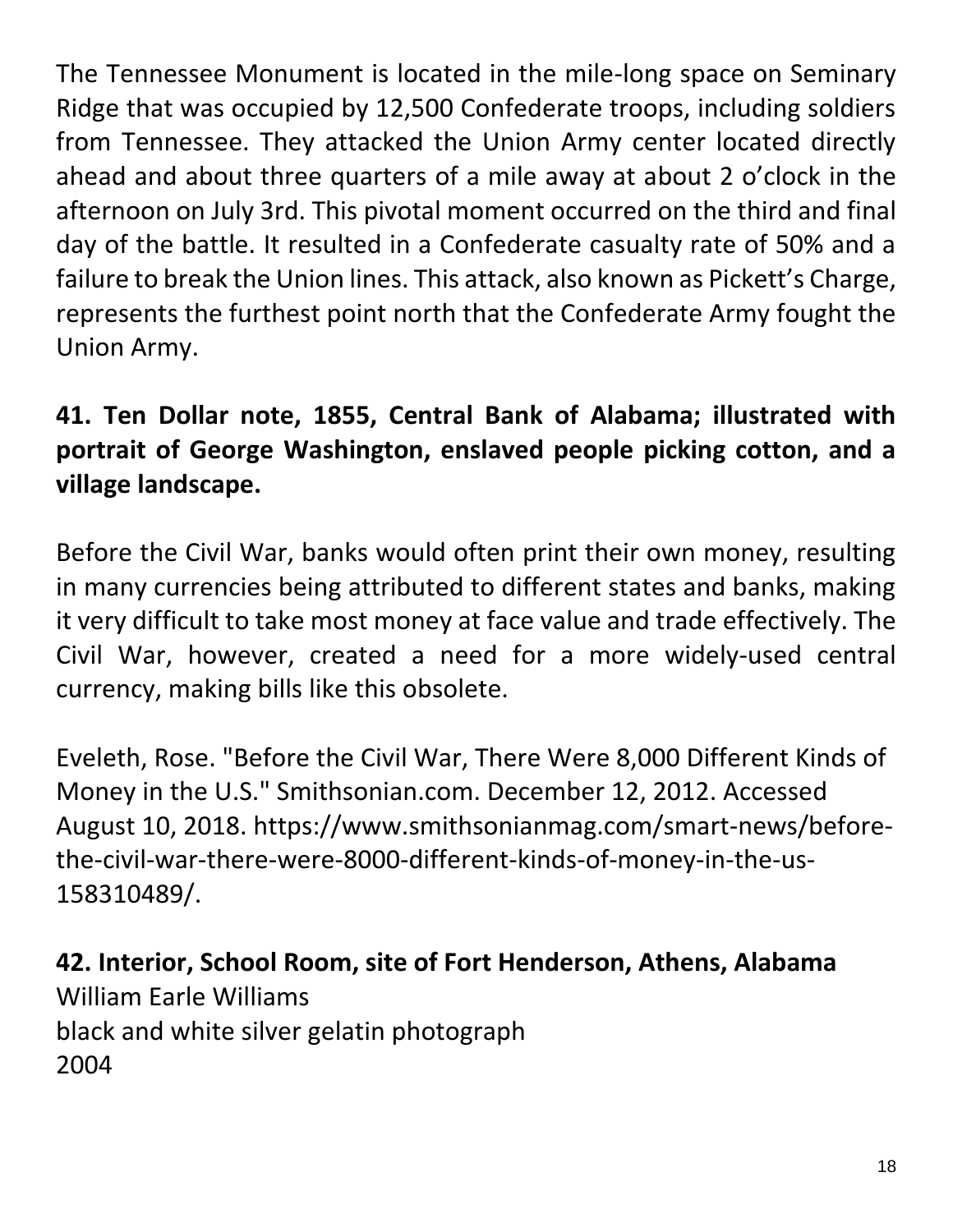This fort and others surrounding Athens were surrendered by Union commanders after a brief firefight. Confederate General Nathan Bedford Forrest perpetuated a ruse by declaring a truce and inviting the Union commanders to inspect his army. As Forrest and staff passed from one area to another, these soldiers would appear in a different inspection area in the Confederate army's offensive positions around Athens, causing the Union officers to believe Forrest had a larger army than he in fact had. The memory of Fort Pillow was on the minds of both the Confederate and Union soldiers, which contributed to the decision of the Union commander not to fight.

**43. Interior, School Room, site of Fort Henderson, Athens, Alabama** William Earle Williams black and white silver gelatin photograph 2004

Trinity School, a Freeman's School organized in 1865 and sponsored by the American Missionary Society, moved to the grounds of Fort Henderson in 1907. The school served the African American community until its closing in 1970. Books, clothing and equipment were left as they were when the school closed. The building, including the auditorium, is in ruins.

# **44. Harper's Weekly, August 29, 1863;** *Captain Cailloux's Funeral, sketched by a Native Guard***; pg 549.**

Published in *Harper's Weekly*, this sketching depicts the funeral of Captain Andre Cailloux, who had been one of the first African-American officers in the Union Army to die in battle. Cailloux's reputation as a war hero and a martyr at Port Hudson would live on long after his death and encouraged many African-Americans to join the Union Army. This sketching of his funeral is attributed to a member of the 1st Regiment of the Native Guard, a unit made up entirely of African-American soldiers. This is quite notable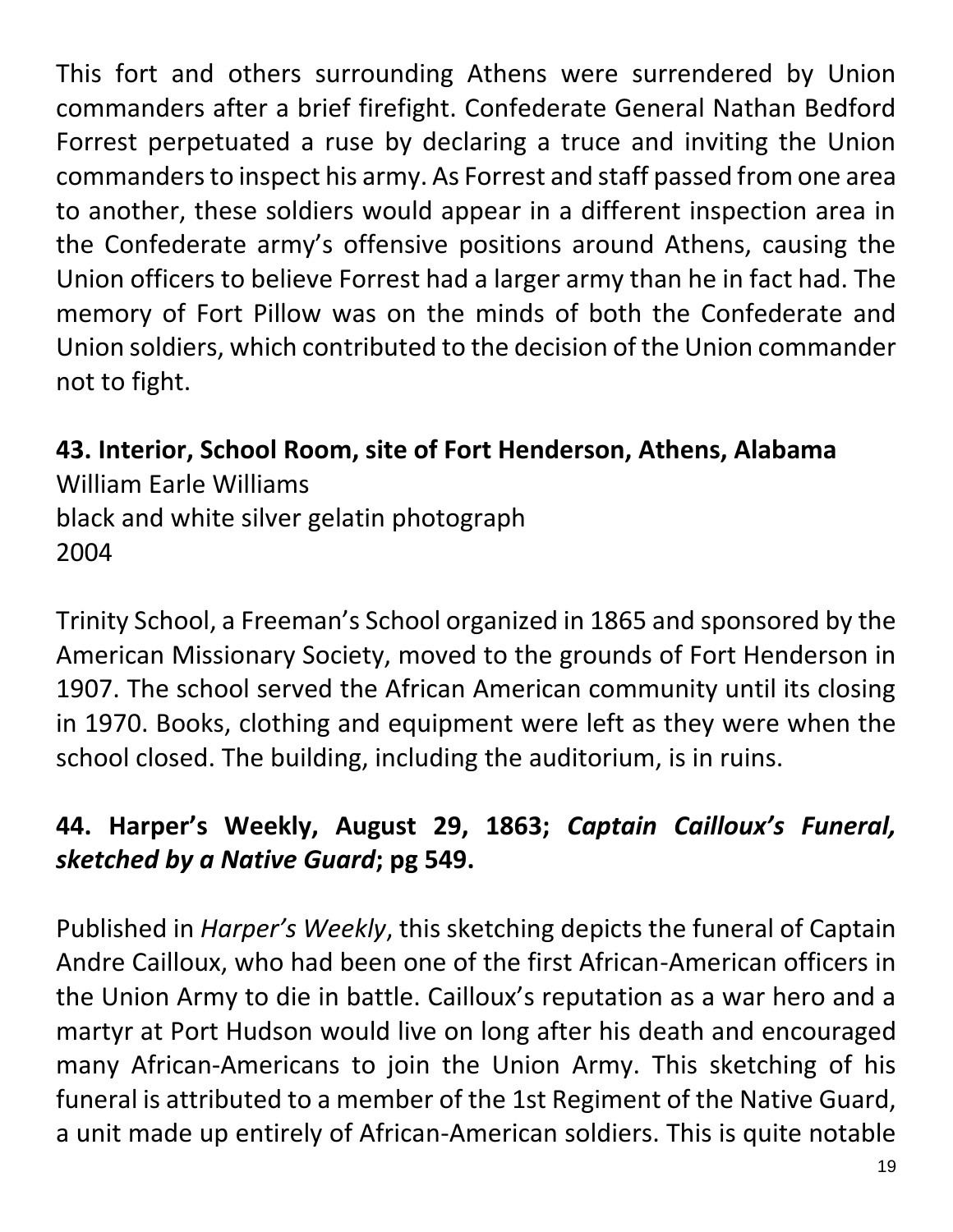for the time, as it was very rare for the work of African-American artists to be published.

### **45. Camp Nelson, Berea, Kentucky**

William Earle Williams black and white silver gelatin photograph 1999

Camp Nelson was the third largest training depot of African American soldiers. The over 10,000 Black soldiers trained here found their freedom while fighting for the Union. Because many brought their families as well, Camp Nelson became a refugee camp for its residents. The camp later attracted the attention of the American Missionary Association, an abolitionist society founded prior to the Civil War.

*Reverend John Fee, the founder of Berea College, came to Camp Nelson in 1864 to teach and minister to the refugees at Camp Nelson. His efforts eventually led to the founding of Ariel College and church and finally the settlement of Hall. Fee believed passionately in the equality of the races and he sought to educate the freedmen to become independent, selfreliant members of an integrated American society.*

"United States Colored Troops at Camp Nelson." *Camp Nelson: OVERVIEW*, [www.campnelson.org/colored/colored.htm.](http://www.campnelson.org/colored/colored.htm)

**46. Courthouse Square, Washington, Kentucky**

William Earle Williams black and white silver gelatin photograph 1999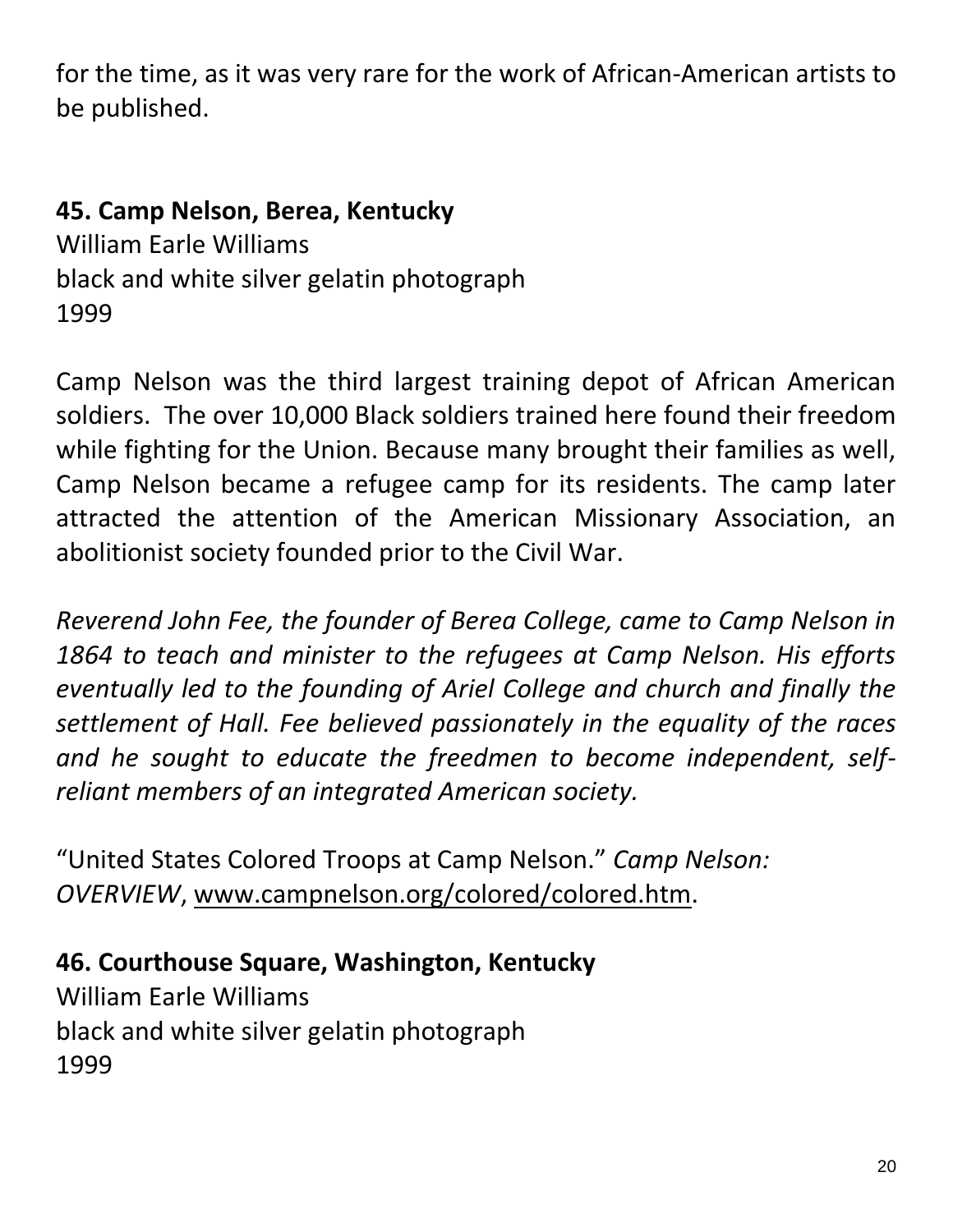The Courthouse Square was a known auction block for enslaved people. The building was constructed in 1794 and burned down in 1909. It is said that Harriet Beecher Stowe, author of "Uncle Tom's Cabin," witnessed a slave auction at the Courthouse, while visiting friends in Washington. This inspired her seminal work.

# **47. Interior, Fort Brown, Texas**

William Earle Williams black and white silver gelatin photograph 2001

The surrender of Confederate Fort Brown at the end of May 1865 concluded the last active military operation of the Civil War. Today a small section of the original ramparts has survived in the midst of the Fort Brown Golf Course.

### **48. Arlington National Cemetery, Section 27, Arlington, Virginia**

William Earle Williams black and white silver gelatin photograph 2000

African American soldiers serving in the 54th Massachusetts Regiment and other USCT are buried in this part of the cemetery. More than 3,800 African Americans, many from the Freedman's Village, are located in this section, which was a part of the original Arlington Plantation owned by General Lee's family. The federal government confiscated the property at the beginning of the Civil War and established the Freedman's Village. African Americans flocked to the property to become emancipated. Their government-issued headstones were inscribed with their names and the word "Civilian" or "Citizen."

# **49. Battle Site, Deep Bottom, Virginia**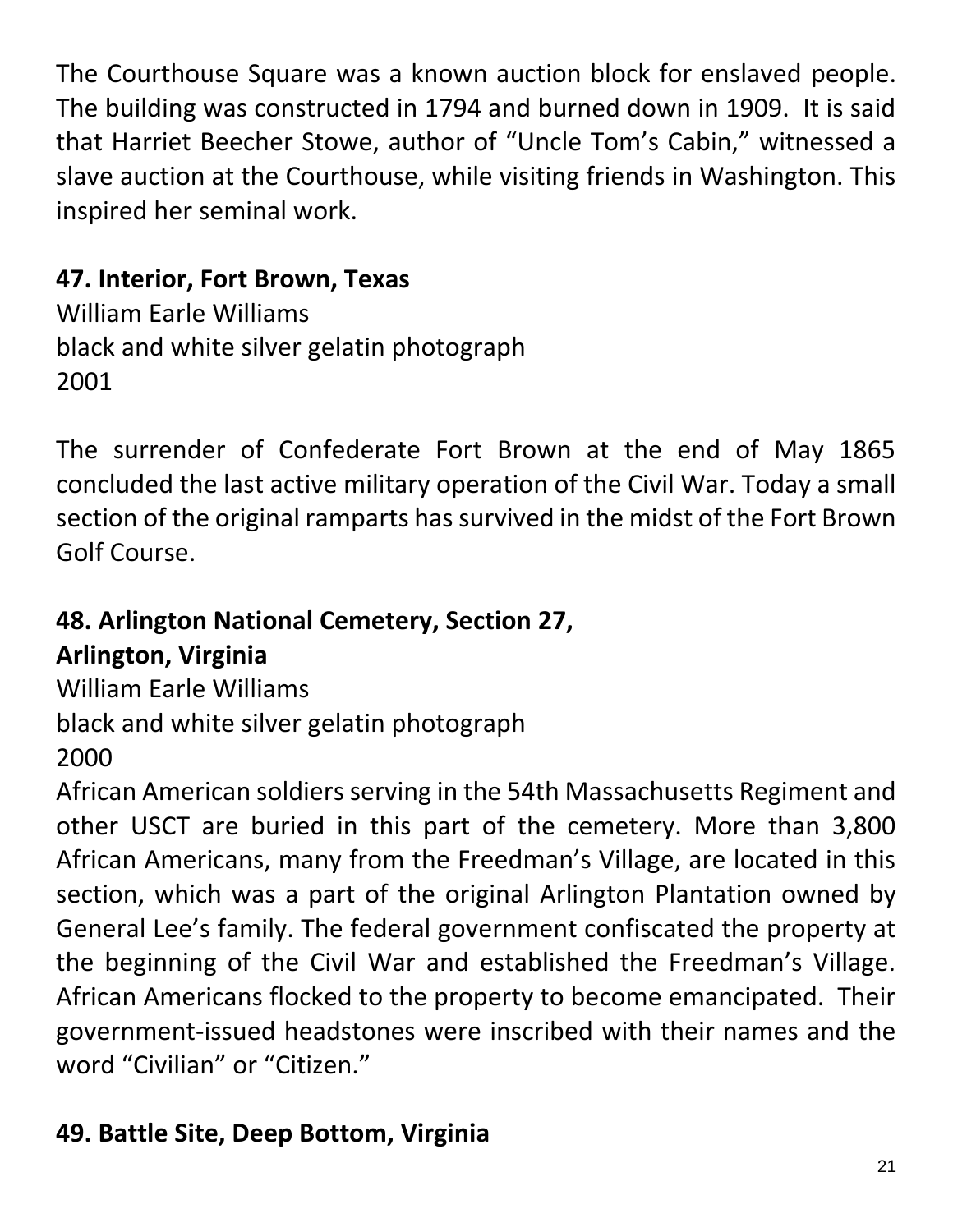William Earle Williams black and white silver gelatin photograph 1995

This river crossing was a key transportation point with adjacent railroad lines and roadways crucial to the defense of Richmond.

**50. Levi Coffin House Interior, Fountain City UGRR Station, Indiana** William Earle Williams Carbon Print 2001

The Levi Coffin house is a registered National Historic Landmark. Built in 1839, this Federal style brick home was used as an Underground Railroad station. Levi and Catharine Coffin were Quakers who opposed slavery. They accommodated freedom seekers on their journey to the North. The Coffins hid those escaping slavery in a secret upstairs room and placed beds in front of the door to conceal the entrance. The freedom seekers could stay at the Coffin house for a few weeks to gain enough strength to continue on their journey. The Coffins successfully concealed over 2,000 enslaved people and none failed to reach freedom from their house. Levi is often described as the President of the Underground Railroad. In 1847, the Coffins moved to Cincinnati so that Levi could operate a wholesale warehouse that supplied goods to free labor stores. The Coffins continued to assist the cause, helping another 1,300 enslaved people escape.

### **51. Battle of the Crater, Petersburg**

William Earle Williams black and white silver gelatin photograph 1996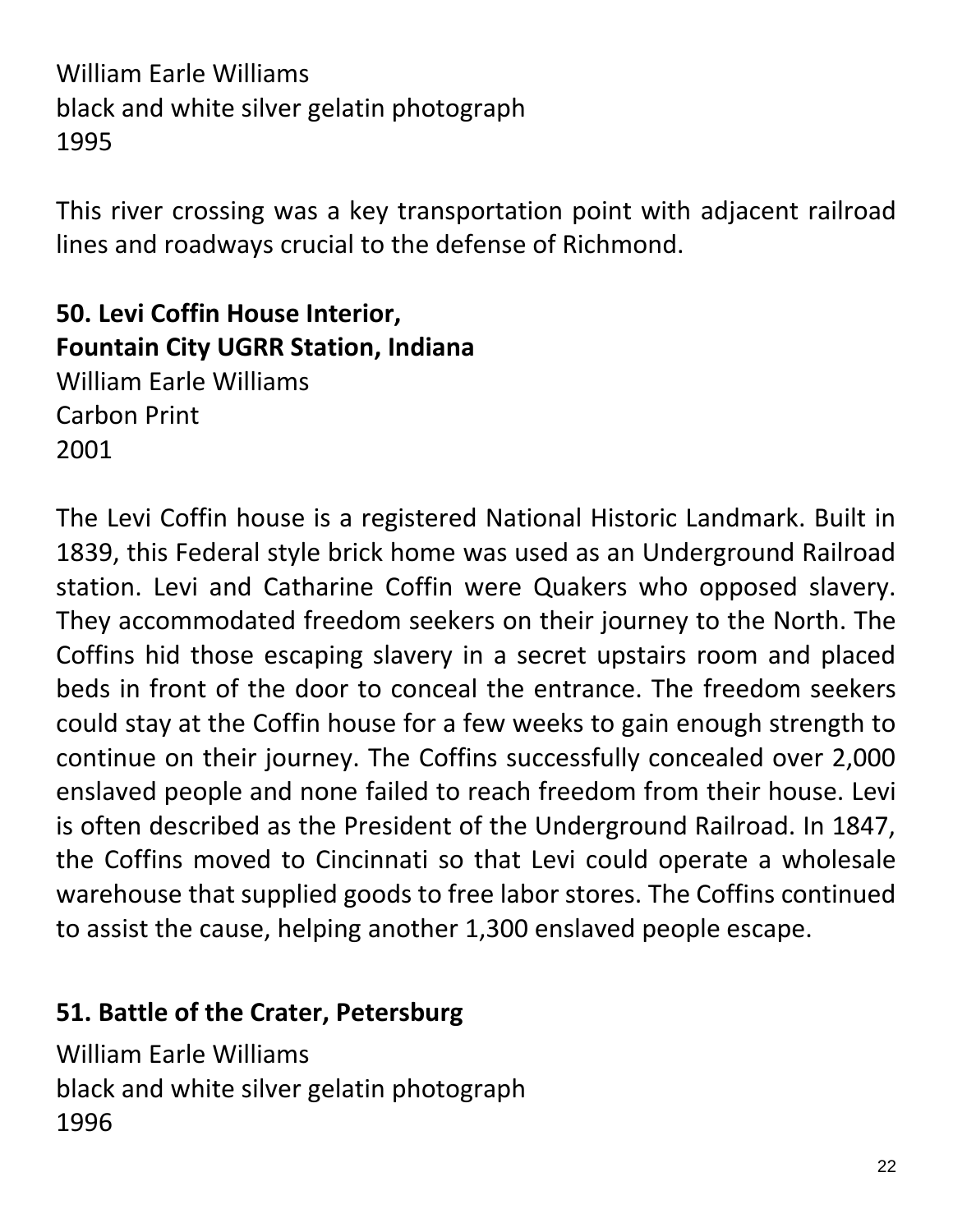This Civil War battle took place in 1864 as part of the Siege of Petersburg. Union forces used a mine to blow a gap into the Confederate line, creating a crater in the landscape. Despite the explosion, the Union lost their advantage by using the newly formed crater to take cover. While Union troops took cover, the remaining Confederate troops surrounded the crater, leaving Union troops with no way out. The battle resulted in 3,798 Union casualties.

# **52. Harper's Weekly, August 2, 1862; Cutting the Canal Opposite Vicksburg; front cover.**

This print from *Harper's Weekly,* shows Union soldiers digging what is now known as "Grant's Canal" to reroute the flow of the Mississippi River in order to either avoid the Confederate stronghold of Vicksburg, which laid ahead on the river or to make it so Vicksburg no longer had access to the strategic body of water. The canal was never actually finished, however, as the force of the Mississippi was too strong and the amount of labor required was very intensive. This forced Grant's army to confront CSA forces head on at Vicksburg, resulting in a crucial strategic victory for the Union.

# **53. Courthouse, Vicksburg, Mississippi**

William Earle Williams black and white silver gelatin photograph 2004

The building is located on one of the highest hills in Vicksburg on land given by the family of the city's founder, Newitt Vick. Construction began in the summer of 1859 by Weldon Brothers of Rodney, Mississippi, who used 100 highly skilled enslaved artisans to make the brick and erect the building, which was completed in 1860. John Jackson, a member of the Weldon's highly skilled laborers, also known as mechanics, worked closely with the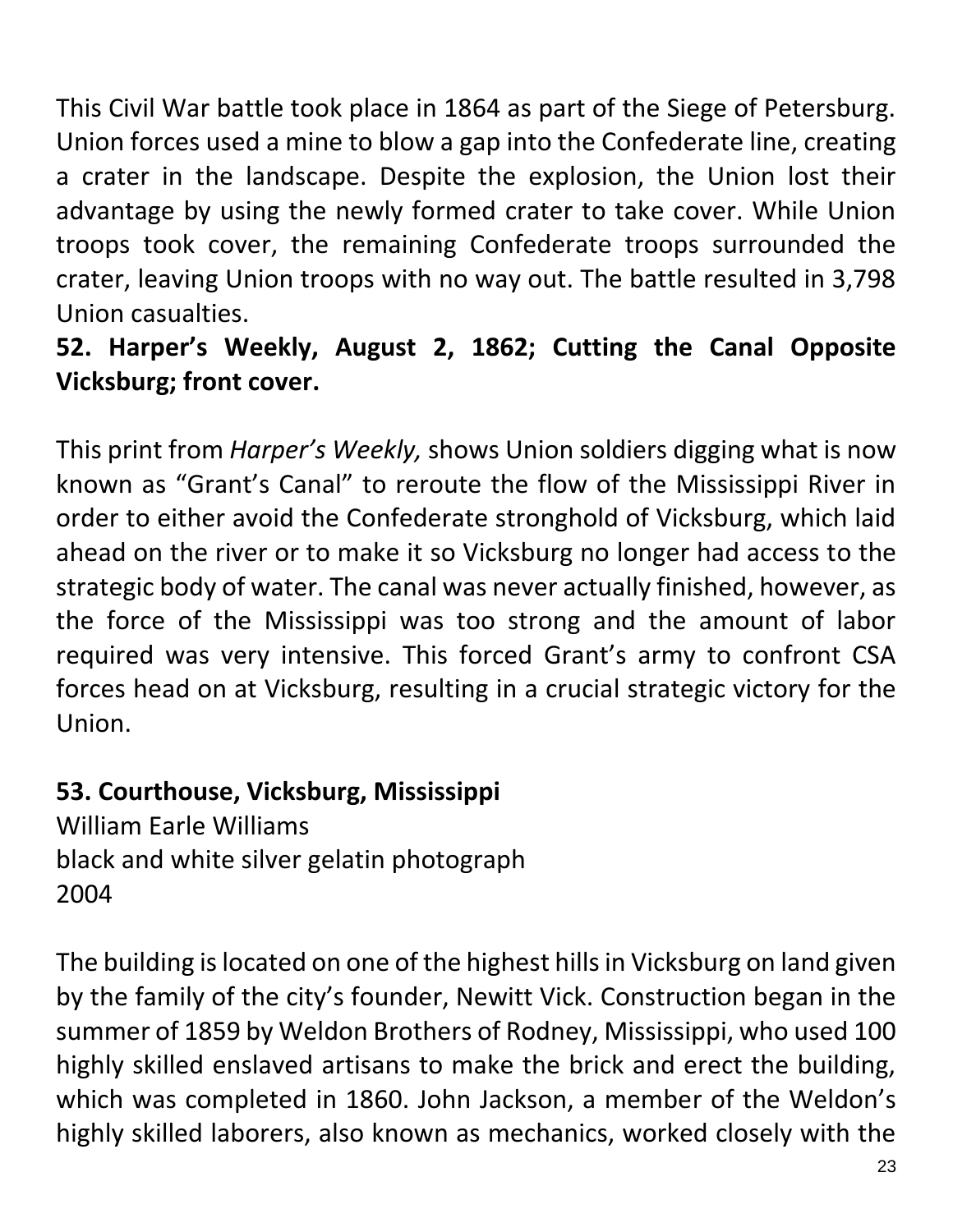Weldon brothers in preparing the working drawings for this and other buildings in Mississippi including the Hinds County Courthouse in Raymond. Legal transfers and sales of enslaved people were completed on the grounds of courthouse square where Jefferson Davis recited his first political speech. Union forces, including former enslaved people, who joined the Army, marched in victory past this site after the surrender of the city on July 4, 1863 and the raising of the stars and stripes on the cupola flagpole.

### **54. Forks of Cypress Plantation Site, Florence, Alabama**

William Earle Williams black and white silver gelatin photograph 2004

The Forks of Cypress plantation house burned down in 1966. All that remains of the house is its columns. However, the site is significant because it contains one of the largest identified cemetery of enslaved people in northwest Alabama. With around 250 burials, it was the final resting place for the Jackson family's substantial enslaved workforce. The burials, though unmarked, do reveal to some degree that a status hierarchy existed among the enslaved inhabitants of the Forks of Cypress and perhaps the Jacksons' other plantations.

**55. Interior, Paul Laurence Dunbar House, Dayton, Ohio**

William Earle Williams carbon print 1995

Paul Laurence Dunbar (1872-1906) was an influential and eminent African-American poet. His poems are based on his observations of society and the experiences of his parents, who were both former enslaved people. His poetry voices the social dilemma of disenfranchised people and proclaims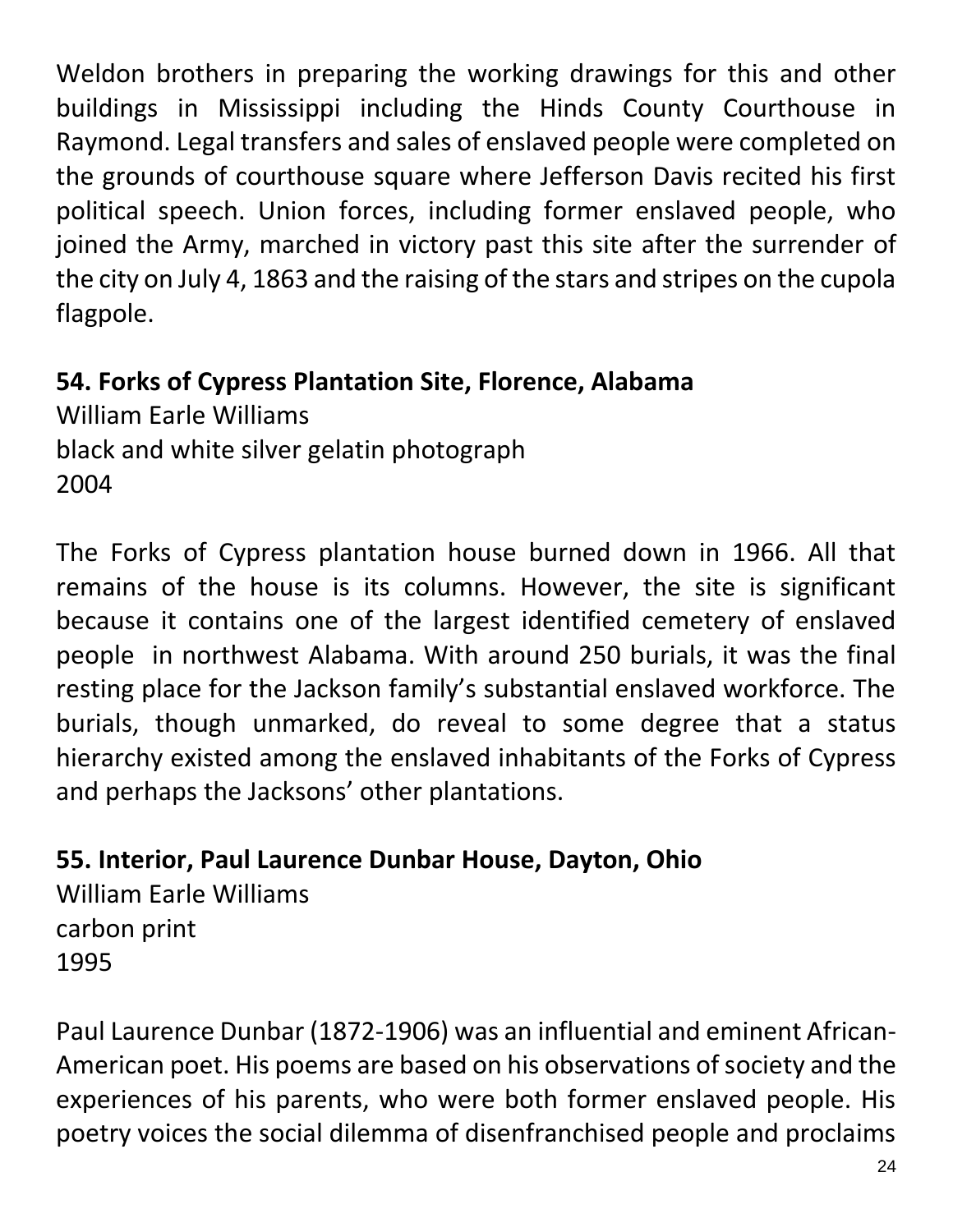Black dignity.

### **56. Chisholm Trail Marker, Brownsville/Matamoros Bridge,**

### **Brownsville, Texas**

William Earle Williams black and white silver gelatin photograph 2001

The Chisholm Trail Marker identifies the Texas cattle trail that was largely responsible for movement of Texas cattle to the railroad head at Abilene, Kansas and after the Civil War. Many of the early cowboys working on the Chisholm Trail were of African descent. Many of the enslaved people in the 17th and 18th centuries were familiar with cattle herding from their homelands of West Africa. Prior to the Civil War this marker represented the gateway to freedom for enslaved people escaping on the South Western route of the Underground Railroad.

**57. House, UGRR Station, Stoneboro, Pennsylvania**

William Earle Williams black and white silver gelatin photograph 2001

This House located on Elm Street in the Borough of Stoneboro, an abolitionist community, is in view of historic Sandy Lake. Richard Travis, a free man of color, acquired the land on Sandy Lake in 1818. This area attracted freedom seekers and became known as "Liberia" and served as a station on the Underground Railroad until the passage of the Fugitive Slave Law in 1850 when its residents fled to Canada. This home is a reminder that not all of the African Americans in the area fled but continued to harbor freedom seekers and operate as conductors on the Underground Railroad in this community.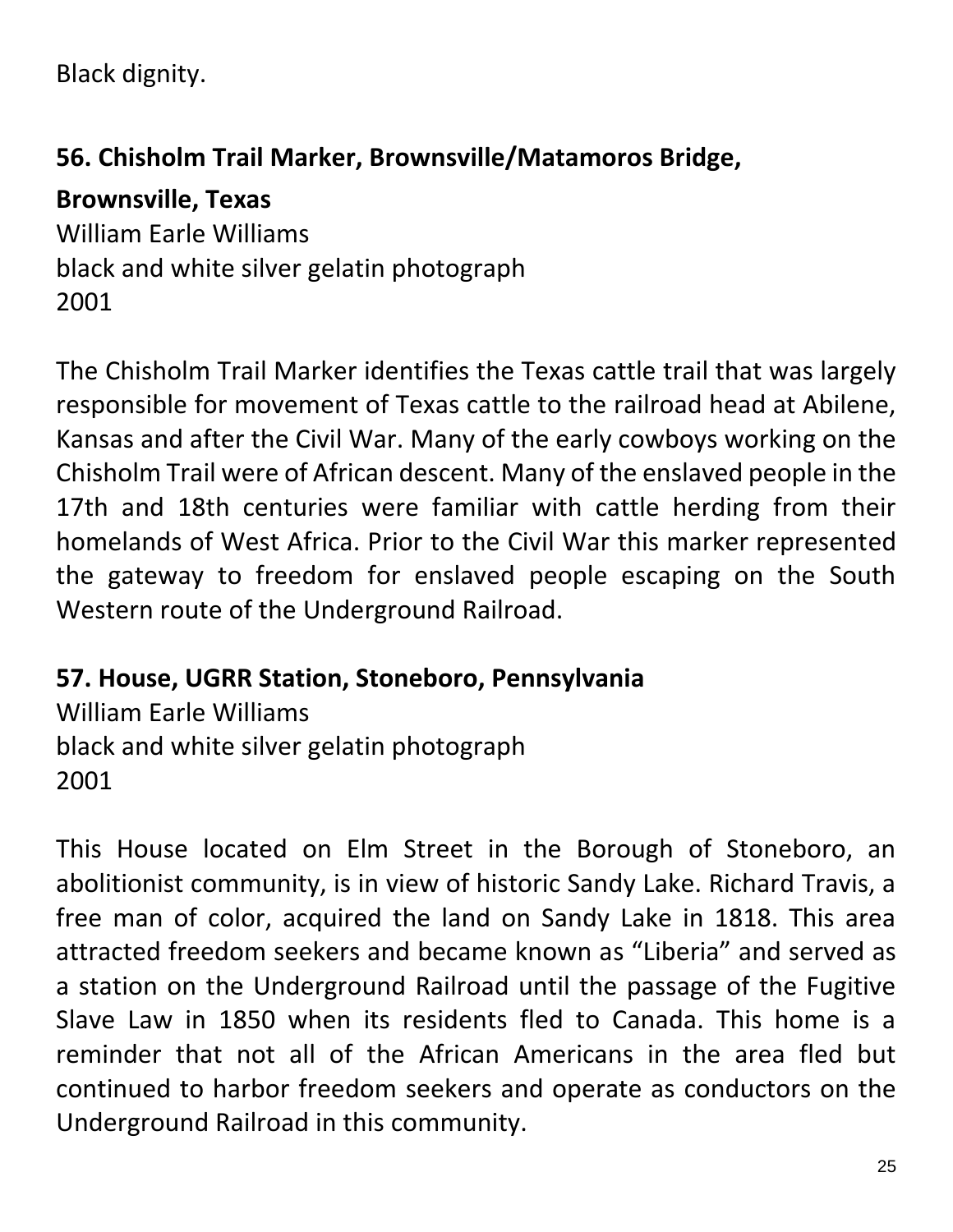**58. Harbor, Oswego, UGRR Site, New York** William Earle Williams black and white silver gelatin photograph 2003

This town and its harbor were the last stop on the Underground Railroad's Central New York line in the United States. Directly across from Oswego is Kingston, Ontario, Canada, the final destination for freedom seekers. The most famous passenger on this line to depart from Oswego was William "Jerry" Henry, who escaped enslavement in Missouri. On October 1, 1851, Henry was arrested in Syracuse under the provisions of the revised Fugitive Slave Law of 1850 and rescued from jail by a crowd of Black and white abolitionists. This became known as the Jerry Rescue. The event was electrifying news across the country—cheered in the North and condemned in the South. The Jerry Rescue and the September 11 armed resistance to slave catchers at Christiana, Pennsylvania were portents leading up to the Civil War.

### **59. C.L. Fulton;** *Plan of Christina, Pennsylvania***; 19th Century, American.**

This map shows the rural buildings, householders names, and locations of Christiana, PA. On September 11, 1851, the borough was the site of what came to be known as the Battle of Christian (or the Christiana Riot), a conflict between a party of enslavers attempting to recover their "property" and the borough of Christiana, led by William Parker, a formerly slaved farm owner who had allowed the escaped enslaved people to take refuge on his farm. Parker and co. proved victorious, marking a major victory for freed men everywhere.

### **60. Village Square, UGRR Site, Christiana, Pennsylvania**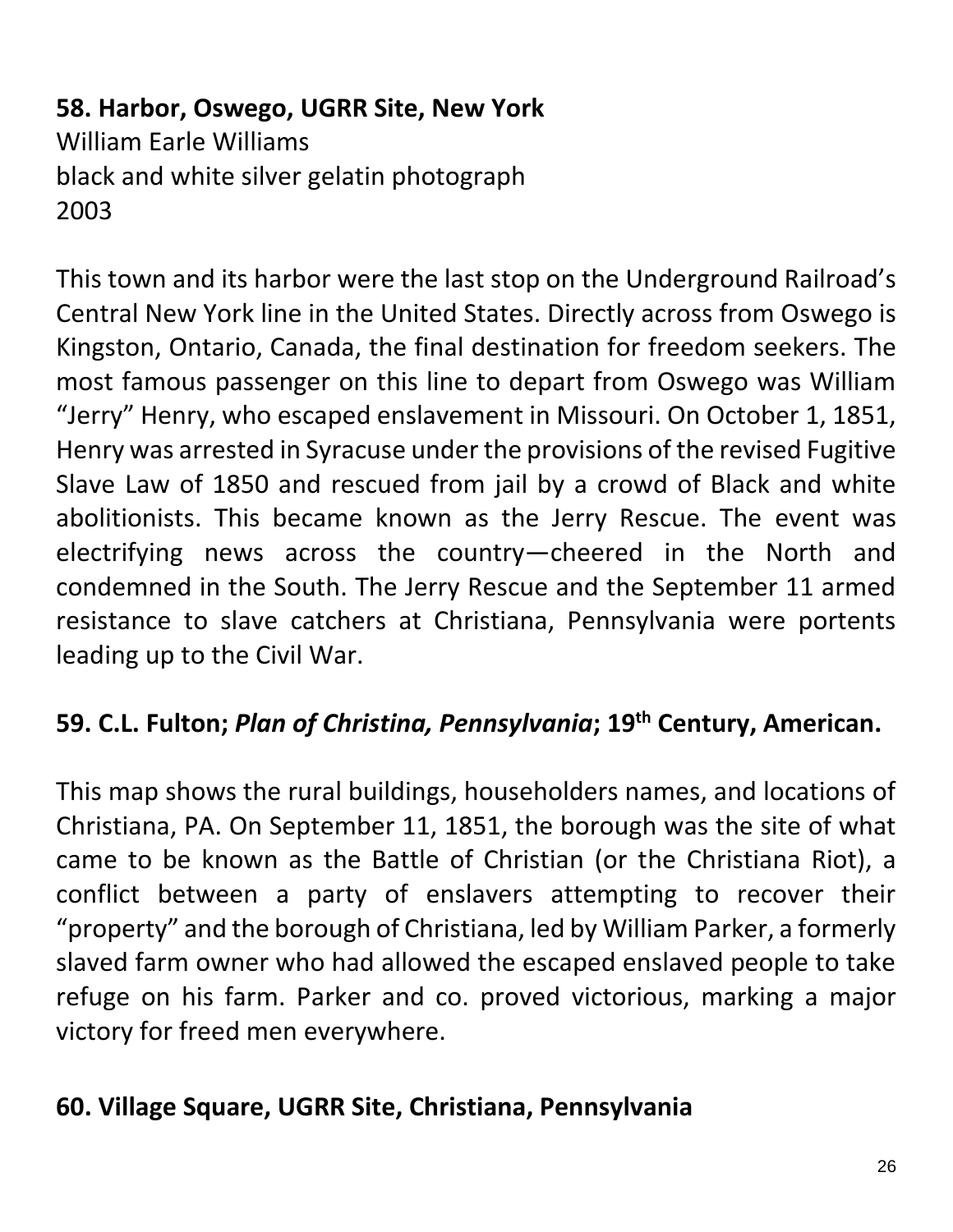William Earle Williams black and white silver gelatin photograph 1998

The 1851 armed resistance of a multi-racial vigilance committee to prevent the re-enslavement of a freedon seeker hiding at the farm of William Parker (a formerly enslaved, station master on the Underground Railroad) became known as the Christiana Riot. Many historians consider this event, and the resulting trial of Parker and members of the vigilance committee for treason, as one of the catalysts for the Civil War a decade later. The monument in the village square commemorates this event and includes the names of the citizens involved. Parker and members of the vigilance committee were found not guilty. Fearing for his life and safety, Parker and his family fled to Canada via the Underground Railroad.

#### **61. Rail Crossing, Battle Site, Athens, Alabama**

William Earle Williams black and white silver gelatin photograph 2004

*September 24, 1864—USCT 106th, 110th and 111th Infantry.* 

This fort and others surrounding Athens were surrendered by Union commanders after a brief firefight. General Nathan Bedford Forrest perpetuated a ruse by declaring a truce and inviting the Union commanders to inspect his army. As Forrest and staff passed from one area to another, the same soldiers would appear in different inspection areas in the Confederate army's offensive positions around Athens causing the Union officers to believe Forrest had a larger army than he in fact had. The memory of Fort Pillow was on the minds of both the Confederate and Union soldiers, which contributed to the decision of the Union commander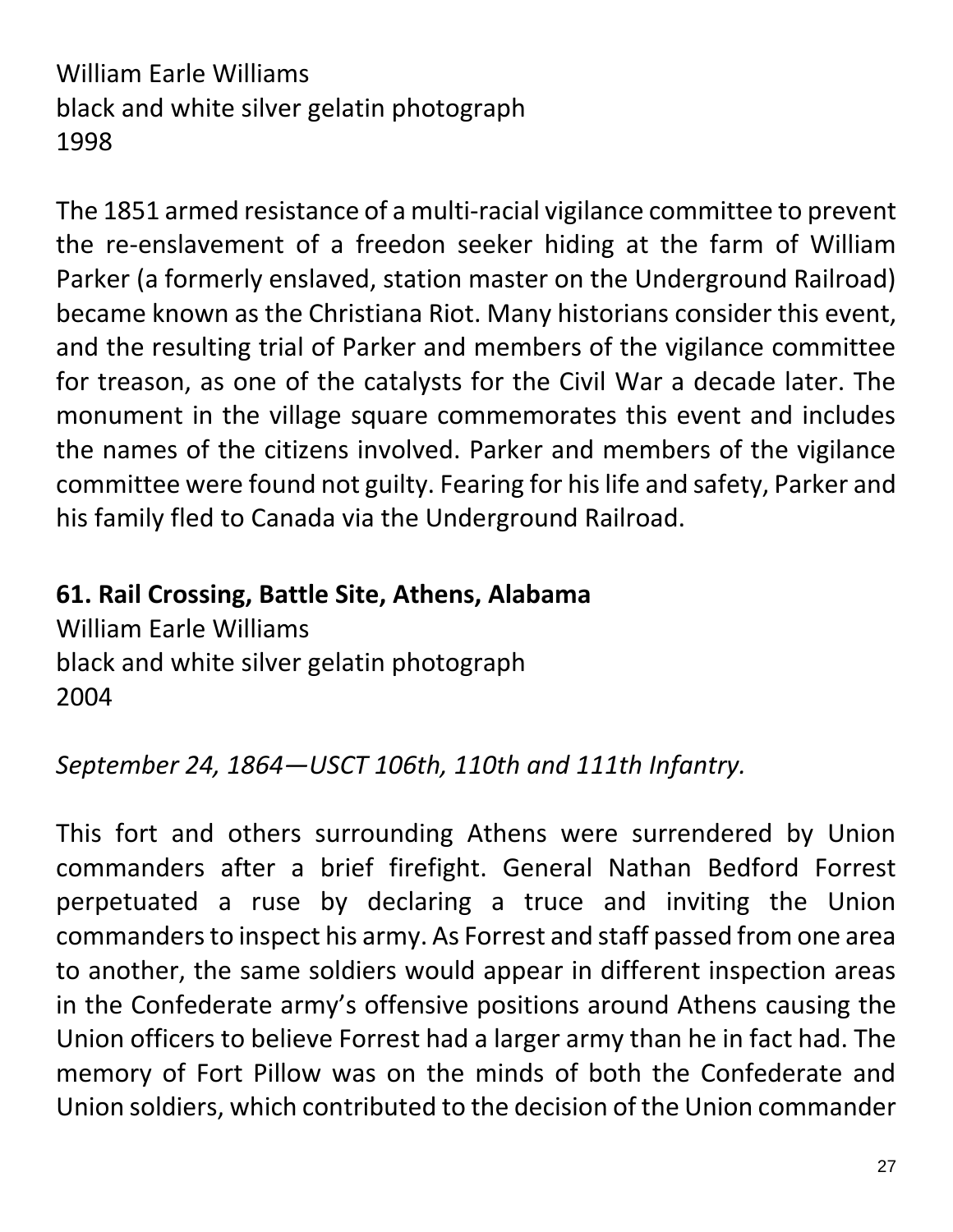not to fight Forrest so that Forrest would not massacre the African American troops.

### **62. Spring, Camp Delaware (United States Colored Troops), Delaware, Ohio**

William Earle Williams black and white silver gelatin photograph 1995

The first regiment raised at Camp Delaware was the 5th USCT which completed its training in November of 1863. It joined the Army of the James and was to see action in ten battles in Virginia. One of the chief recruiters for this regiment was John Mercer Langston, who had earlier recruited men for the 54th and 55th Massachusetts regiments. Langston, a graduate of Oberlin College and the first African American to become a member of the Ohio bar, became the founder and first dean of the Howard University Law School. The poet, Langston Hughes, was the great great grandson of Charles Henry Langston, brother of John Mercer Langston.

#### **63. Texas Road, Honey Springs, Oklahoma**

William Earle Williams black and white silver gelatin photograph 1999

Texas Road was the main link between Texas and Indian Territory used to transport ammunitions and other war materials. The area also held a Confederate commissary deposit, a resource that likely led to the Battle at Honey Springs. This battle was the largest in Indian Territory. The engagement at the Confederate states supply depot there resulted in a Union victory. Writing in his official report, General Blunt noted, "The 1st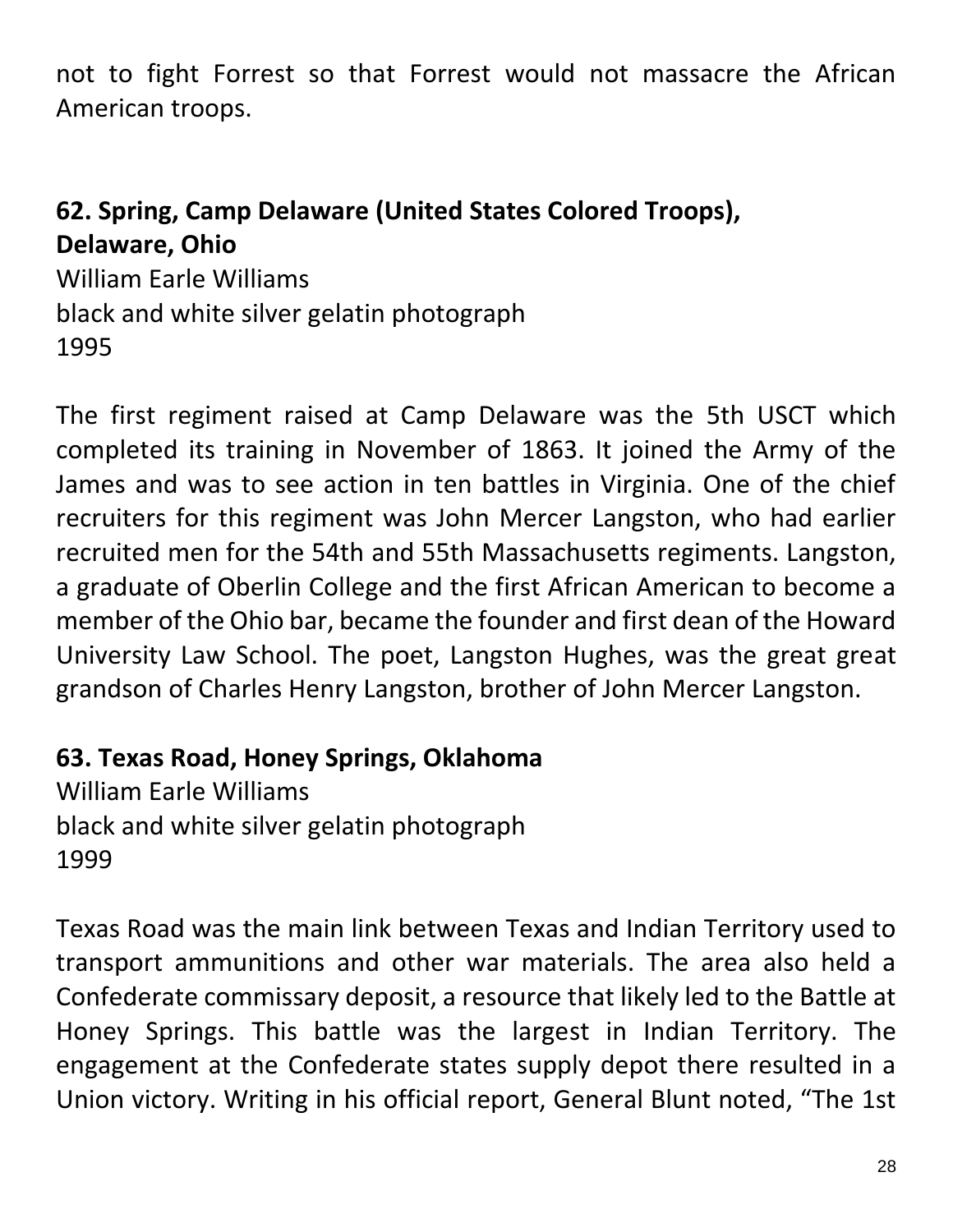Kansas Colored, particularly distinguished itself…Their coolness and bravery I have never seen surpassed."

### **64. New York Herald, June 21, 1845; front page,** *Decline in Cotton***.**

This newspaper, dated roughly 15 years before the outbreak of the Civil War, features articles concerning the economic status of many exports which had been largely based on slavery in the US at the time. This includes the international decline of cotton prices due to an influx of crops from India and China, as well the earliest exports of sugar and corn from the southern US to Europe. Like many laborious tasks in the Southern US at this time, these exports were produced using mainly the labor of enslaved people.

# **65. Battle of Big Black River Bridge, Vicksburg, Mississippi** William Earle Williams black and white silver gelatin photograph 1995

The campaign for Vicksburg, Mississippi culminated in victory for General Ulysses S. Grant's Army on July 4, 1863. The Vicksburg Campaign was waged over many months and hundreds of square miles; African American soldiers and laborers freed and enslaved played a decisive role in the outcome. Victory might have come on May 17, 1863 at the Battle of the Big Black River Bridge. The Civil War era bridge is located near the ruins in the middle right foreground of the photograph. The bridge along with fortifications protecting it and Vicksburg were built by the enslaved. Confederate forces under the command of General John Pemberton were unable to protect the bridge. It was burned after Confederate forces had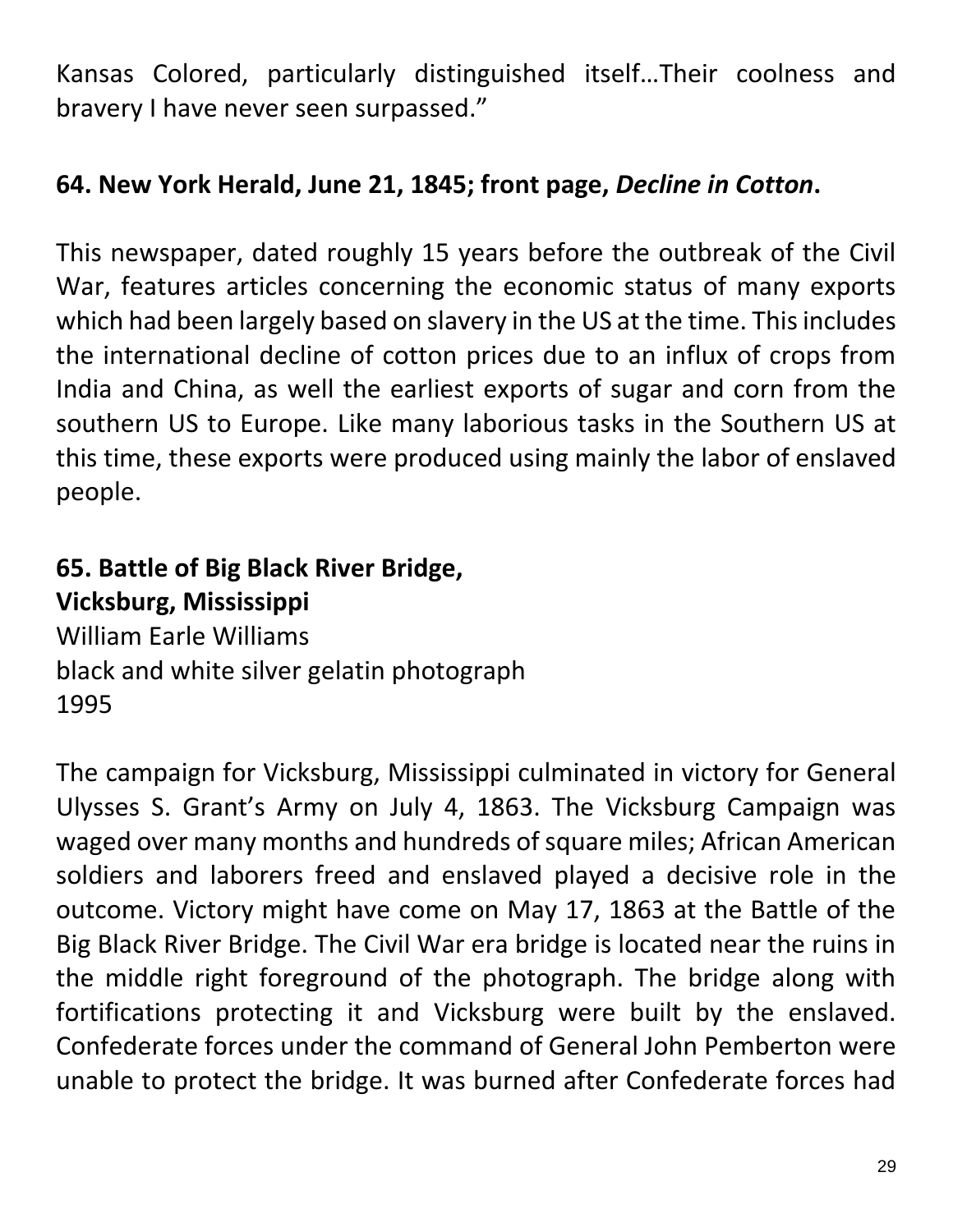crossed to the West Side. The failure of Federal forces to take the bridge lead to the siege of Vicksburg and its eventual surrender on July 4, 1863

### **66. Jenkins' Ferry, Battle Site, Arkansas**

William Earle Williams black and white silver gelatin photograph 1999

*Three Civil War battles took place in south central Arkansas in the spring of 1864 as part of the Union Army's Red River Campaign. The sites of these skirmishes – Poison Springs, Marks' Mills, and Jenkins Ferry – comprise the Red River Campaign National Historic Landmark.* 

*The land where this Civil War battle took place was settled by Thomas Jenkins, who started the ferry in 1815. It was run by his sons, William and*  John DeKalb, until the Civil War circa 1861. The Battle of Jenkins Ferry, the *third leg of the Red River Campaign, began after the first light of the foggy day. Despite their disadvantaged position, the Confederates launched one unorganized attack after another. Rebel commanders knew that letting up the pressure would allow Steele's army to cross the Saline and escape. As a result of the battle, Union forces were able to retreat from their position to Little Rock.*

Jenkins Ferry Battleground State Park, Arkansas State parks https://www.arkansasstateparks.com/parks/jenkins-ferry-battlegroundstate-park

## **67. Kurtz and Allison;** *Siege of Vicksburg***; Kurtz and Allison Art Publishers, 1888 Chicago.**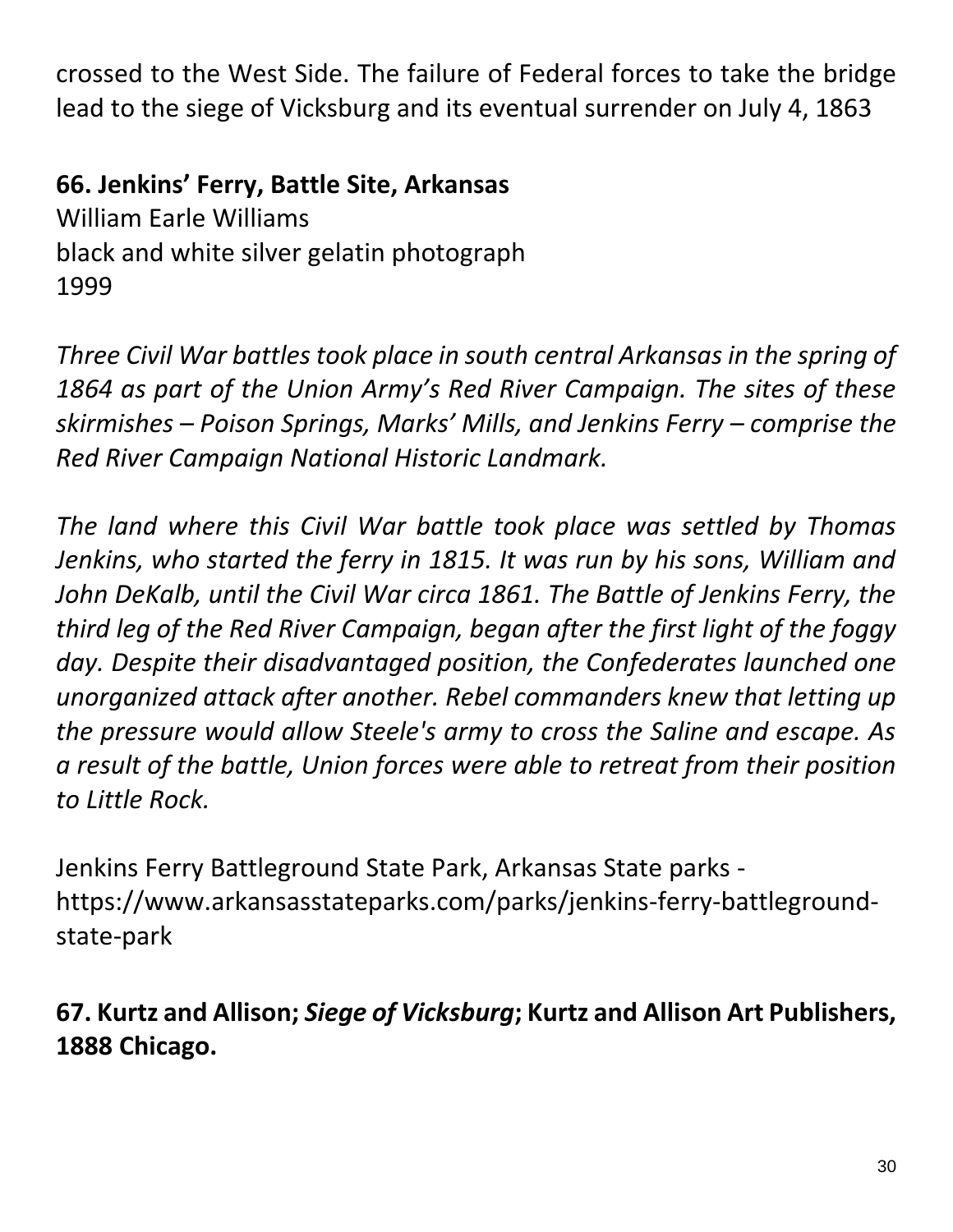Published 25 years after the end of the Civil War, this lithograph depicts the crucial Union victory in the Siege of Vicksburg. Like much of Kurz and Allison's work, this piece intends not to mirror the Siege of Vicksburg as it had actually happened, but rather to appeal to patriotic emotion. Although they do not portray the events of the battle accurately, Kurz and Allison's prints were highly sought after, particularly by those old enough to remember the war.

**68. Boykin's Mill Pond, Battle Site, Boykin, South Carolina** William Earle Williams black and white silver gelatin photograph 1999

On April 18, 1865, the Boykin's Mill Pond was the last battle fought in the Civil War. In fact, the war had ended. The Union soldiers were destroying railroads and railcars throughout the end of the war. The Confederates had brought a railcar to safety at Boykin's Pond when the skirmish erupted. One Union soldier was killed.

**69. Codori Barn, Gettysburg National Military Park, Gettysburg** William Earle Williams black and white silver gelatin photograph 1987

The Codori Barn is the site of the major Gettysburg Battle. Owned by French immigrant, Nicholas Codori, the 273 acre farm was saw extensive military action on July 2 and 3, 1864. When the battle was over, it became the site of a mass Confederate grave, burying over 500 soldiers.

## **70. The Liberator, Boston, October 26, 1846;**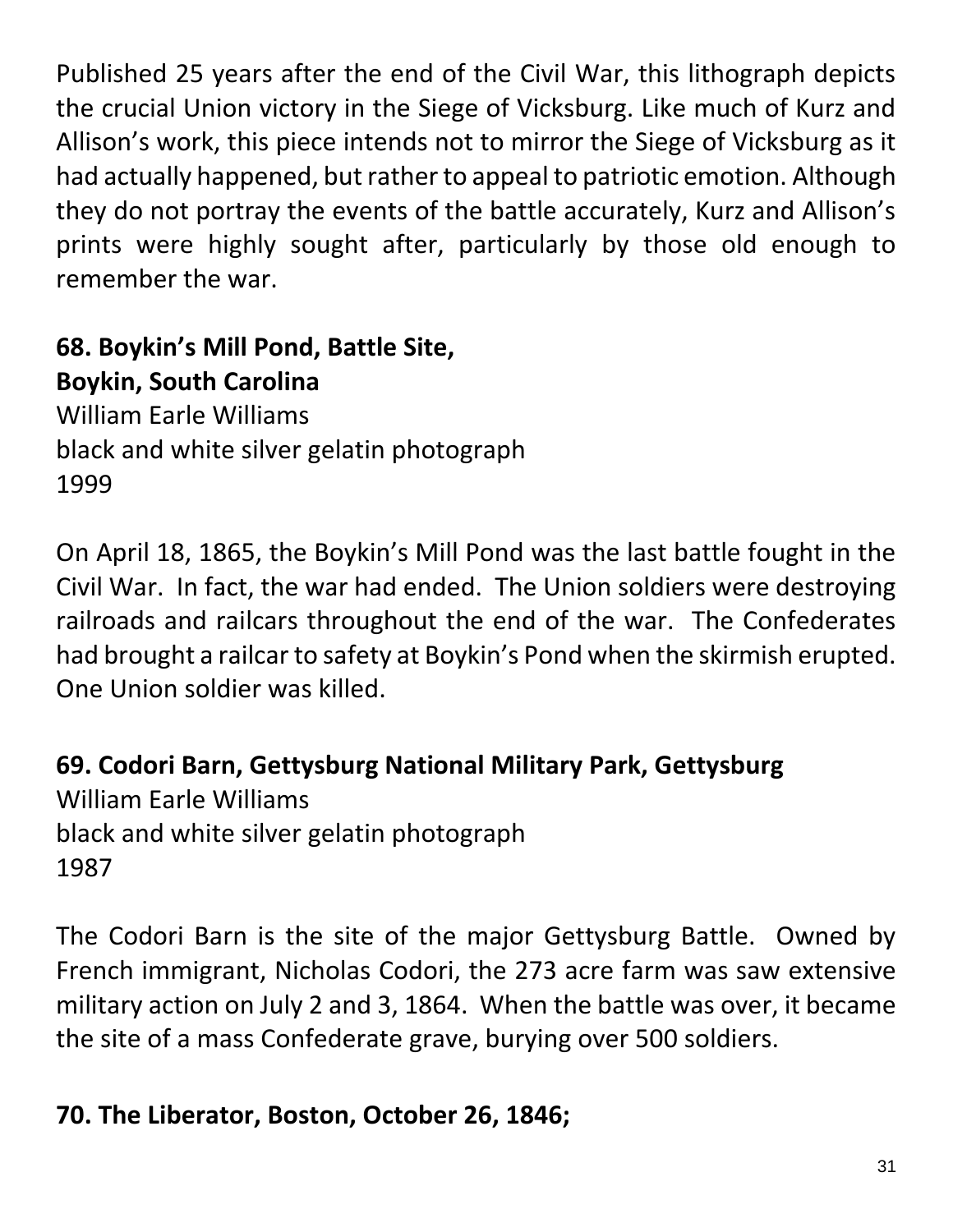"The Liberator" was a weekly newspaper of abolitionist crusader William Lloyd Garrison for 35 years (January 1, 1831–December 29, 1865). It was the most influential anti-slavery periodical in the pre-Civil War period of U.S. history.

# **71. Battle Site, Vidalia, Louisiana**

William Earle Williams black and white silver gelatin photograph 2003

The 6th Regiment, United States Colored Heavy Artillery of the United States Colored Troops served in Vidalia, Louisiana. The town was controlled by the Confederates. Shortly after the fall of Vicksburg and Port Hudson, on July 14, 1863, Vidalia saw the arrival of 200 infantrymen of the 14th Wisconsin Volunteer Infantry Regiment. They cut off access to the river and took a large supply of weapons and artillery.

# **72. Harvested Field, Gettysburg National Military Park, Gettysburg** William Earle Williams carbon print 1988

The Gettysburg National Military Park was created in 1895 by the federal government as a memorial to the men who fought in the Battle of Gettysburg. The Gettysburg Battlefield Memorial Association that gave the land up to the federal government wanted the land to memorialize only Union soldiers. When the federal government received title, however, it appointed a committee of war veterans from both sides to manage the property and mark the points of battle.

**73. National Anti-Slavery Standard, New York City, July 19, 1849;** *The Southern Press North* **and** *Rev. Mr. Clapp,* **front page;**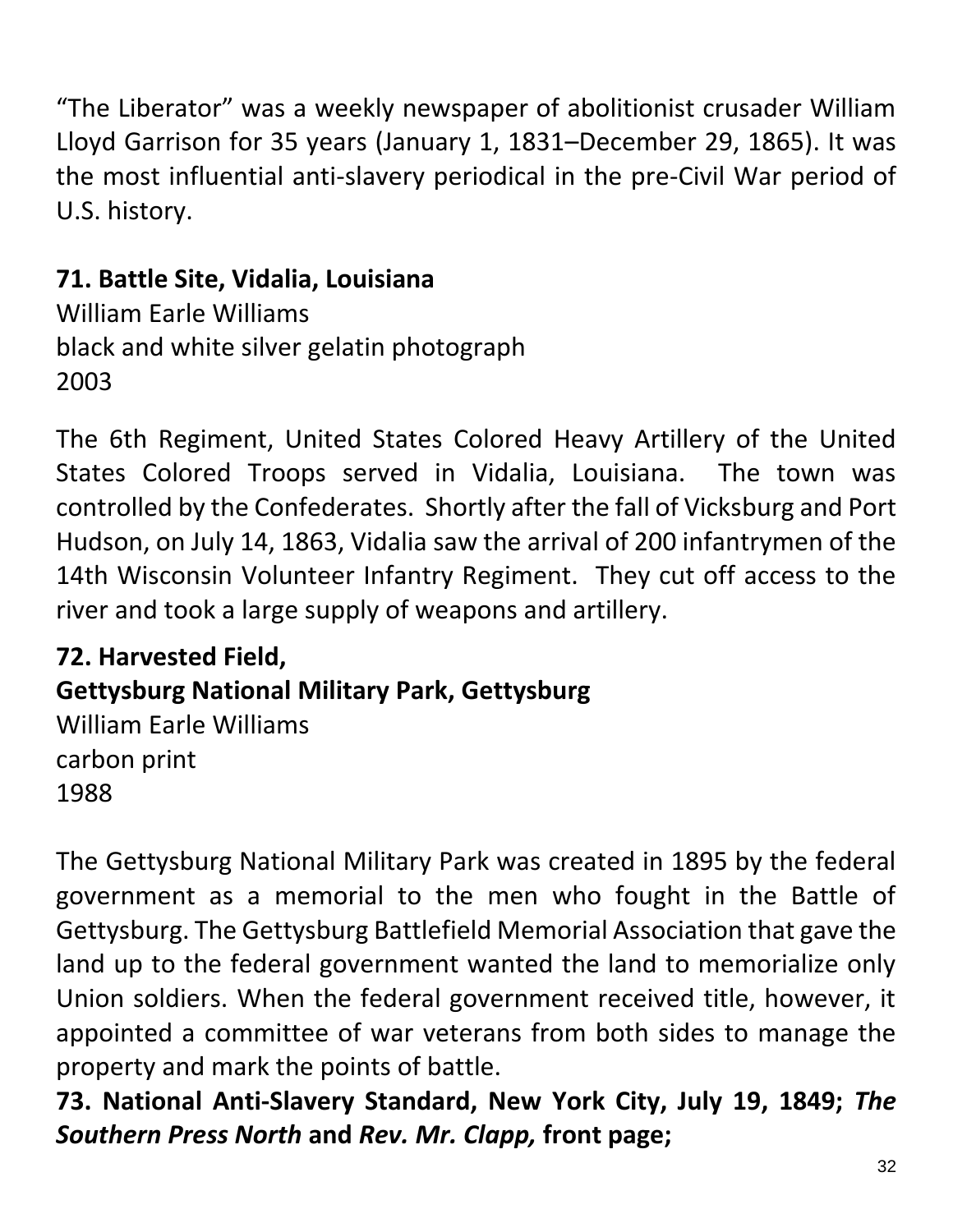National Anti-Slavery Standard featured writings from influential abolitionists fighting for suffrage, equality and most of all, emancipation. It contained essays, debates, speeches, events, reports and anything else deemed newsworthy in relation to the question of slavery in the United States and other parts of the world.

# **74. Winslow Homer;** *1860-1870,* **Harper's Weekly, January 8, 1870, New York.**

Winslow Homer was among the foremost American painters of the mid-19th century, as well as having frequently contributed illustrations such as this one to editorial journals like *Harper's Weekly*, which reached its peak in popularity around time of the Civil War. Homer's early work depicted the war both on and off the battlefield, but became largely known for his post-war work, which largely depicted scenes of women, children, and seascapes.

**75. Sol Legare Island, Rivers and Grimball's Causeways** William Earle Williams black and white silver gelatin photograph 1999

Sol Legare Island was the site of a Civil War Battle fought on July 16, 1863. The island housed several camps of over 5,200 Federal troops. The battle was fought by one of America's first African American army regiments, The Massachusetts 54th Regiment, which was organized in the North and led by Union General Alfred Terry. During the battle, the 54th Regiment lost 14 men, 17 were wounded and 12 went missing.

## **76. City Point National Cemetery, City Point, Virginia**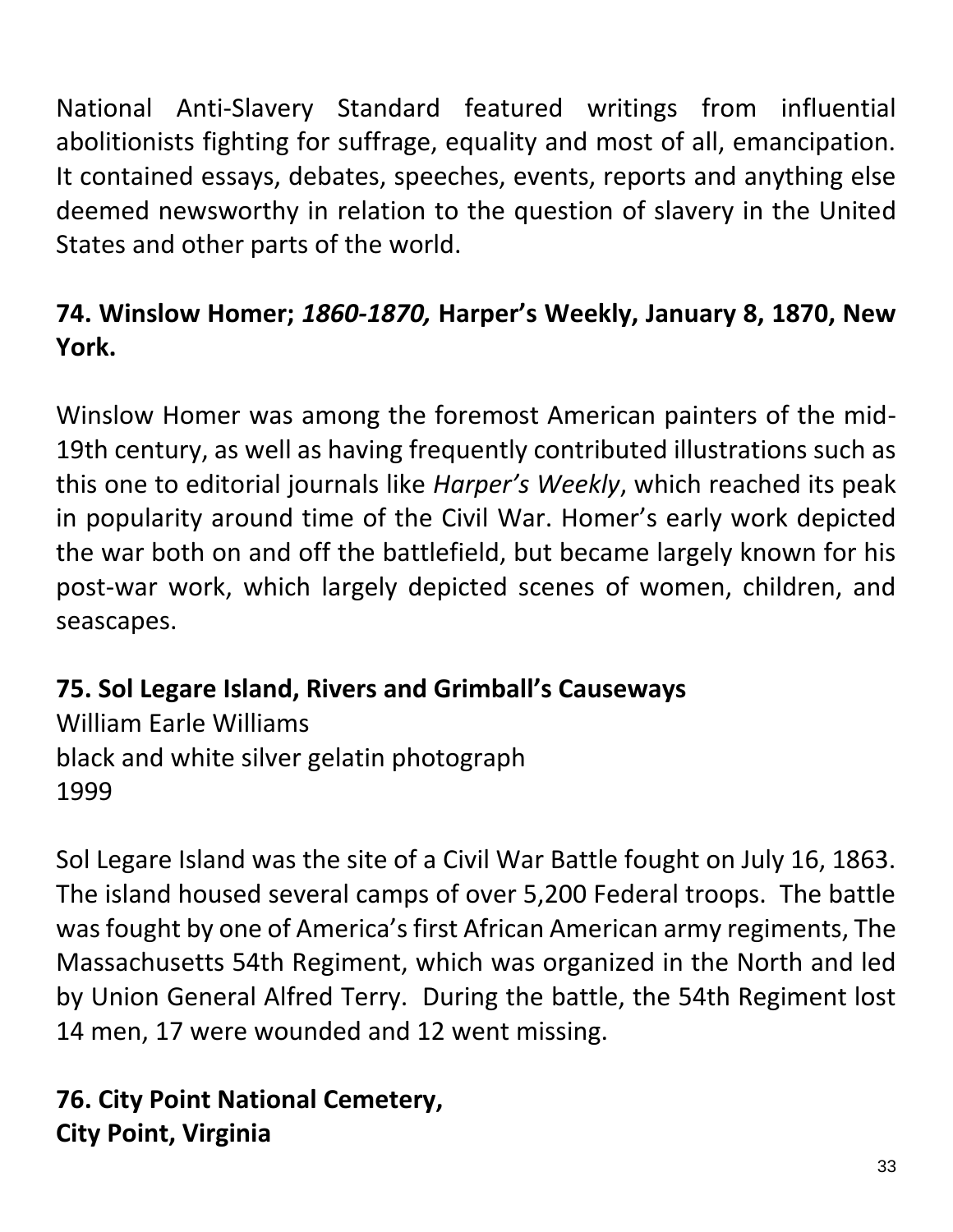# William Earle Williams black and white silver gelatin photograph 1996

City Point National Cemetery is located in Prince George County, VA, on the south bank of the Appomattox River. At the confluence of the James and Appomattox Rivers, City Point was a vital transportation center during the civil war. Seven hospitals in City Point administered most of the care for the injured and mortally wounded. Casualties were originally interred in burial grounds near the hospitals, and later they were re-interred at City Point National Cemetery. This section contains soldiers serving in the USCT regiments.

## **77. Interior, Fort Morgan, Battle Site, Mobile Bay, Alabama**

William Earle Williams

carbon print

2003

An estimated 20,000 African Americans served in the Union Navy during the Civil War. Free men were always welcomed to serve in the navy. Long before runaway enslaved people were allowed to join the army, they were encouraged to join the navy. A number of African American sailors were on board Admiral Farragut's fleet, and African American soldiers were present to fight in the land and sea operations for control of Mobile Bay from August 5 to August 23, 1864.

## **78. Camp Perkins, Battle Site, Louisiana**

William Earle Williams Carbon Print 1999

Perkins Landing located 25 miles south west of Vicksburg was attacked by McCullough's Brigade of Walker's Texas Division on the morning of May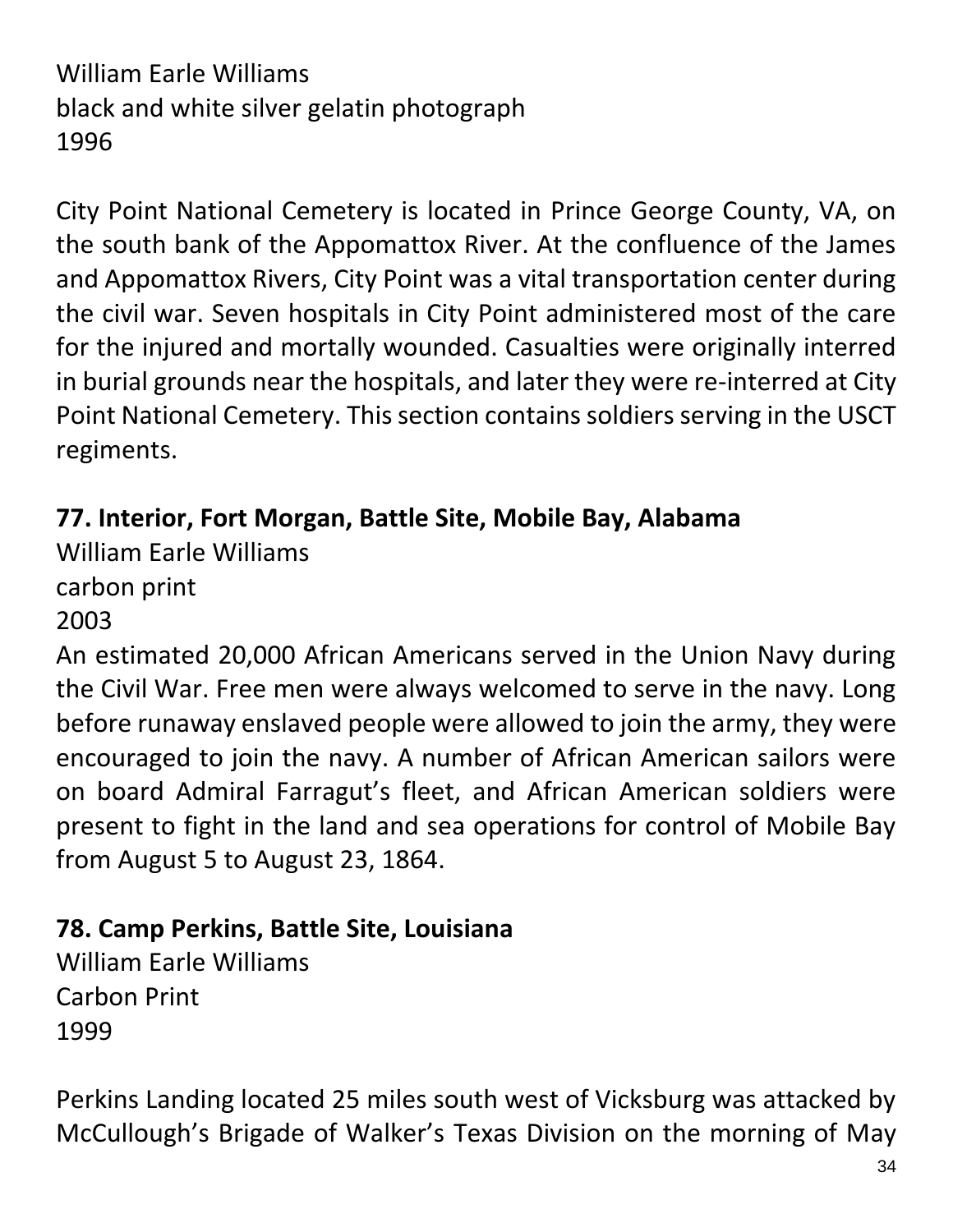31, 1863. Confederate General John Walker charged it with the mission of capturing *a camp of instruction and insurrection for negroes*. The much larger Confederate force attacked the camp at 9:00am. Col. Richard Owen of the all white, Indiana 60th Infantry Regiment with the assistance of 300 African American laborers, began a frantic rush to construct makeshift breast works out of cotton bales. The superior Confederate force overran the camp and captured one soldier and six laborers. This easy victory lead the Confederate troops to think that it would be easy to drive Grant's army away from Vicksburg, believing that African Americans were not prepared to fight. These same troops had a different experience with the Union troops Black and white at Milliken's Bend in early June of 1863.

# **79. Charleston Mercury, South Carolina, December 6, 1844;** *State of South Carolina, City of Charleston, South Carolina,* **single sheet;**

The Charleston Daily News (1865-73) was one of the first Southern newspapers to successfully meet the public demand for information that arose during and after the Civil War.

# **80. Thomas Nast;** *54th Massachusetts Fort Wagner Charge*

One hundred and fifty years ago, Union soldiers launched a desperate assault against Fort Wagner on Morris Island outside of Charleston, South Carolina. Leading the way was the 54th Massachusetts, a regiment of free African Americans charging under the American flag, who stormed a fortress commanded by white southerners, a scenario which was unimaginable just two years earlier at the war's onset.

# **81. Abraham Lincoln;** *The Emancipation Proclamation by The President of The United States of America***; B.B. Russell & Co.1865, Boston.**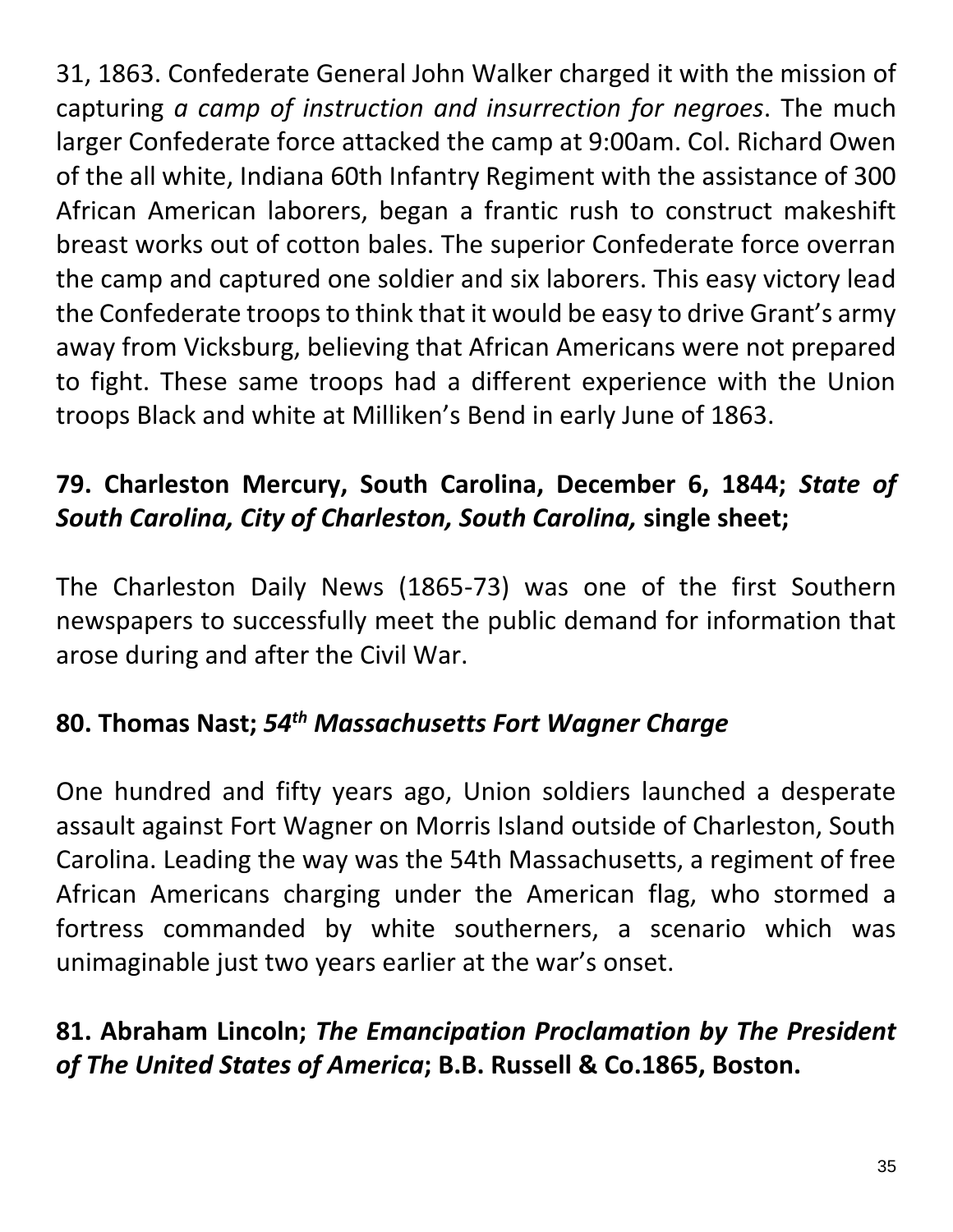The Emancipation Proclamation, or Proclamation 95, was a presidential proclamation and executive order issued by United States President Abraham Lincoln on January 1, 1863. It changed the federal legal status of more than 3.5 million enslaved African Americans in the designated areas of the South from enslaved to free.

**82. Interior, Main Building, The Oneida Institute, Whitesboro, New York** William Earle Williams black and white silver gelatin photograph 2003

Reverend G. W. Gale founded the Oneida Institute in 1827. It was an integrated college that focused on science and technology. The Institute was the first college in America to enroll both Black and white male students. Gerrit Smith served as a trustee here and Jermain Loguen attended the Oneida Institute. In July, 1832, "thirty-five students organized New York State's first antislavery society based on the immediatist principals."

**83. Ruins, Wesleyan Chapel, Seneca Falls, New York**  William Earle Williams black and white silver gelatin photograph 2008

*"The Wesleyan Chapel was built in 1843. On July 19 and 20, 1848, the First Women's Rights Convention was held here. Noted abolitionist and former slave Frederick Douglass attended and addressed the 1848 Convention. The church was a local haven for antislavery activity, political rallies, and free speech events. Gerrit Smith and Susan B. Anthony helped shape both the anti-slavery and suffragette movements stating: "Women can neither*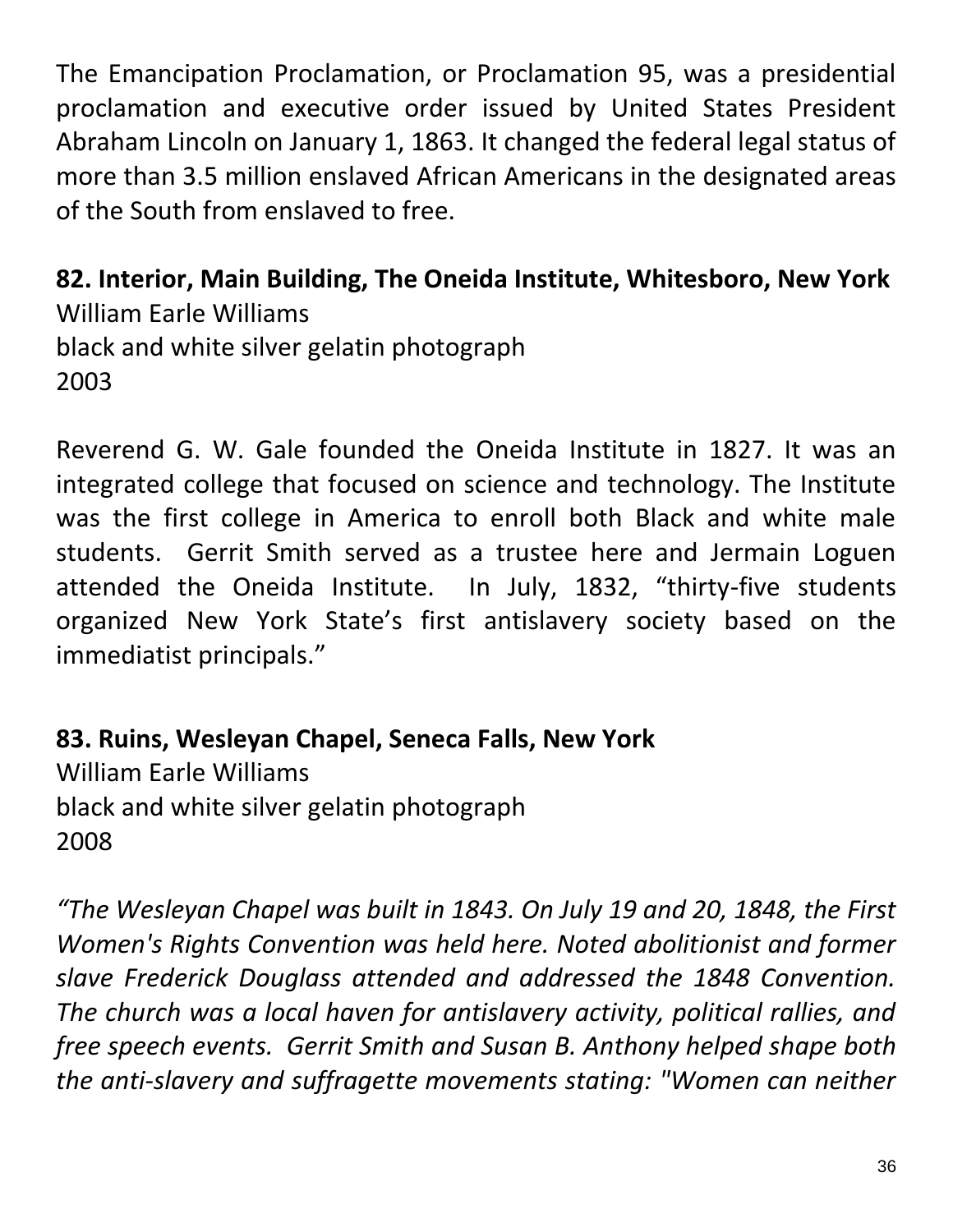*take the Ballot nor the Bullet . . .therefore to us, the right to petition is the one sacred right which we ought not to neglect." Susan B. Anthony, Address to the American Anti-Slavery Society,1863* 

"Antislavery Connection." *National Parks Service*, U.S. Department of the Interior, www.nps.gov/wori/learn/historyculture/antislaveryconnection.htm.

## **84. Camp Perkins, Battle Site, Louisiana**

William Earle Williams Carbon Print 1999

Perkins Landing located 25 miles south west of Vicksburg was attacked by McCullough's Brigade of Walker's Texas Division on the morning of May 31, 1863. Confederate General John Walker charged it with the mission of capturing *a camp of instruction and insurrection for negroes*. The much larger Confederate force attacked the camp at 9:00am. Col. Richard Owen of the all white, Indiana 60th Infantry Regiment with the assistance of 300 African American laborers, began a frantic rush to construct makeshift breast works out of cotton bales. The superior Confederate force overran the camp and captured one soldier and six laborers. This easy victory lead the Confederate troops to think that it would be easy to drive Grant's army away from Vicksburg, believing that African Americans were not prepared to fight. These same troops had a different experience with the Union troops Black and white at Milliken's Bend in early June of 1863.

# **85. Winslow Homer;** *The Songs of The War;* **Harper's Weekly, January 24, 1863 New York.**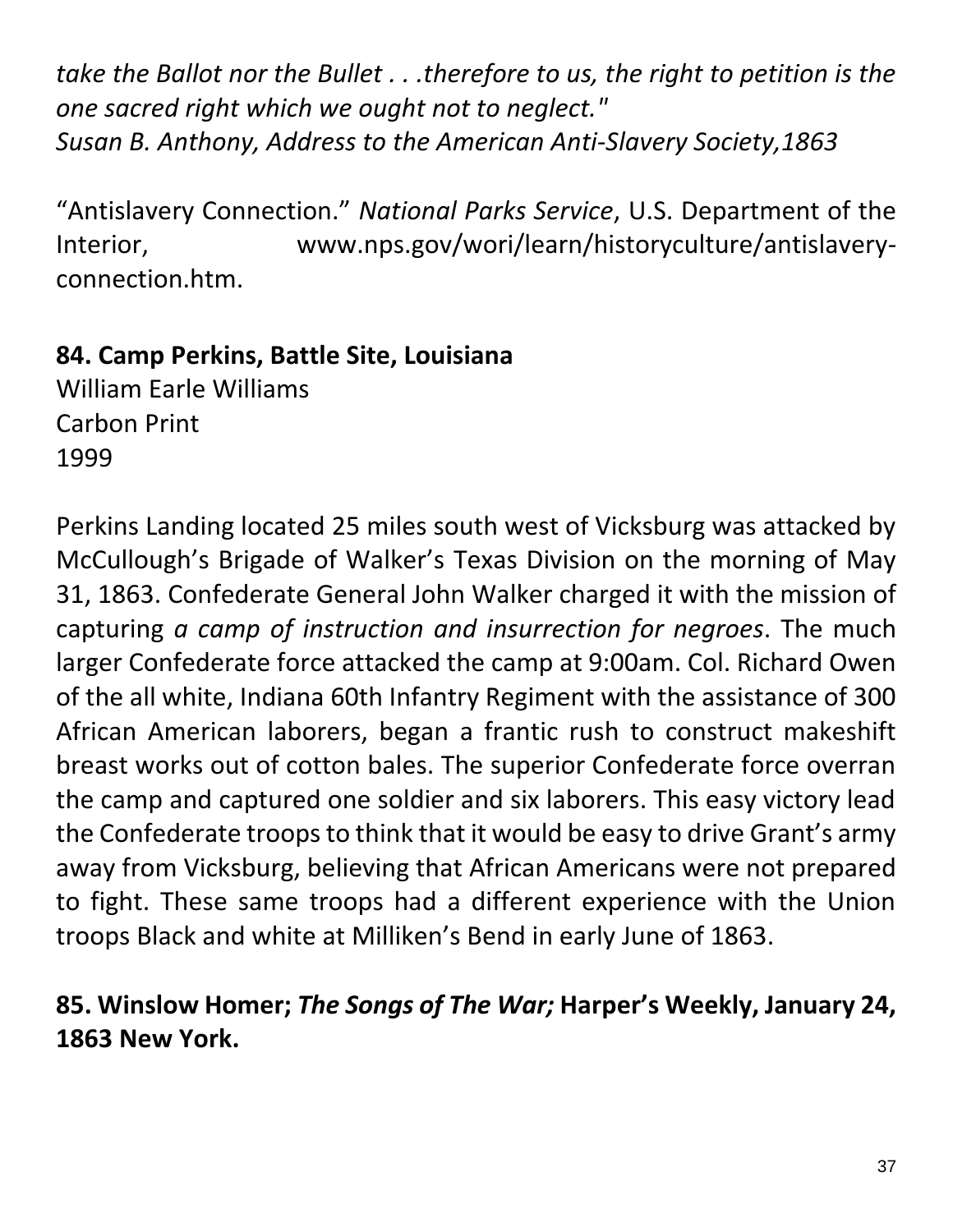This print by Winslow Homer was a double page centerfold that highlighted some of the well-known songs sung during parades and while marching throughout the Union. Songs such as "The Bold Soldier Boy," "Dixie," and "I Left a Girl Behind" were all given mention in the print.

## **86. Grand Army of the Republic Memorial, Chicago Cultural Center, Chicago**

William Earle Williams black and white silver gelatin photograph 2008

The outer room or rotunda served as a museum and memorial for the Grand Army of the Republic (GAR), founded in 1866 by Benjamin Stephenson, a Civil War veteran and physician from Illinois. Over 600,000 Union Civil War veterans were amongst the members of the GAR including African American veterans. Chicago claimed the largest encampment when the organization was at its most influential, from 1880 to 1900. The Grand Army of the Republic was one of the first advocacy groups in the United States, taking on issues such as voting rights for Black veterans, and primarily supported Republican political candidates. At its peak in 1890, there were 490,000 members, which coincides with the high point of Civil War commemorative monuments dedication ceremonies.

### **87. Slave Cabin Interior, Maryland**

William Earle Williams black and white silver gelatin photograph 2008

Hermitage Farm, Centreville, is located on the Eastern Shore of Maryland and has been continuously owned and occupied by the Tilghman family since the second half of the 17th century. This building is located where historical records and maps place the slave village. It is the only surviving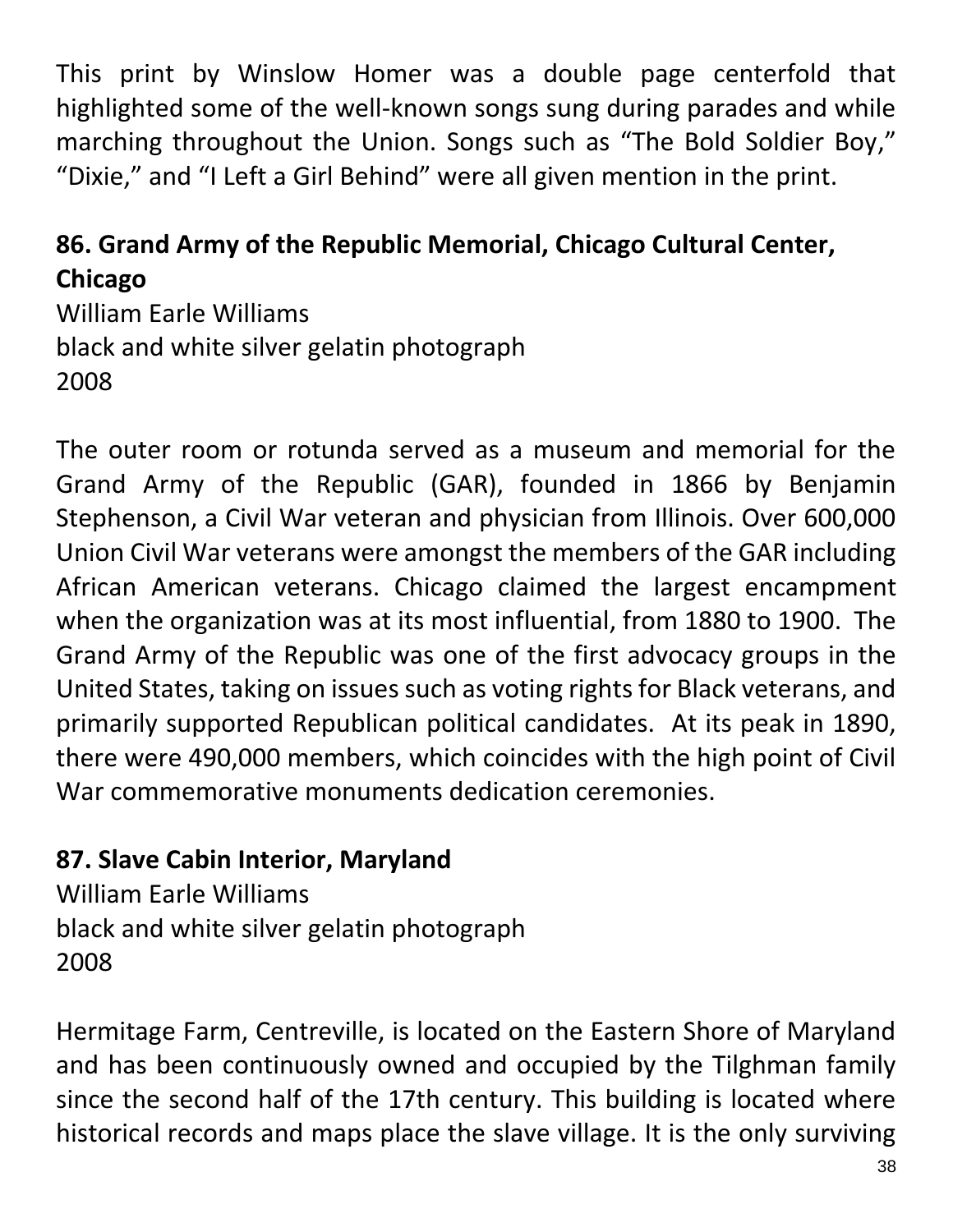structure and, prior to its renovations in 2003, was found to have had structural renovations in the mid-19th century.

# **88. Wilmington Journal, North Carolina, February 29, 1856; Advertisements for runaway enslaved people and Negro cloth, front page;**

Enslavers often placed ads in newspapers offering rewards for the capture and return of enslaved people who escaped enslavement. Ads contained names and descriptions of escapees, including physical and distinctive features, literacy level, specialized skills, and where an escapee might be headed.

# **89. Second Floor Interior, Poplar Grove Plantation, Queen Anne's County, Maryland**

William Earle Williams black and white silver gelatin photograph 2008

The Emory family has owned the Poplar Grove Plantation for 300 years. The second-floor rooms contained a vast archive of Emory family papers. It seems they never threw out a scrap of paper, no matter how trivial. The storage of these records in tin cans preserved them until they were later rediscovered by family members. The range of topics covered is astounding, from slavery to the selling and buying of race horses (property was one of the early centers of horse racing), agricultural prices, land disputes and more are part of this invaluable archive.

# **90. Main House, Rose Hill, Fayette, New York**

William Earle Williams black and white silver gelatin photograph 2008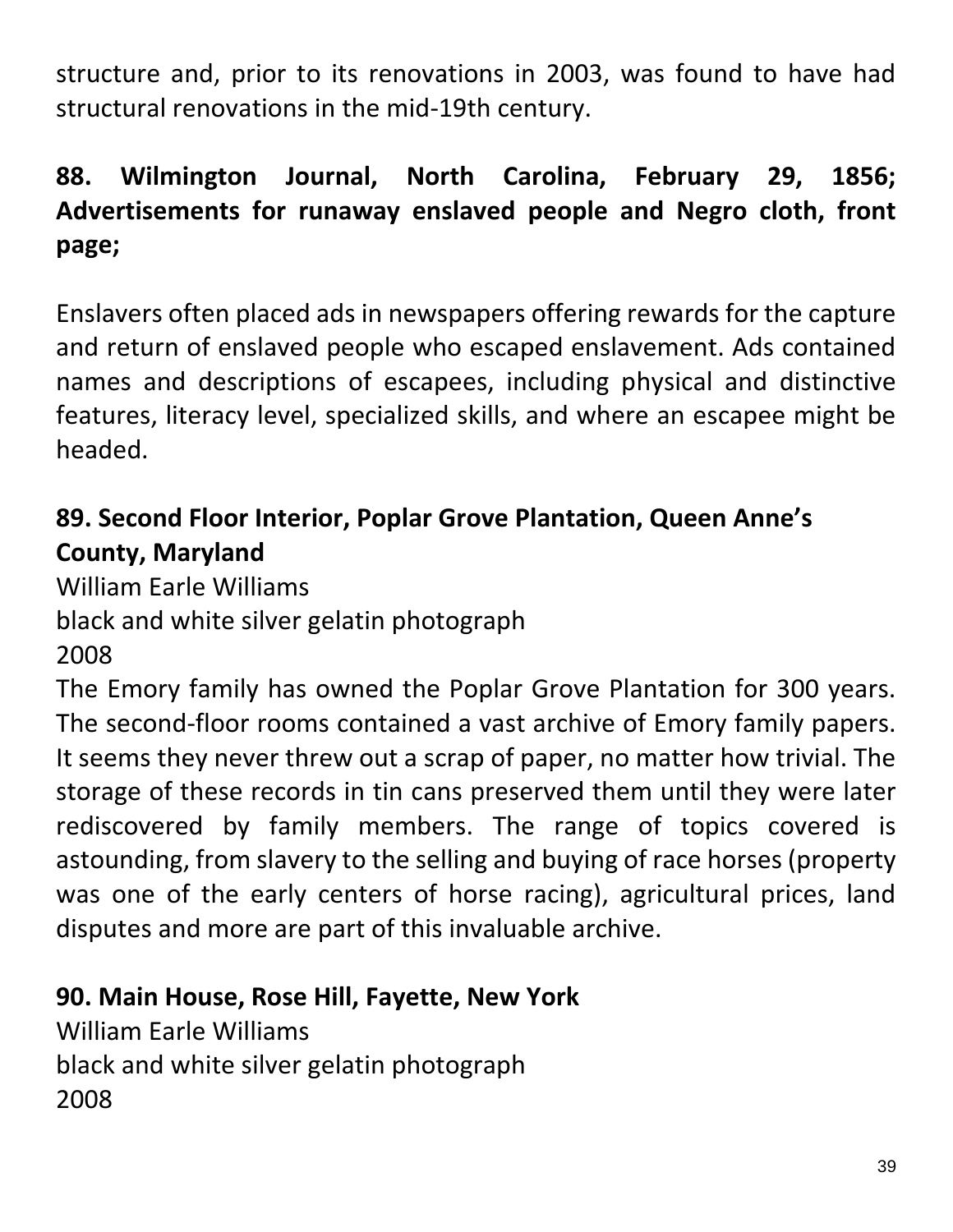The Rose Hill Mansion was built in 1839 for the Swan family. While slavery was made illegal in New York in 1827, the property of the mansion previously held one of the largest concentrations of enslaved people in upstate New York, owned by Robert Selden Rose, a Virginia planter with over 30 enslaved people. His home was converted into a carriage barn when the mansion was built and still stands on the property today.

# **91. Thomas Nast;** *The Emancipation of the Negroes-The Past and Future;* **Harper's Weekly, January 24, 1863 New York.**

On January 1, 1863 Abraham Lincoln issued the Emancipation Proclamation, an executive order based on his constitutional authority as commander in chief. All enslaved people in Confederate territory were declared to be forever free. Nast held strong liberal views and his family had emigrated from Germany to New York in 1848 to escape persecution. Here he created a striking, complex image for "Harper's Weekly" that celebrates the promise inherent in the proclamation.

# **92. Winslow Homer;** *1860-1870,* **Harper's Weekly, January 8, 1870, New York.**

Winslow Homer was among the foremost American painters of the mid-19th century, as well as having frequently contributed illustrations such as this one to editorial journals like *Harper's Weekly*, which reached its peak in popularity around time of the Civil War. Homer's early work depicted the war both on and off the battlefield, but became largely known for his post-war work, which largely depicted scenes of women, children, and seascapes.

## **93. M.H. M.H. Kimball;** *Rebecca, Charlie, and Rosa, Emancipated Slave Children from New Orleans,* **1863, 4 ¼x2 ¼ inches**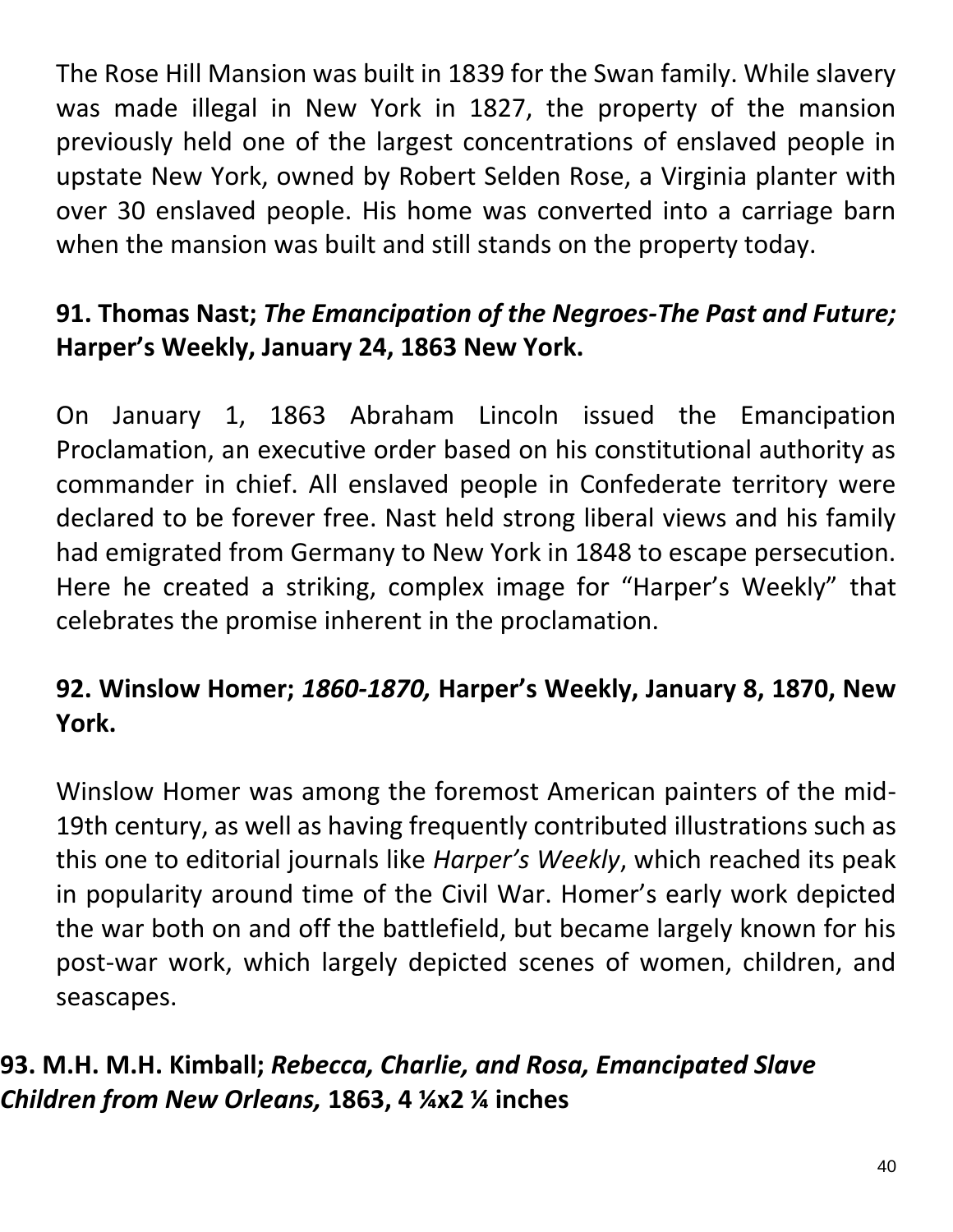Photographs of emancipated children were sold to raise money for the education of freed enslaved people in New Orleans. The children featured in this photograph drew attention to the fact that slavery was not solely a matter of color. If a child's mother was enslaved, then he or she was born enslaved as well.

# **94. M.H. Kimball;** *Rebecca, Augusta, and Rosa, Emancipated Slaves from New Orleans,* **1863, 4 ¼ x 2 ¼ inches**

These three girls were part of a group of eight former enslaved people from New Orleans. The group was sent North on an abolitionist publicity tour to raise funds for schools that served the formerly enslaved. It was believed that images of enslaved people with lighter skin tones would garner more support among donors at the time.

# **95. J.W. Black;** *Fannie Virginia Cassiopeia, A Redeemed Slave Child,* **1863, 4 ¼ x 2 ¼ inches**

This cartes de visite (a small, affordable, commercial portrait) shows a rescued enslaved child. Several extensive series of cartes de visite were made of rescued enslaved children, especially those who appeared to be white like this child, Fannie Virginia Cassiopeia Lawrence. Cards like this were used to advertise for the anti-slavery movement.

### **96. After Matthew Brady;** *Sherman and His Generals;* **Harper's Weekly, July 1, 1865, New York.**

General William Tecumseh Sherman served in the Union Army during the Civil War (1861-1865), achieving the rank of Major General and serving in Union military campaigns which led to the fall of Confederate forces in Tennessee and Vicksburg. In 1864, Sherman became Union commander of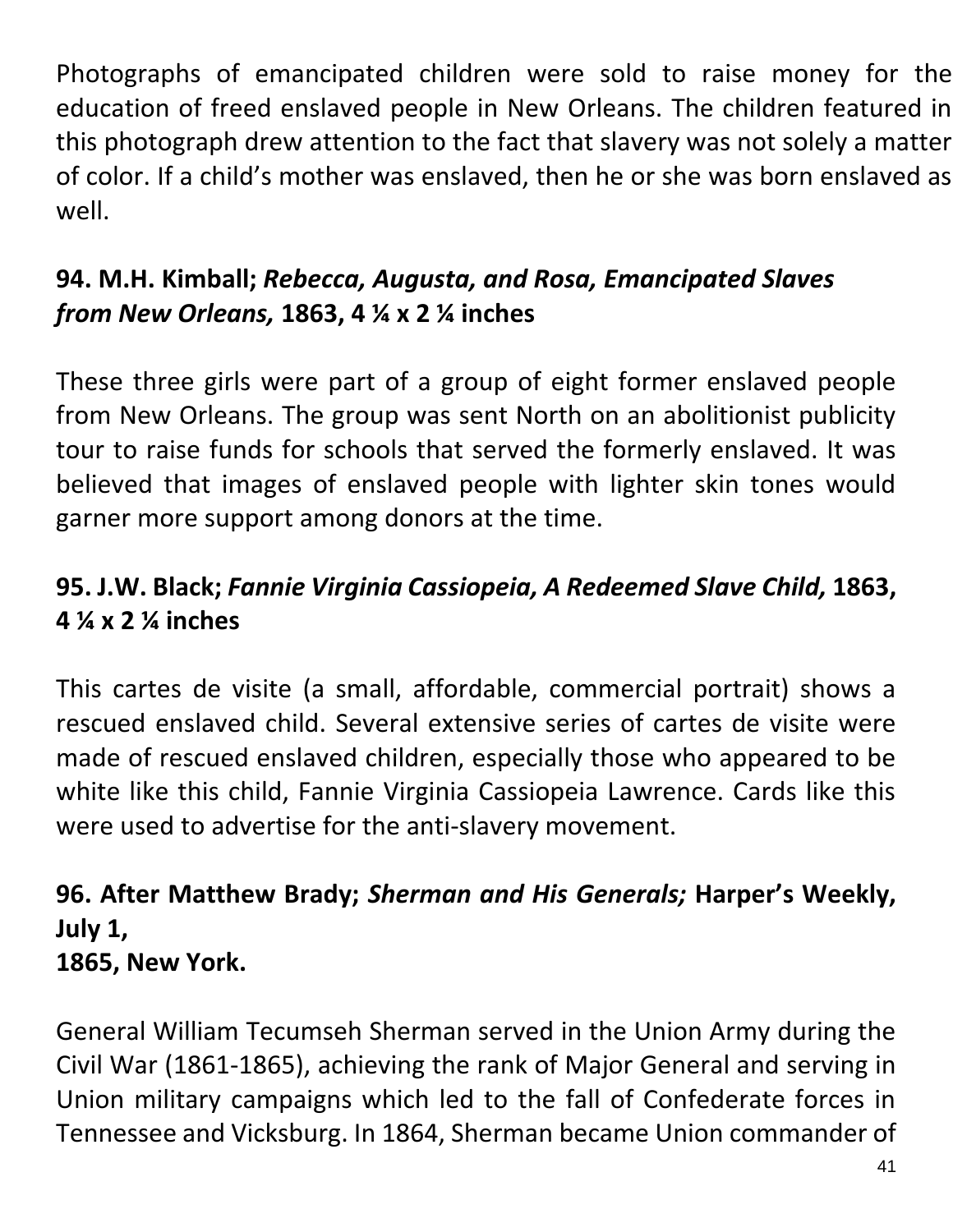the Western Theatre, leading his men to crucial victories in Atlanta, Savannah, and the Carolinas, in what is now known as "Sherman's March to the Sea".

## **97. Winslow Homer;** *Bivouac Fire on the Potomac, December 21, 1861,*  **Harper's Weekly, New York.**

Some of Winslow Homer's (1836-1910) earliest works were highly soughtafter illustrations depicting the Civil War, which Homer had personally witnessed on the frontlines reporting for *Harper's Weekly.* Focusing on both scenes of chaos and calmer moments of battle, this piece shows a temporary Union camp with men gathered around a fire.

**98. House Museum Entrance, Rose Hill, New York** William Earle Williams black and white silver gelatin photograph 2008

Robert Seldon Rose, a planter, and his brother in law, Judge John Nicholas bought the 900-acre farm in 1802. The next year Rose moved his family and 32 enslaved people from Stafford County, Virginia to Rose Hill. Rose built the present structure as a home with an attached kitchen around 1809. The building was converted to a carriage house and the kitchen continued to be in use when William Strong built a neoclassical mansion on the site in 1839.

**99. Kitchen, Maplewood Farm, Boone County, Kentucky** William Earle Williams black and white silver gelatin photograph 2004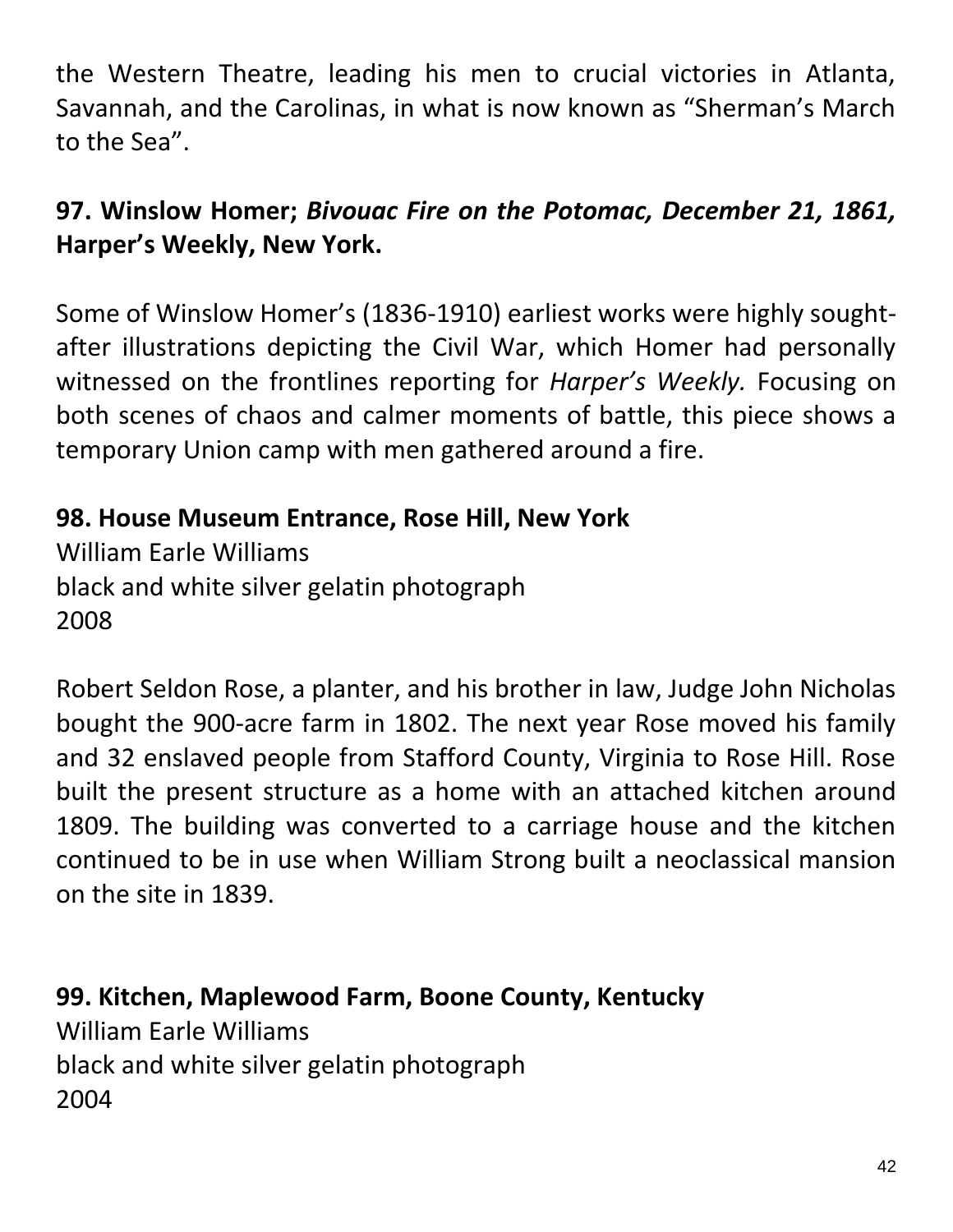The Maplewood Farm was home to the Gaines family. In 1856, it became the center of a national news story when 17 Boone and Kenton county enslaved people escaped across the frozen Ohio River. Although some of the 17 enslaved people did successfully escape to Canada, Margaret Garner and her family were captured in the home of a formerly enslaved person in Cincinnati. Looking to avoid being returned to Kentucky, Garner murdered her youngest child and attempted to kill her other children but was unsuccessful. Once captured she hoped for a sympathetic jury to remain in free Ohio and be tried for murder. Unfortunately, under the Fugitive Slave Act, she was sold to a new owner farther south. Her story inspired Nobel laureate author, Toni Morrison, to write her award-winning novel, *Beloved.*

#### **100. Thomas Nast;** *A Negro Regiment in Action;* **Harper's Weekly, March 4, 1863 New York.**

As a political cartoonist, Thomas Nast was among one of the most influential illustrators of the 19th century and is generally considered the most important contributor to *Harper's Weekly*. *Harper's* aimed to portray the war (as well as other issues) from a moderate standpoint and present accurate information. In this piece, an African-American military regiment is shown bravely charging into battle.

**101. Harvested Field, Gettysburg National Military Park, Gettysburg** William Earle Williams carbon print 1988

The Gettysburg National Military Park was created in 1895 by the federal government as a memorial to the men who fought in the Battle of Gettysburg. The Gettysburg Battlefield Memorial Association that gave the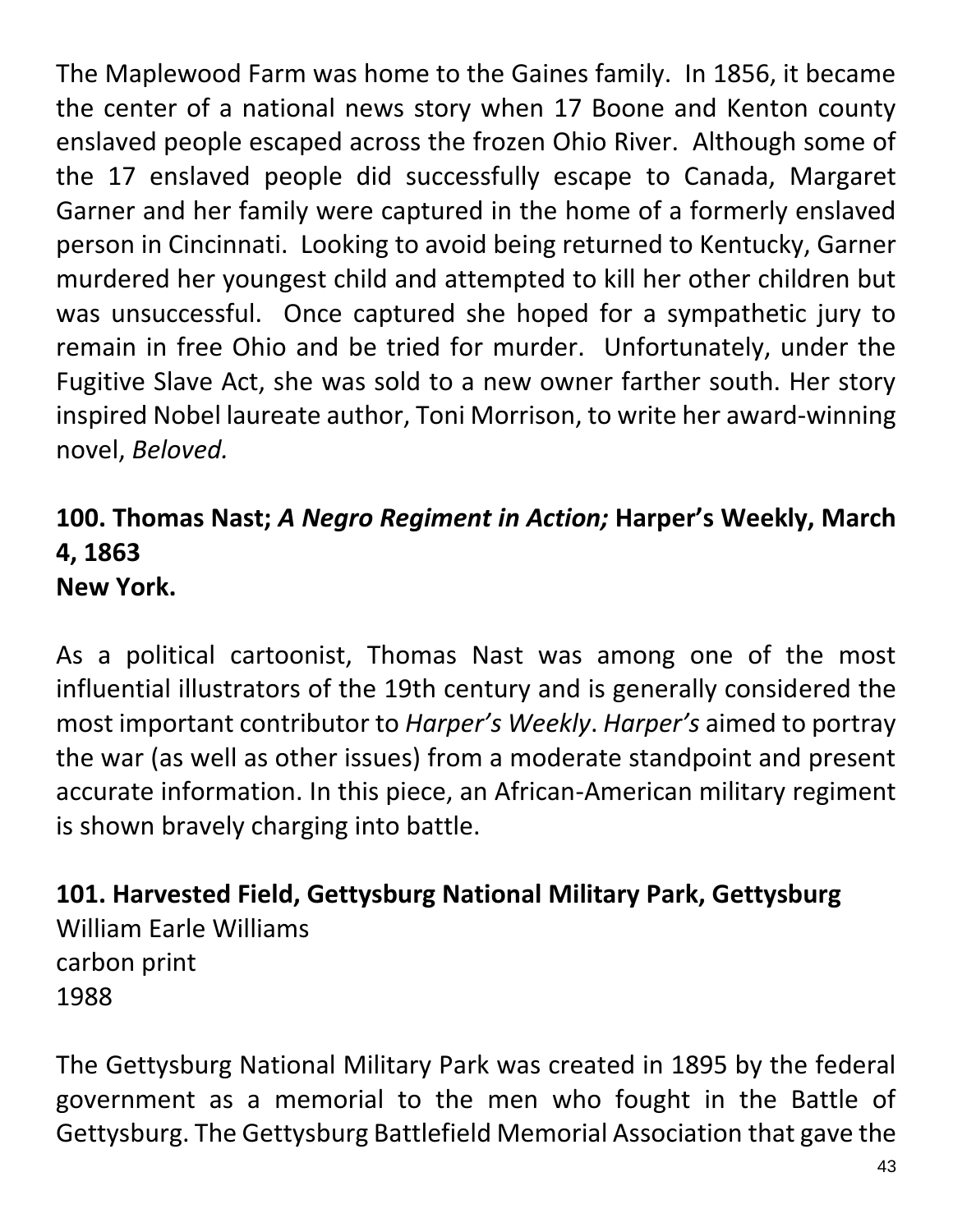land up to the federal government wanted the land to memorialize only Union soldiers. When the federal government received title, however, it appointed a committee of war veterans from both sides to manage the property and mark the points of battle.

**102. Interior, Paul Laurence Dunbar House, Dayton, Ohio**

William Earle Williams carbon print 1995

Paul Laurence Dunbar (1872-1906) was an influential and eminent African-American poet. His poems are based on his observations of society and the experiences of his parents, who were both former enslaved people. His poetry voices the social dilemma of disenfranchised people and proclaims Black dignity.

# **103. One Room School House, Oberlin, Ohio**

William Earle Williams black and white silver gelatin photograph 2001

Built in 1836, the One Room School House was the first public school in Oberlin. Although Ohio's "Black Laws" were in effect, the school was interracial from its inception. One student, Sarah Margru Kinson, was a young girl onboard the infamous slave ship, *Amistad*, which was a two masted schooner transporting captives from Sierra Leone to Cuba. The ship was overtaken by the captives and set sail for Africa but was captured off the coast of Long Island. Sarah Margru Kinson returned to America and became one of the first African Americans to attend the school in Ohio.

# **104. Servant's wing, Main House, Rose Hill, New York**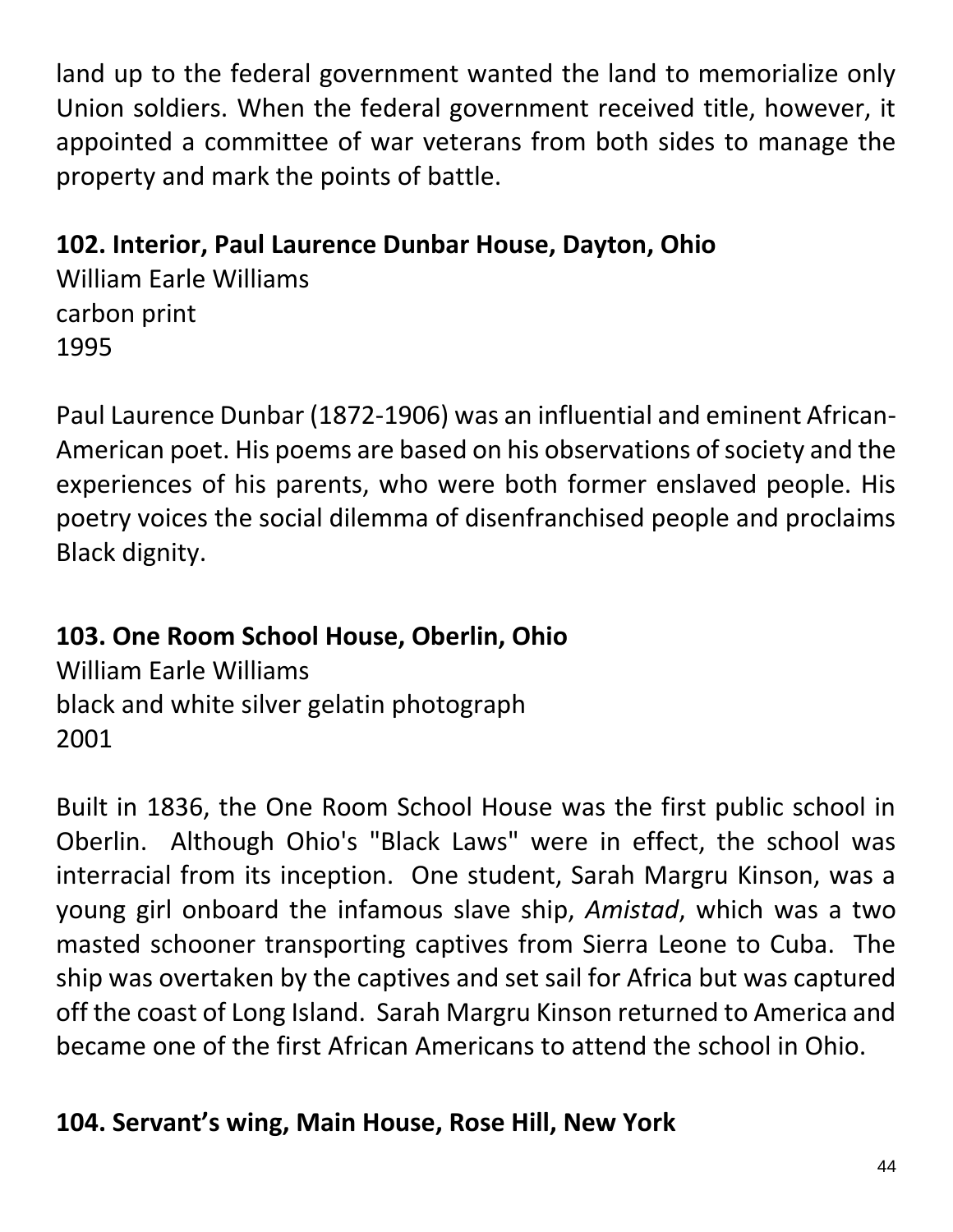William Earle Williams black and white silver gelatin photograph 2008

## **105. Bill of Sale from former slave trader H.H. DeLeon, Charleston, South Carolina, 1890**

A "slave bill of sale" was a contract between an enslaver and a potential buyer detailing the selling of an enslaved person. These contracts stated the location of the enslaver, the name and location of the buyer, the amount the enslaved person was sold for, and the gender, name and age of the enslaved.

# **106. After George Barnard;** *Ruins in the Heart of* **C***harleston***-***View from King*

## *Street,* **Harper's Weekly, July 8, 1865, New York.**

George Barnard was among the most notable photographers of the mid 19th century, being appointed official photographer for the union military division of Mississippi, following General Sherman and his men on the campaign known as "Sherman's March to the Sea". Charleston was among the most decimated cities in America following the Civil War, having been the site of the first conflict in the war as well as being targeted at the end of "Sherman's March."

# **107. Abraham Lincoln Log Cabin, Knob Creek, Kentucky**

William Earle Williams black and white silver gelatin photograph 1995

"My earliest recollection is of the Knob Creek place," Abraham Lincoln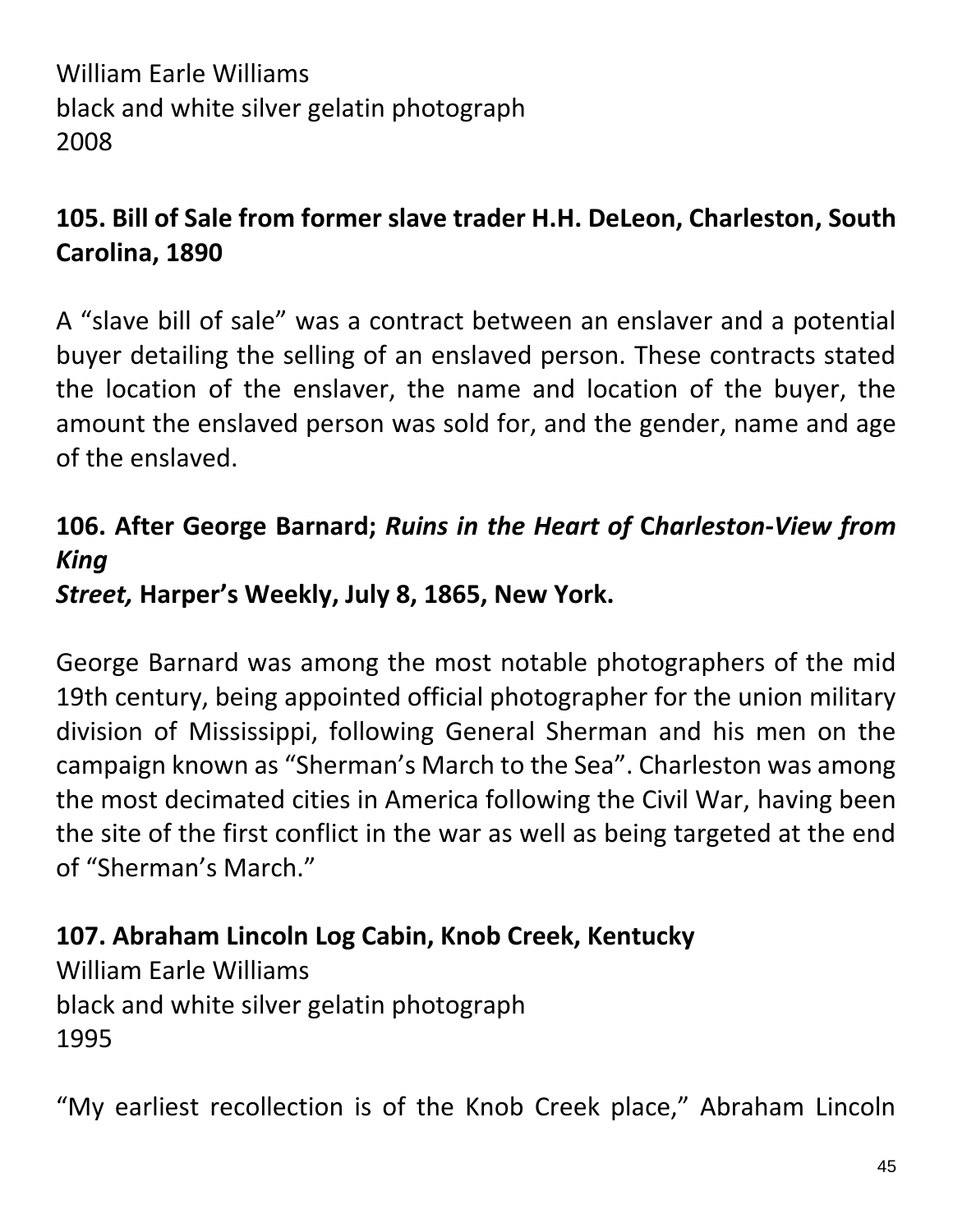once said. The boyhood home of Abraham Lincoln was situated on a prominent traveling route at the time. Slavers who used this route would sometimes stay overnight with their cargo-thus began Lincoln's hatred of slavery at an early age. The cabin was an old homestead with a creek nearby where Lincoln would fish, and rolling hills surrounding the farm premises.

## **108. New York Herald, July 10, 1866; back page,** *Revolt in Cuba.*

This newspaper article, dated one year after the end of the Civil War and after the abolition of slavery in the US, describes a revolt in Cuba against the Spanish crown, which ruled Cuba from the early 1500s until 1898, when the US intervened in the Spanish American War. Revolution of native and enslaved peoples was not uncommon but was often strongly suppressed by imperial forces. This newspaper was published in New York during the Reconstruction era, and it shows the author's attitude towards the revolt and the Spanish crown.

**109. Slave Burial Ground, Newton, Barbados, West Indies** William Earle Williams black and white silver gelatin photograph 2008

The Newton Slave Burial Ground is the earliest burial ground for enslaved people discovered in Barbados. The Barbados sugar industry was heavily reliant on slavery. Between the 1630s and 1838, after full emancipation, thousands of enslaved people were buried in unmarked graves in unconsecrated plantation cemeteries throughout the island. Newton Plantation was excavated in the 1970s and is the largest undisturbed plantation cemetery found in the New World. Newton is located in the south of the island and the burial site is close to the slave village that once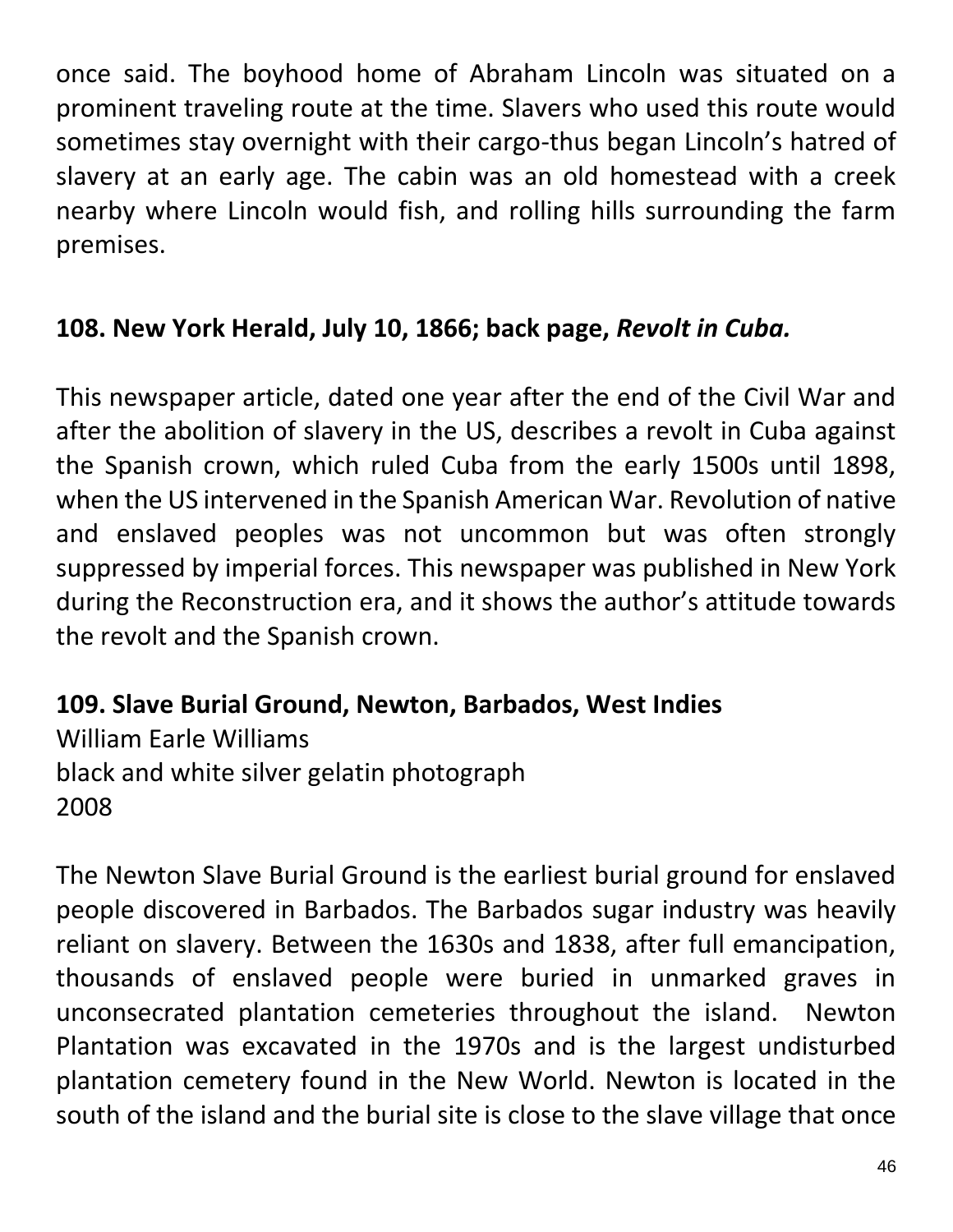existed on the plantation which was established by Samuel Newton in the 1660s.

## **110. Slave Burial Site, Bridgetown, Barbados, West Indies**

William Earle Williams black and white silver gelatin photograph 2008

Burial sites of enslaved people in the Caribbean West Indies are rarely marked or commemorated. Many like this urban one have been lost to memory and have had modern structures built upon them.

## **111. Hosanna Meeting House, Burial Ground**

William Earle Williams carbon print 1998

The Hosanna Meeting House, located in Hinsonville, PA, was established in 1843 and completed in 1845. It is the last architectural remnant of Hinsonville, a free Black community founded in antebellum Chester County, Pennsylvania. Hinsonville was founded by a free Black man named Edward Walls, who was born in Maryland. The namesake of the village was Emory Hinson, another free Black man from Maryland. The village is located just six miles north of the Mason Dixon Line.

## **112. Old English and Oak-Grove Freedman's Cemetery, Salisbury, North Carolina**

William Earle Williams black and white silver gelatin photograph 2008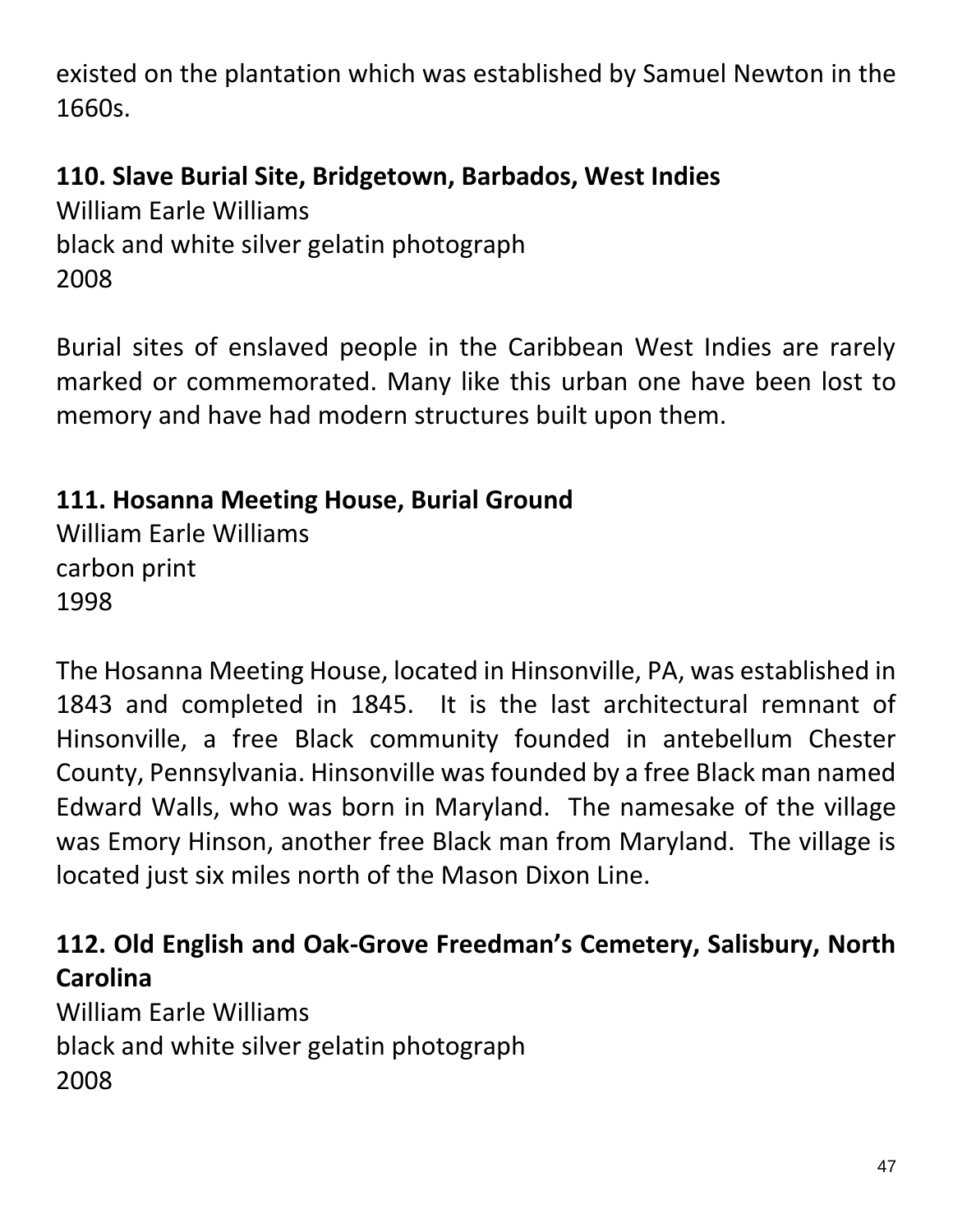"The Oak Grove Freedman's Cemetery is the burial site of over 150 mostly unknown African-American men, women and children. The memorial wall to those interred there is made of granite with sections of granite engraved with words of poetry and quotes from former [enslaved people] and famous African-Americans along with donor acknowledgements. The memorial wall runs along part of West Liberty Street and along North Church Street until meeting a rock wall built in 1855, which separated white and [B]lack burial areas. The Freedman's Cemetery is part of a larger parcel known as the Old English Cemetery. As a symbolic part of the memorial, an opening was created in the 1855 wall that separated the white and Black sections of this larger cemetery parcel."

—"Commemorative Landscapes of North Carolina." *William Craft. Running a Thousand Miles for Freedom; or, the Escape of William and Ellen Craft from Slavery.*, 19 Mar. 2010, docsouth.unc.edu/commland/monument/933/.

# **113. Farm House, Camp Delaware (United States Colored Troops), Delaware, Ohio**

William Earle Williams black and white silver gelatin photograph 1995

The first regiment raised at Camp Delaware was the 5th USCT, which completed its training in November of 1863. It joined the Army of the James and was to see action in ten battles in Virginia. One of the chief recruiters for this regiment was John Mercer Langston, who had earlier recruited men for the 54th and 55th Massachusetts regiments. Langston, a graduate of Oberlin College and the first African American to become a member of the Ohio bar, became the founder and first dean of the Howard University Law School. The poet Langston Hughes was the great great grandson of Charles Henry Langston, brother of John Mercer Langston.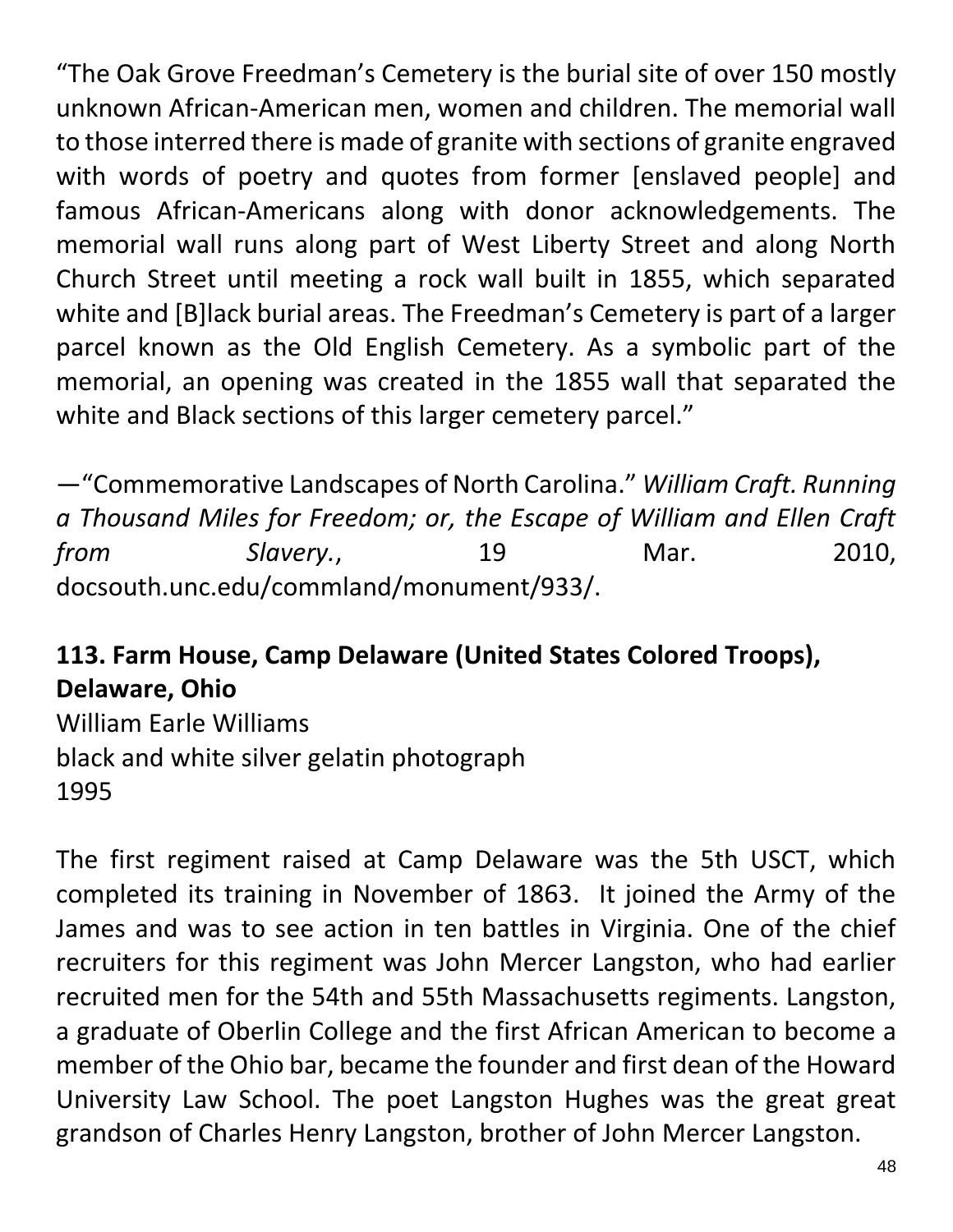### **114. Autograph Book of Members of the 1876 Congress, 4x6 ½ inches**

This book contains the signatures of the 1876 members of the United States Congress. The book contains signatures from Ulysses S. Grant's presidency, which saw the first Democratic majority in the House since the Civil War. The year was also the United States Centennial, marking the 100th anniversary of the signing of the Declaration of Independence.

#### **115. Thomas Day Work Shop, Milton, North Carolina**

William Earle Williams black and white silver gelatin photograph 2008

Thomas Day is best known for the quality of his furniture. Day was born in 1801 as a free man and went on to become highly educated. Dr. John Hope Franklin states Day, "rose above the station assigned to him and created his own." As an entrepreneur, Day employed white apprentices, free African Americans and enslaved African Americans as journeymen. Most likely, he employed enslaved people to save them from much harsher working conditions. He is considered one of the first industrial designers in American history, catering to affluent white clientele who collected his work.

### **116. Envelope with cartoon of enslaved people running to Fort Monroe for their freedom**

On May 27, 1861, Benjamin Butler, commander of the Union army in Virginia and North Carolina, decreed that enslaved people who fled to Union lines were legitimate "contraband of war," and were not subject to return to their Confederate enslavers. The declaration precipitated many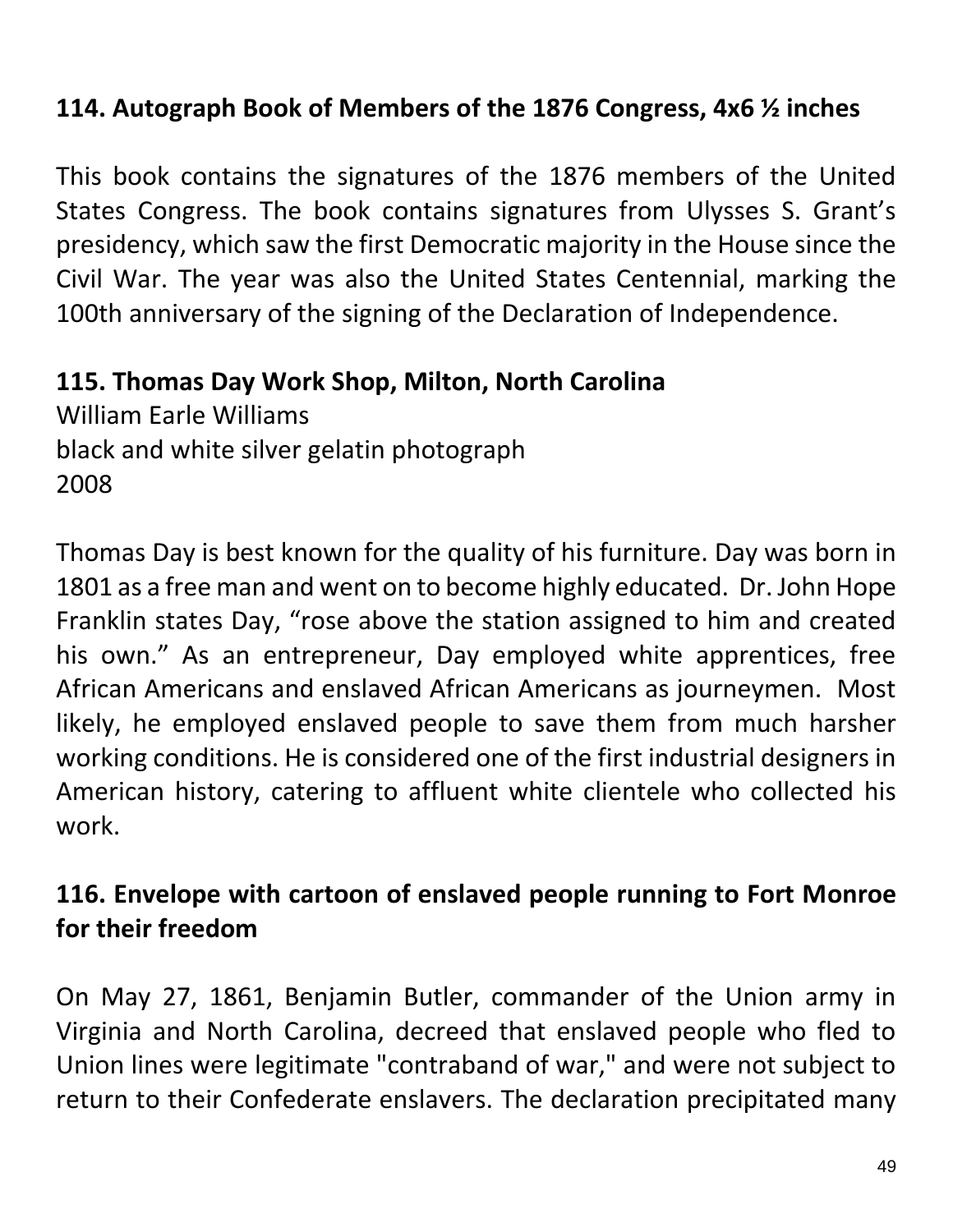escapes to Union lines around Fortress Monroe, Butler's headquarters in Virginia.

## **117. Boyette Slave Cabin, Kenly, North Carolina**

William Earle Williams black and white silver gelatin photograph 2008

Constructed as a one-room pine house with dovetail notches and pegs, this 1830s structure was originally built as a dwelling for enslaved people. Located across the road from the Boyette Plantation House, it features an unusual chimney made of heart-pine sticks and daubed with clay-based mortar. It is the only mud and stick chimney known to be intact in North Carolina. Later the building was used as a school. It has been carefully restored and is listed on the National Register of Historical Places.

## **118. Battle Site, Saltville, Virginia**

William Earle Williams black and white silver gelatin photograph 2001

Salt, a preservative, was one of the most important products of the nineteenth-century global economy. Saltville was one of the principle salt works in the South. During the first attack, the approach of the Union troops was from the valley below. The Confederate troops were well positioned to guard the city and its works. The October action was not successful, resulting in the loss of 350 men. A number of Union injured were left in Saltville, including USCT troops. A group of these soldiers was killed after the battle (although the number killed is, to this day, a subject of controversy). The second action in Saltville resulted in destruction of the works by Union troops.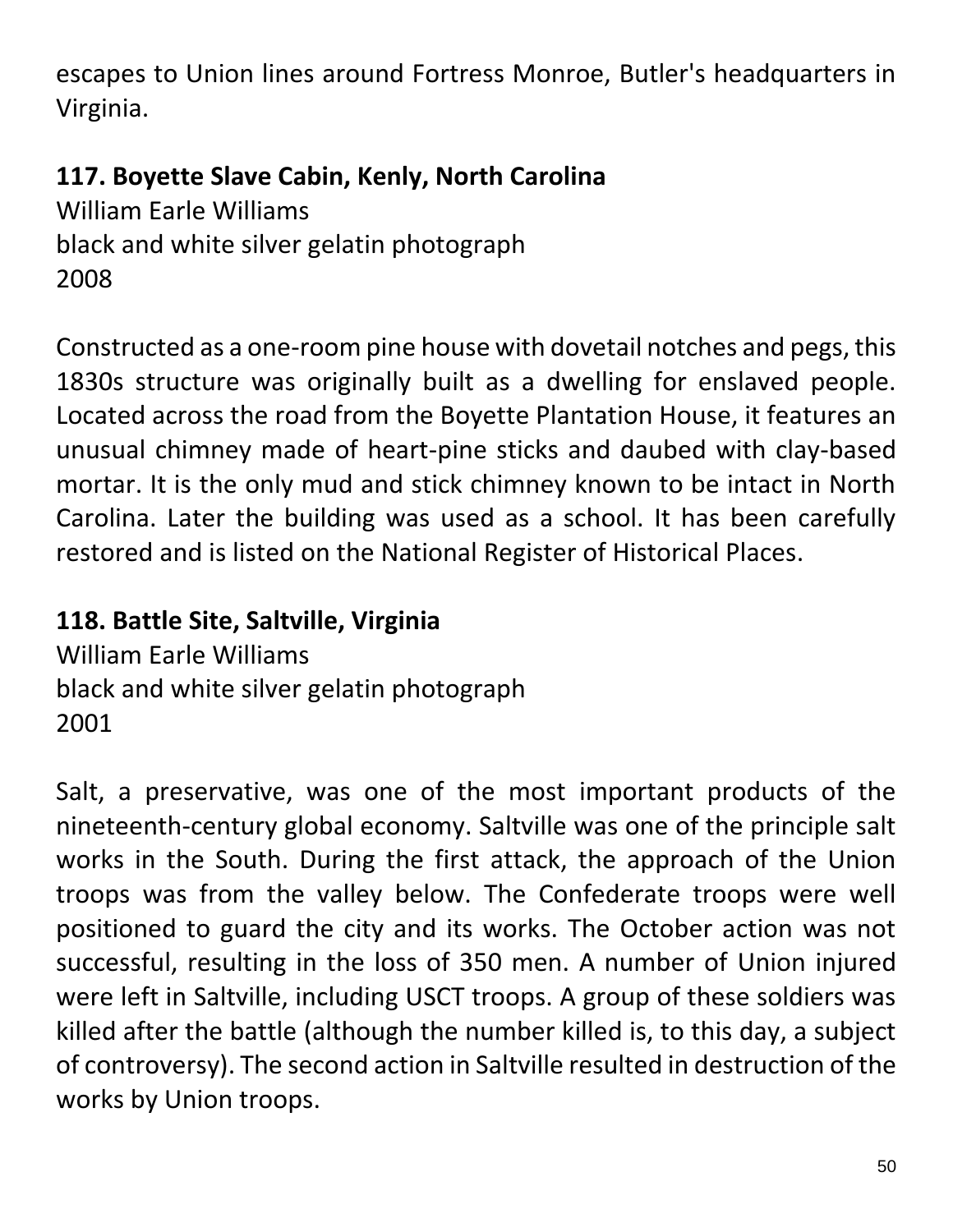# **119. Sergeant Carney Monument, West Point Cemetery, Norfolk, Virginia**

William Earle Williams black and white silver gelatin photograph 2004

"The West Point Monument honors William Carney, born enslaved in Norfolk in 1840. Sgt. Carney fought in the Civil War with the 54th Massachusetts Regiment. During the 1863 attack on Fort Wagner, S.C., he saved the U.S. flag from capture, refusing to give up even though he had been shot three times. Carney was awarded the Medal of Honor for his actions. The statue is one of the few monuments in the South honoring African Americans who fought for the Union and is included in the Virginia Civil War Trails program. The 1989 movie, ''Glory'' is based on this Norfolk native."

—Virginia Foundation for the Humanities, "West Point Monument Honoring William Carney in the Elmwood Cemetery," African American Historic Sites Database, accessed August 7, 2018, http://www.aahistoricsitesva.org/items/show/480.

## **120. Frederic Remington;** *Soldiers in the Southwest-The Rescue of Corporal Scott,* **August 1886, Harper's Weekly, New York.**

Frederic Remington (1861-1909), was the foremost Western illustrator during the "Golden Age of Illustration" around the turn of the 20th century. This piece was commissioned by the magazine, *Harper's Weekly*, who had asked Remington to report on the government's war against Geronimo and the Apache Indians, which is depicted on the cover of *The Rescue of Corporal Scott*.

## **121. Appomattox, Appomattox Courthouse, Virginia**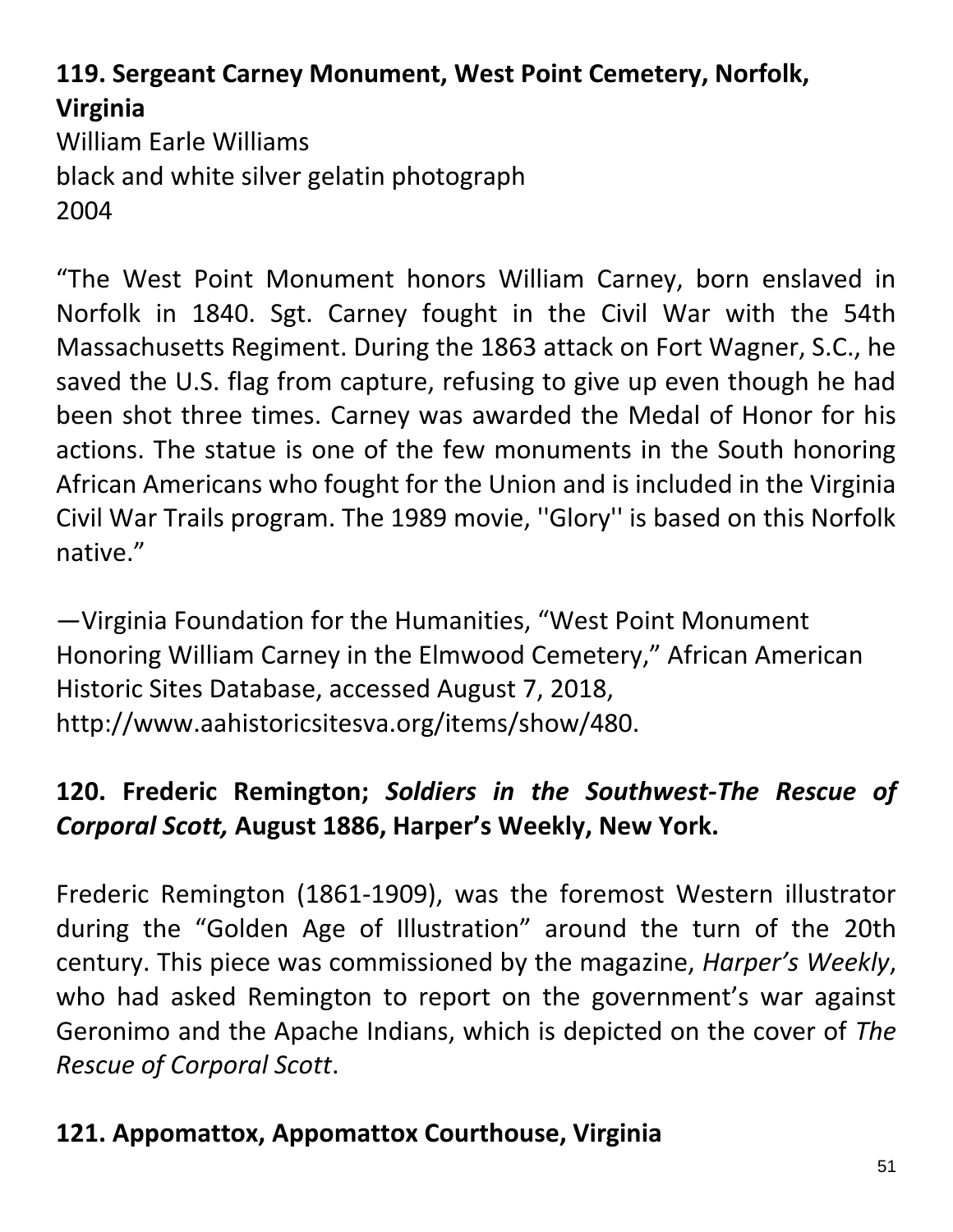# William Earle Williams black and white silver gelatin photograph 2002

The Appomattox Courthouse marks the end of the Civil War. The battle was fought on the morning of April 9, 1865. Confederate States Army General Robert E. Lee had abandoned the Confederate capital of Richmond, VA and was retreating west to join the remaining Confederate forces when Union infantry and cavalry forces (under General Philip Sheridan) cut off his path forcing a confrontation in the central Virginia village. Misjudging the Union forces, Lee tried to break through the cavalry only to find they were reinforced by Federal troops. As a result, General Lee surrendered.

Later that afternoon, the signing of surrender documents occurred in the parlor of a house owned by Wilmer McLeanon. Both generals Robert E. Lee and Ulysses S. Grant were in attendance.

### **122. Hosanna Meeting House, Burial Ground**

William Earle Williams carbon print 1998

The Hosanna Meeting House, located in Hinsonville, PA, was established in 1843 and completed in 1845. It is the last architectural remnant of Hinsonville, a free Black community founded in antebellum Chester County, Pennsylvania. Hinsonville was founded by a free Black man named Edward Walls, who was born in Maryland. The namesake of the village was Emory Hinson, another free Black man from Maryland. The village is located just six miles north of the Mason Dixon Line.

### **123. Earth Works, Battle Site, Fort Pillow, Tennessee**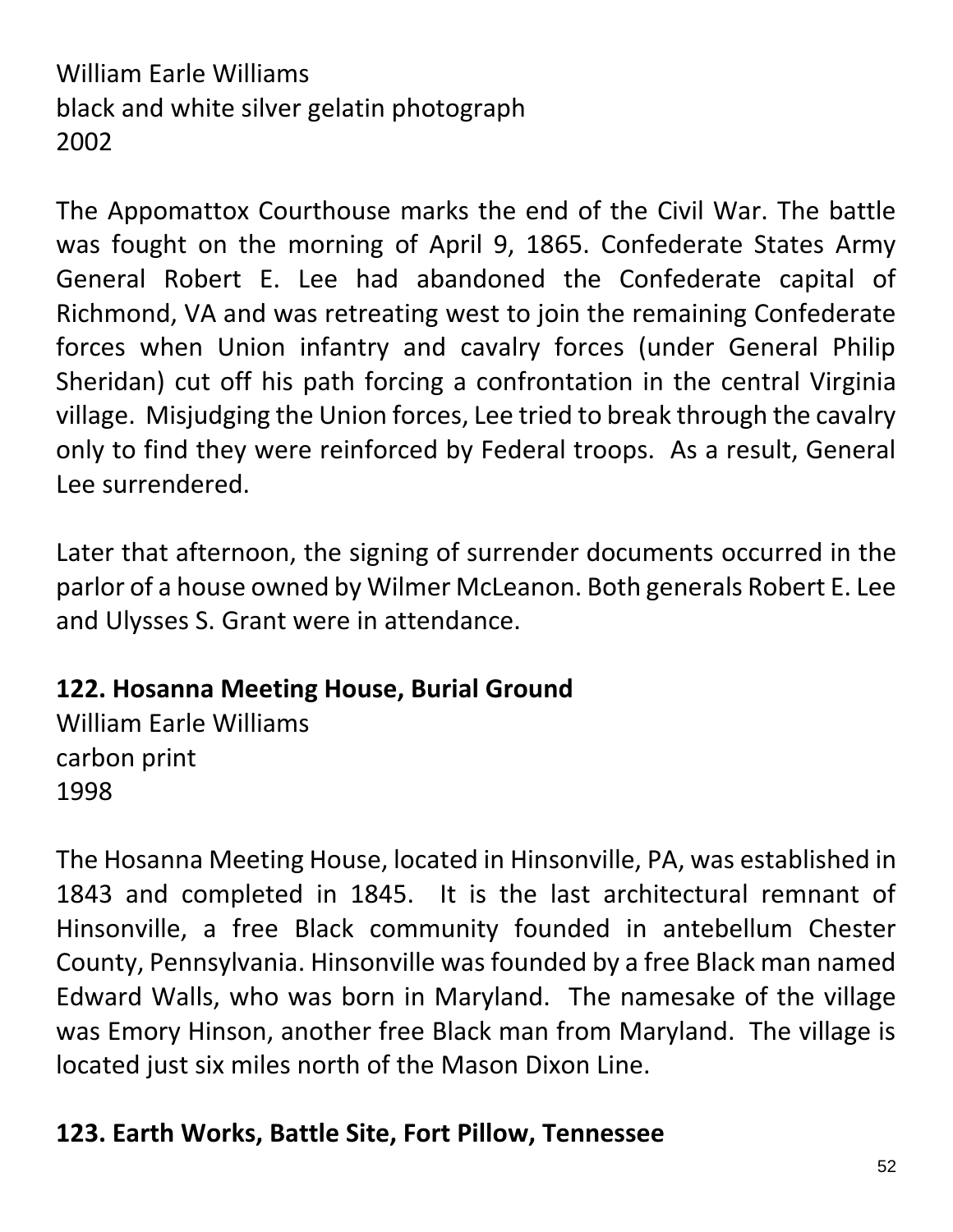William Earle Williams Carbon Print 1999

*April 12, 1864—USCT Battery F, 2nd Light Artillery, and 11th (new) Infantry.* 

The massacre of African American soldiers on April 12 who were shot while surrendering lead to an investigation by the US Congress' Committee on the Conduct of War. The battle and massacre victims which included women and children were buried in the fort's trench shown in the photograph by Confederate soldiers under the command of General Nathan Bedford Forrest. Later the bodies were removed and buried in the Memphis National Military Cemetery. After the massacre African American troops adopted the battle cry "Remember Fort Pillow."

## **124. J.O. Davidson;** *Port Hudson;* **Prang and Co. and American Lithographic Company, 1887 Boston New York.**

Port Hudson was among the most important strategic victories for the Union in the South during the Civil War, as it gave them complete control of the Mississippi River, making it much easier to transport supplies from the North. Led by Union General Nathaniel Banks, the siege upon Port Hudson lasted an astounding 48 days—the longest in US military history before Confederate forces conceded. Port Hudson was also notable as being the first time that African-American soldiers played a lead role in a US military campaign.

# **125. The Daily Ohio Statesman, Columbus, Ohio, April 16, 1864;** *The Fort Pillow Massacre*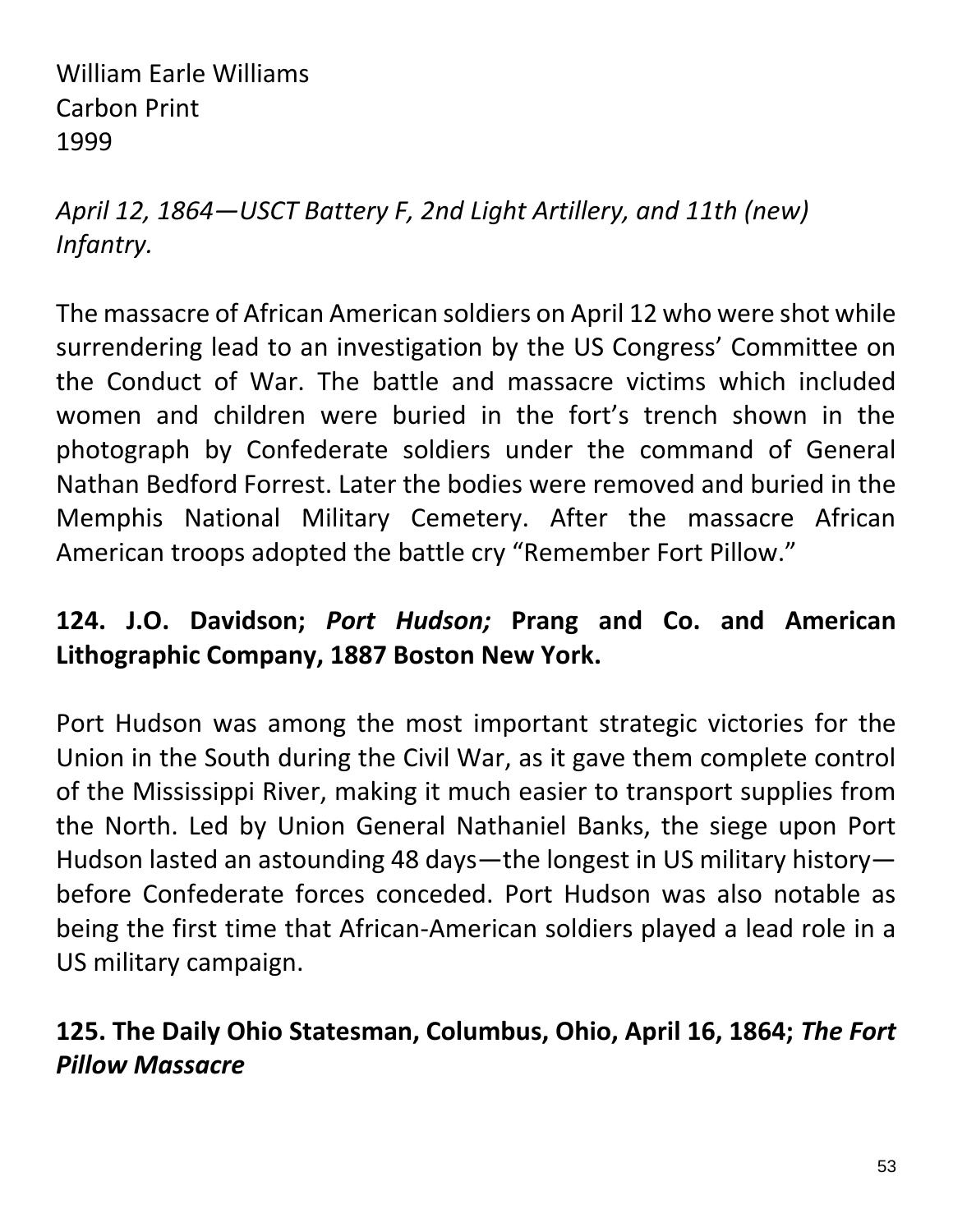### **Vitrine Cases, Objects 1 – 5; 6; 7 – 10**

## **V1. 1858 Virginia deed with slave women and her two children used as collateral for a loan**

Certificates of loan and transfer such as these included children, as well as adults, being accounted for economically as property, as was standard at the time. Prior to the abolition of slavery, it was also not entirely uncommon for enslaved people to be used as collateral for loans.

# **V2. Levi Coffin;** *Reminiscences of Levi Coffin: The Reputed President of The Underground Railroad***; 1st Edition, 1876, Western Tract Society Cincinnati.**

Levi Coffin was a vital figure of the Underground Railroad and helped hundreds of enslaved people escape to freedom prior to the Civil War.

## **V3. Letter to Daniel Spooner from Barring Brothers London placing an order for cotton; October 4, 1864**

Barring Brothers London was a British merchant bank founded in the 1700s. The bank expanded due to its involvement in the Louisiana Purchase, which resulted in its overwhelming role in the importation of Africans as enslaved people and the production and export of cotton.

# **V4. 1833 Alabama Property transfer to Michael Rodgers including a Negro girl about seven**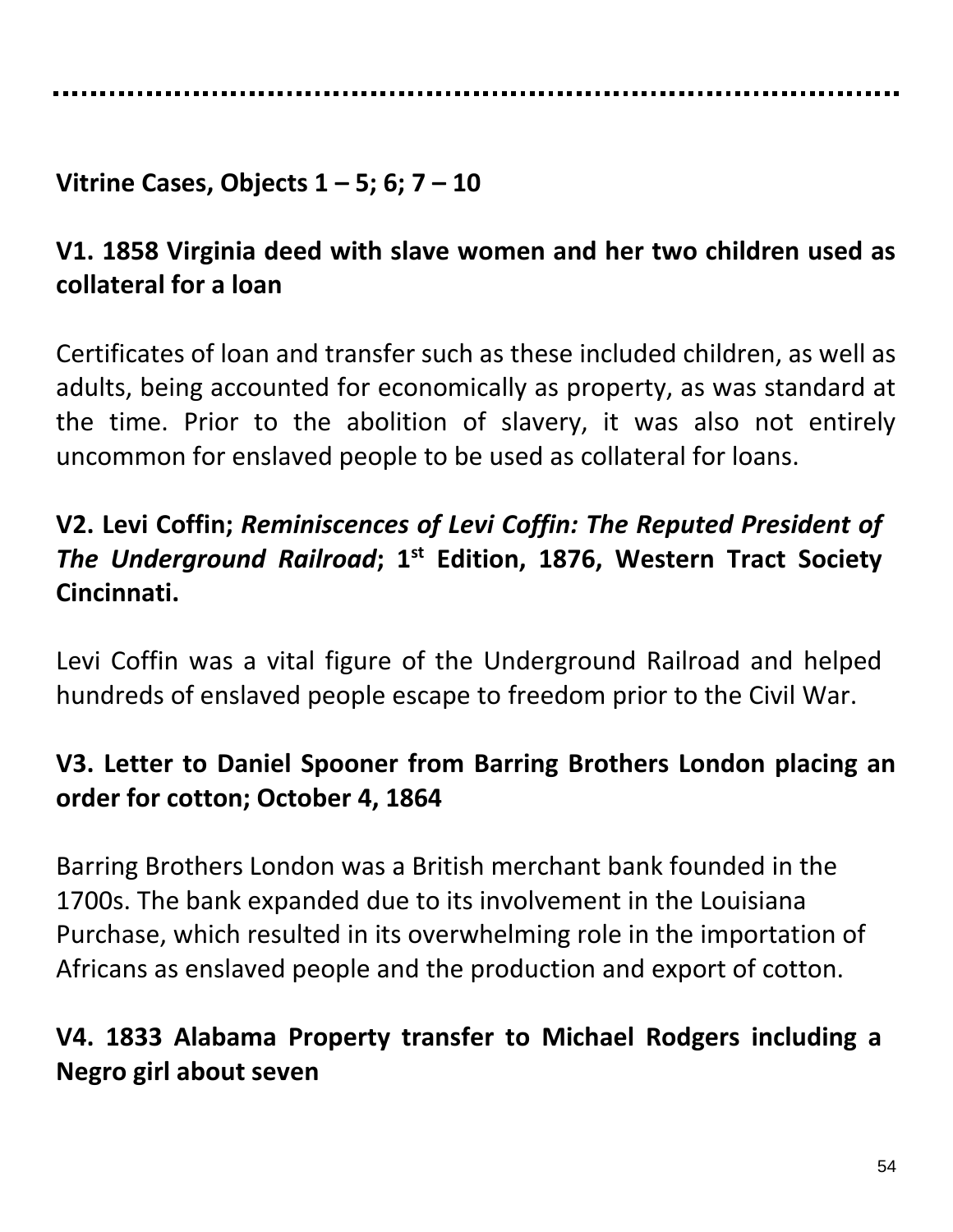Certificates of loan and transfer such as these included children, as well as adults, being accounted for economically as property, as was standard at the time. Prior to the abolition of slavery, it was also not entirely uncommon for enslaved people to be used as collateral for loans.

# **V5. John Mair;** *Book Keeping Modernized***; 3rd Edition, 1784, John Bell and William Creech, Edinburgh.**

John Mair's "Book Keeping Modernized" was the standard accounting text in Great Britain and North America for over 50 years. The book contains a section on how to best bookkeep information about enslaved people. It is said that President George Washington used the book to keep track of his enslaved persons' sick days, pregnancies, and debts.

# **V6. William Still;** *The Underground Railroad: a Record of Facts, Authentic Narratives, Letters & c.;* **1 st Edition 1872, Porter and Coats, Philadelphia***.*

William Still was an African American abolitionist prior to and during the Civil War. His book details the stories of many enslaved people that he helped escape to freedom and includes details as to how the Underground Railroad operated at that time.

# **V7. Timothy Mather Cooley;** *Sketches of The Life & Character of Rev.*  Lemuel Hayes; 1<sup>st</sup> Edition, 1837, Harper and Brothers, New York.

Born to a white mother and African father, Reverend Lemuel Haynes was abandoned and raised as an indentured servant to a white family. Haynes eventually fought in the American Revolution, was an anti-slavery activist, and was the first Black man to be ordained as a minister in the United States.